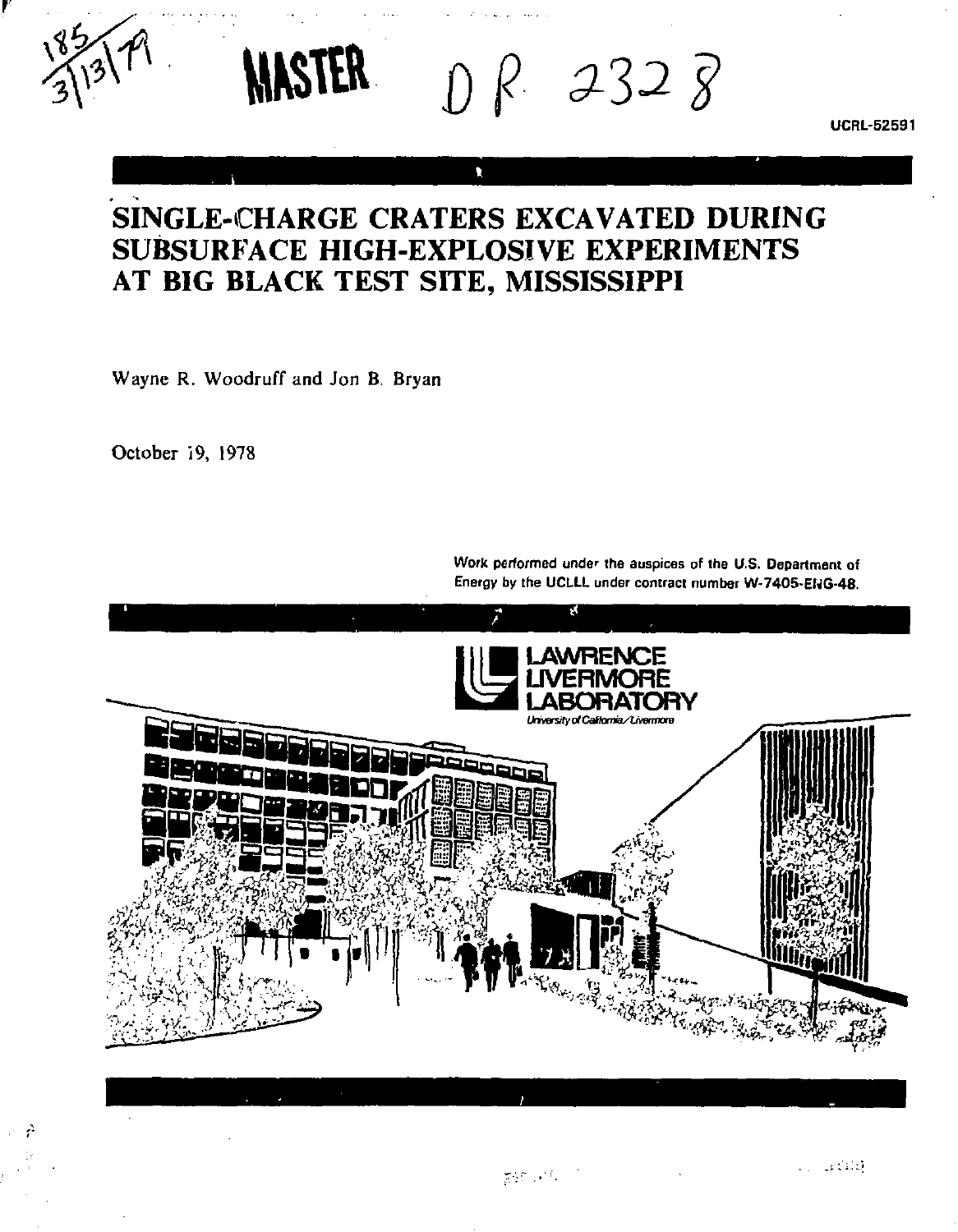**Distribution Category**  $UC$  35



## LAWRENCE LIVERMORE LABORATORY

University of California Livermore California 94550

**UCRL-52591** 

# SINGLE-CHARGE CRATERS EXCAVATED DURING SUBSURFACE HIGH-EXPLOSIVE EXPERIMENTS AT BIG BLACK TEST SITE, MISSISSIPPI

Wayne R. Woodruff and Jon B. Bryan

MS. date: October 19, 1978



 $\ddot{\phantom{a}}$ 

 $\epsilon_{\rm eff} = 2$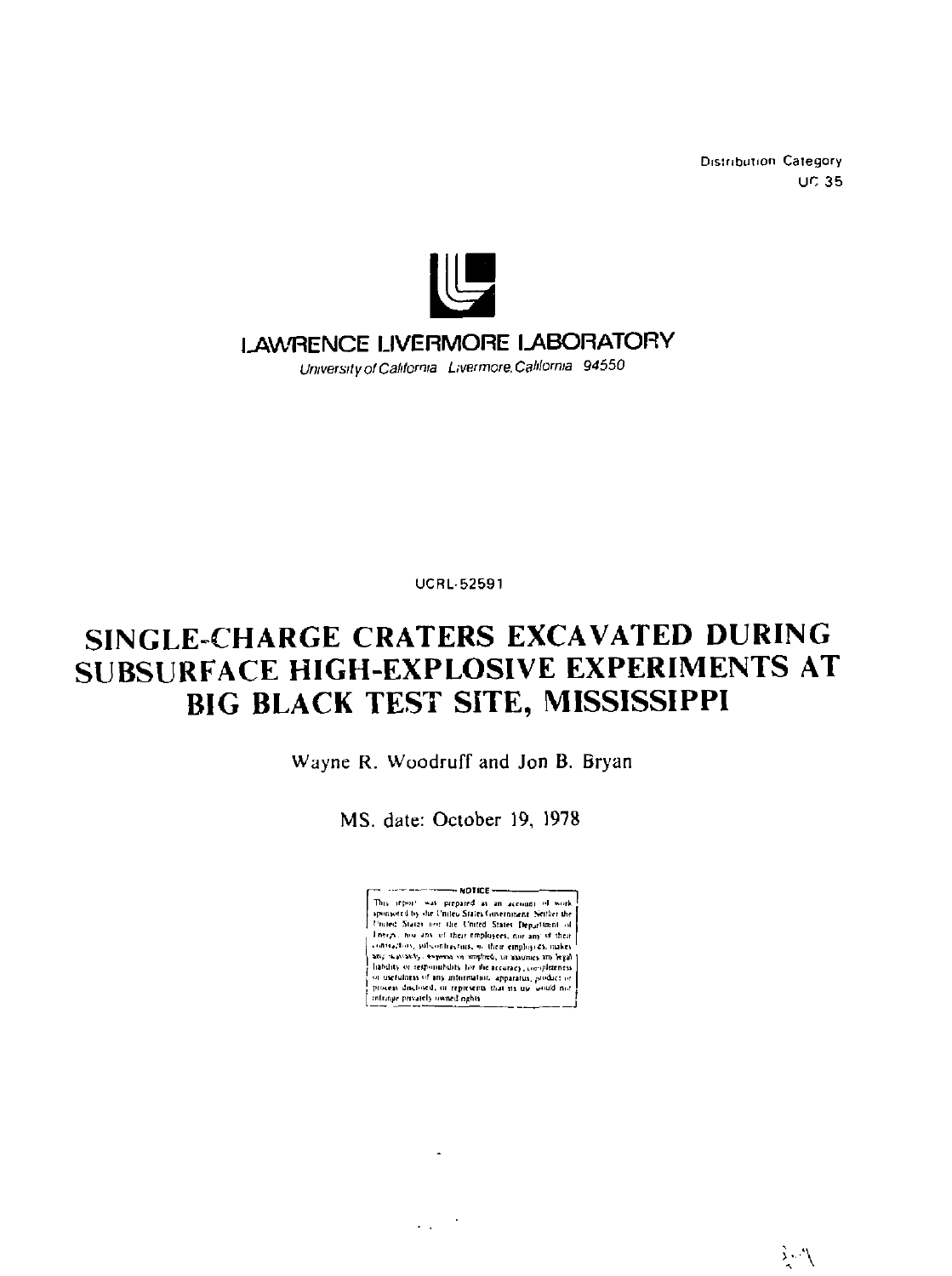## **CONTENTS**

| Abstract                                                                                              |                |
|-------------------------------------------------------------------------------------------------------|----------------|
| Introduction                                                                                          |                |
|                                                                                                       | ı              |
| Participants                                                                                          | $\overline{c}$ |
| Data Reports                                                                                          | 3              |
|                                                                                                       | 3              |
| Experimental-Data Sets                                                                                | 5              |
|                                                                                                       | 5              |
|                                                                                                       | 5              |
| Wet Data $\ldots \ldots \ldots \ldots \ldots \ldots \ldots \ldots \ldots \ldots \ldots \ldots \ldots$ | 8              |
| Composites of Dry and Wet Data                                                                        | 10             |
|                                                                                                       | 12             |
| Locale of the cratering experiments, south of Vicksburg, Mississippi $\ldots$<br>Fig. I.              | 14             |
| Lawrence Livermore Laboratory's experimental area at the Big Black Test Site<br>Fig. 2.               | 15             |
| Fig. 3.                                                                                               | 16             |
| Single-Charge Crater Dimensions $\ldots$ , , , , , , ,                                                | 17             |
| CC7                                                                                                   | 17             |
| CC <sub>5</sub>                                                                                       | 21             |
| CC3                                                                                                   | 25             |
| <b>CC1A</b>                                                                                           | 29             |
| <b>CC1B</b>                                                                                           | 33             |
| CCIC                                                                                                  | 37             |
| CC2B                                                                                                  | 41             |
|                                                                                                       | 45             |
| CC2A                                                                                                  | 49             |
| CC <sub>6</sub>                                                                                       | 53             |
| CC9                                                                                                   | 57             |
| CC8                                                                                                   | 61             |
| $CC6W$ .                                                                                              | 65             |
| CC <sub>8</sub> W.                                                                                    | 69             |
| CC <sub>10</sub> W                                                                                    | 72             |
| CC12W                                                                                                 | 77             |
|                                                                                                       | 80             |
| References                                                                                            | 80             |
| Appendix A.                                                                                           | 81             |
| Appendix B.<br>Chemical Explosive Used in Big Black Cratering Experiments                             | 83             |
| Appendix C.                                                                                           | 87             |

 $\sim$   $-$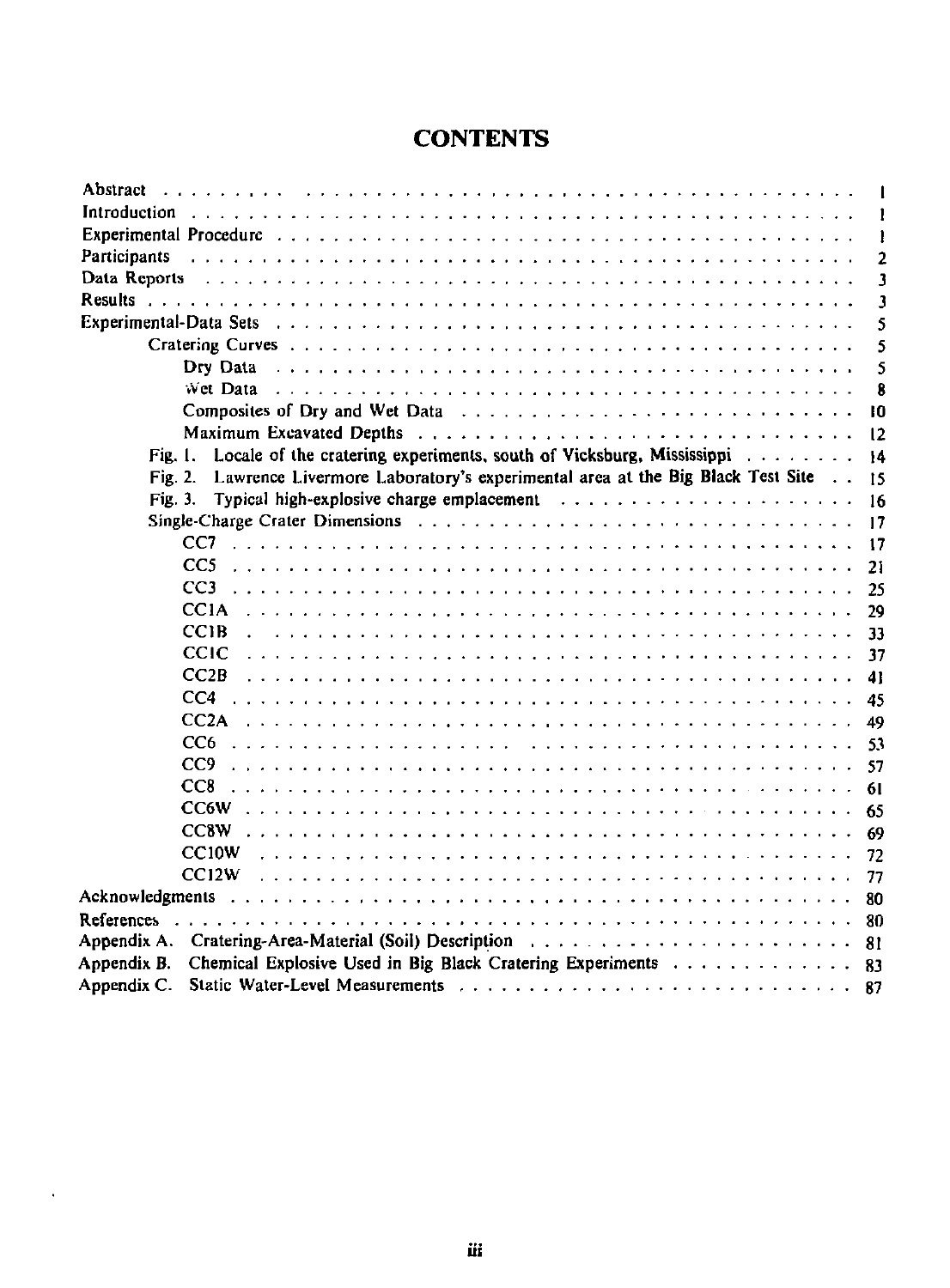## **SINGLE-CHARGE CRATERS EXCAVATED DURING SUBSURFACE HIGH-EXPLOSIVE EXPERIMENTS AT BIG BLACK TEST SITE, MISSISSIPPI**

### **ABSTRACT**

Lawrence Livermore Laboratory performed single-charge and row-charge subsurface cratering experiments to learn how close-spacing enhances single-crater dimensions. Our first experimental phase established cratering curves for 60-lb charges of the chemical explosive. For the second phase, to be described in a subsequent report, we designed and executed the row-cratering experiments. This data report contains excavated dimensions and auxiliary data for the single-charge cratering experiments. The dimensions for the rowcharge experiments will be in the other report. Significant changes in the soil's water content appeared to cause a variability in the excavated dimensions. This variability clouded the interpretation and application of the cratering curves obtained.

### **INTRODUCTION**

Lawrence I.ivermore Laboratory (LLL) performed single-charge and row-charge cratering experiments and calculations to learn how closespacing enhances single-crater dimensions. We did this to improve our ability to assess the technical feasibility of possible international peaceful nuclear energy projects. The Energy Research and Development Administration's Division of Military Application sponsored this effort. We performed the field experiments in late 1976 and early 1977 at the U.S. Army Corp. of Engineers, Waterways Experimental Station, Big Black Site, south of Vicksburg, Mississippi. The Explosive Excavation Division at the Waterways Experiment Station provided experimental, operational, and construction support for the experiments. The Soils and Pavements Laboratory of the Soil Dynamics Division provided a site geologic description (see Appendix A for information on the material properties).

The first experimental phase established cratering curves for the 60-lb charge of the DuPont EL-836 explosive in the geologic material. A cratering curve shows the single-charge crater dimension (diameter, depth, or volume) as a function of depthof-burial (DOB) of the high-explosive (HE) charge. The optimum DOB for the desired excavated dimension is the largest for the given size of charge and experimental-site conditions. Using the optimum depth, we designed and executed the rowcratering experiments (sscond experimental phase). Table 1 summarizes the important design features of the experiments. Appendix B provides information on the DuPont EL-836 HE equation-of-state used in our cratering calculations.

## **EXPERIMENTAL PROCEDURE**

We made three types of measurements in all experiments. Free-field radial acceleration at shot depth was measured at several ranges from the charge(s). For the row experiments, the acceleration was measured perpendicular to the center line of the row, and in some cases, on the center line of the 'ow

at various ranges from the end charge. We also measured ground surface velocity using high-speed photography.<sup>1</sup> Surveys of the pre-shot surface and post-shot excavation permitted determination of the excavated crater depths, widths, and volumes in this report.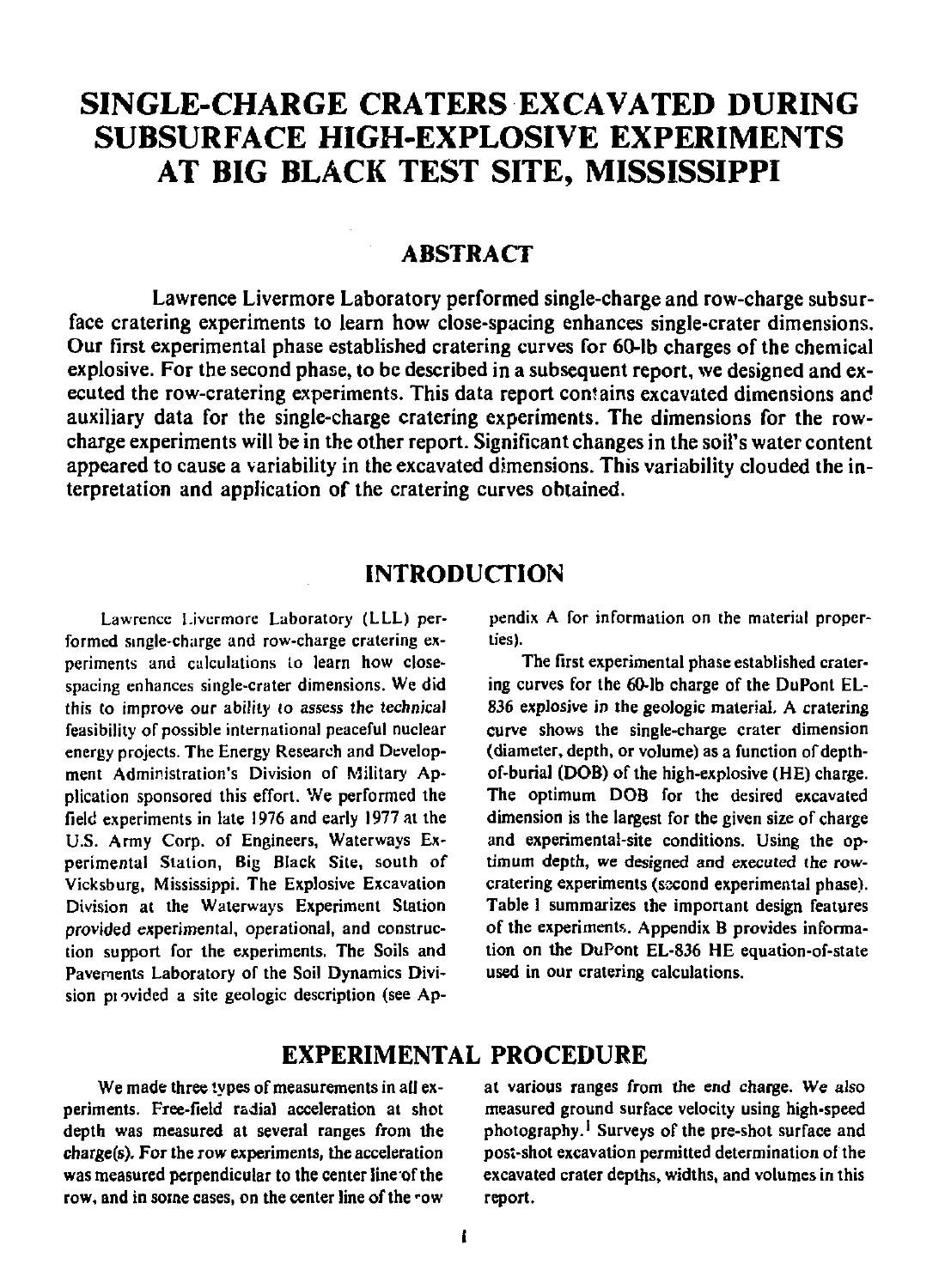| Shot                   | Date           | Central<br>standard<br>time<br>(n) | Charges        | DOB<br>(f <sub>t</sub> ) | Spacing<br>(f <sub>t</sub> ) | Design<br>enhancement | <b>Remarks</b>                              |
|------------------------|----------------|------------------------------------|----------------|--------------------------|------------------------------|-----------------------|---------------------------------------------|
| Calibration            | 10-28-76       | ~1400                              | 1              | 6.5                      |                              |                       | MS-80-20 HE; not grout-<br>stemmed          |
| $CC-1A$                | $11 - 12 - 76$ | 1212                               | 1              | 5.5                      |                              |                       |                                             |
| $CC-1B$                | $11 - 13 - 76$ | 1408                               | $\mathbf{1}$   | 5.5                      |                              |                       |                                             |
| $CC-1C$                | 12-03-76       | 1516                               | 1              | 5.5                      |                              |                       | Charge and instrument<br>not grout-stemmed. |
| $CC-2A$                | 11-10-76       | 1057                               | 1              | 7.5                      |                              |                       |                                             |
| $CC-2B$                | $11 - 13 - 76$ | 1259                               | $\blacksquare$ | 6.5                      |                              |                       | Buried at wrong depth;<br>gauges at 7.5 ft. |
| $CC-3$                 | 11-11-76       | 1503                               | 1              | 4.5                      |                              |                       |                                             |
| $CC-4$                 | $11 - 12 - 76$ | 0958                               | 1              | 6.5                      |                              |                       |                                             |
| $CC-S$                 | $11 - 13 - 76$ | 0920                               | 1              | 3.5                      |                              |                       |                                             |
| $CC - 6$               | 11-12-76       | 1518                               | $\mathbf{I}$   | 8.5                      |                              |                       |                                             |
| $CC-7$                 | 11-12-76       | 1531                               | 1              | 2.5                      |                              |                       |                                             |
| $CC-8$                 | 11-12-76       | 1442                               | $\mathbf{r}$   | 10.5                     |                              |                       |                                             |
| $CC-9$                 | 11-13-76       | 1055                               | $\mathbf{1}$   | 9.5                      |                              |                       |                                             |
| CC-6W                  | $2 - 03 - 77$  | 1515                               | 1              | 6,0                      |                              |                       |                                             |
| $CC-8W$                | $2 - 04 - 77$  | 1400                               | 1              | 8,0                      |                              |                       |                                             |
| $CC-10W$               | $2 - 05 - 77$  | 1158                               | $\mathbf{1}$   | 10.0                     |                              |                       |                                             |
| CC-12W                 | $2 - 02 - 77$  | 1550                               | ı              | 12.0                     |                              |                       |                                             |
| R-1                    | 12-01-76       | 1340                               | 6              | 6.5                      | 15.0                         | 1.00 <sup>4</sup>     |                                             |
| $R-3$                  | 11-30-76       | 1536                               | 8              | 9.4                      | 12.0                         | $1.44^2$              |                                             |
| R-3R (repeat)          | 12-08-76       | 1415                               | 8              | 94                       | 12.0                         | $1.44^{2}$            |                                             |
| $R-4$                  | $12 - 02 - 76$ | 1218                               | 8              | 9.4                      | 7.3                          | $1.44^{2}$            |                                             |
| $R - 6$                | 12 07 76       | 1515                               | 10             | 11.1                     | 5.2                          | $1.71^{\text{a}}$     |                                             |
| R-6W                   | $2.07 - 77$    | 1532                               | 10             | 11.1                     | 5.2                          | $1.71^{4}$            |                                             |
| $R-21$                 | 12 13 76       | 1410                               | $10(-2)$       | 5.0                      | 11.5.12.5.<br>10.5           | $1.00^{\rm b}$        | Wrong spacing, 2 charges<br>misfired.       |
| R-21 (makeup) 12-15-76 |                | ~1300                              | 2              | 5.0                      | 11.5                         | 1.00 <sup>b</sup>     |                                             |
| $R-23$                 | $12 - 14 - 76$ | 1420                               | 10             | 8.5                      | 8.1                          | $1.71^{0}$            |                                             |
| $R - 24$               | 12-10-76       | 1253                               | 10             | 8.5                      | 5.3                          | $1.71^b$              |                                             |
| $R-24W$                | $2 - 10 - 77$  | 1027                               | 10             | 8.5                      | 5.3                          | $1.71^D$              |                                             |
| $R - 26$               | 12-15-76       | 1435                               | 12             | 10.8                     | 3.3                          | $2.15^{0}$            |                                             |
| R-26W                  | $2 - 08 - 77$  | 1432                               | 14             | 10.8                     | 3.3                          | $2.15^{D}$            |                                             |
| R-28W                  | $2 - 05 - 77$  | 1550                               | 14             | 13.6                     | 2.1                          | $2.71^b$              |                                             |

#### **Table 1. Summary of entering experiments.**

**"Design optimum DOB • 6.5 ft.** 

**Design optimum DOB • S.0 ft.** 

#### **PARTICIPANTS**

**Waterways Experiment Station personnel provided construction support for such experimental tasks as surveying; hole drilling; HE-charge and accelerometer emplacement; stemming (holes were stemmed with a material-matching grout); highspeed photography for surface-velocity measure-** **ments; and handling the "prima-cord," booster charges, detonators, and arming.** 

**LLL provided the high explosive, the accelerometers, recording for the free-field acceleration measurements, and timing and firing. We were also responsible for data reduction and interpretation.**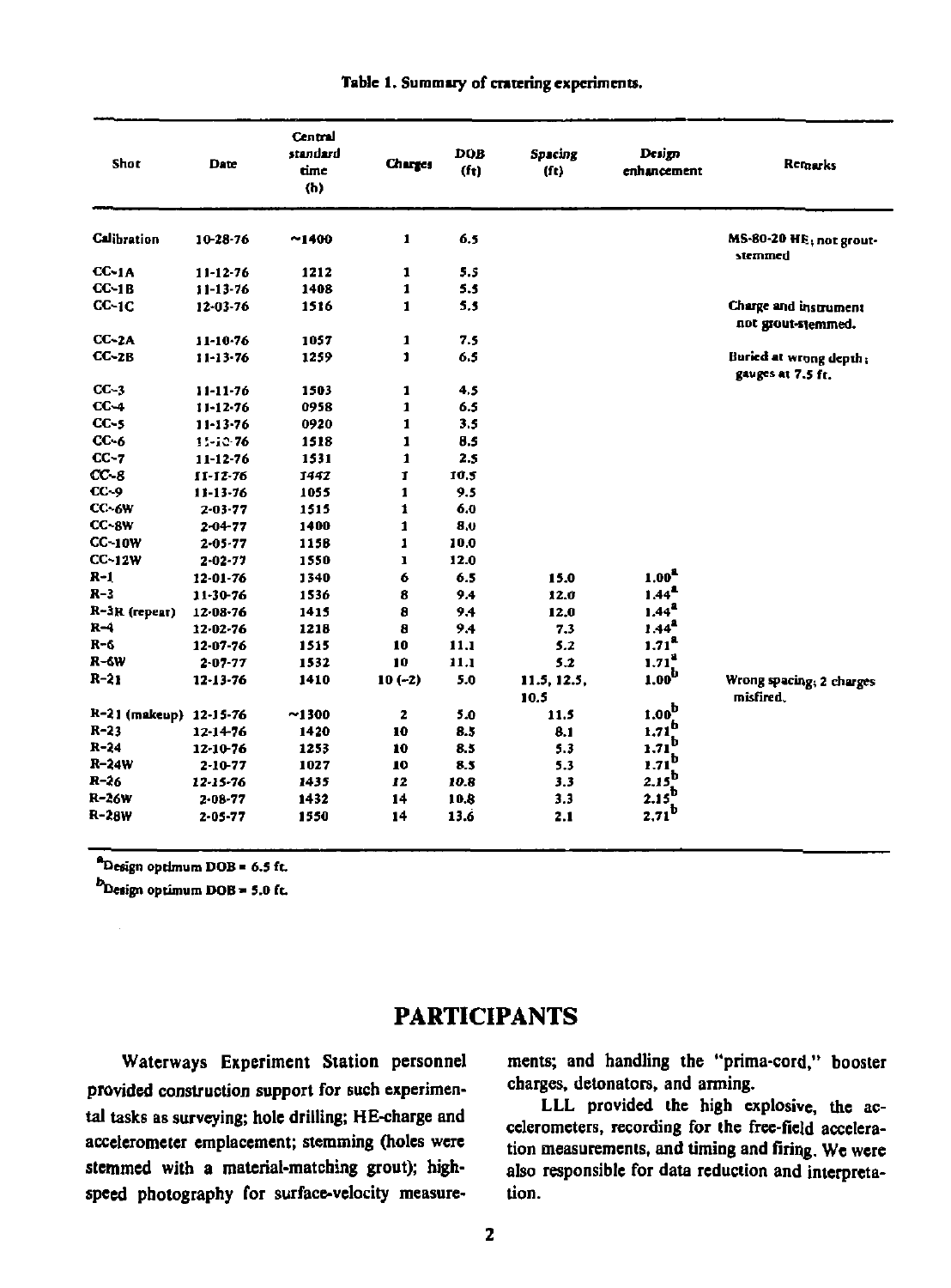#### **DATA REPORTS**

**Data from the experiments are being published in several reports rather than in a single report. R. F. Rohrer published a report on some of the surface-velocity data obtained from the high-speed photography.' A second report (in preparation) will discuss computer calculations of selected cratering experiments.<sup>2</sup>**

**This report contains and those to follow will contain data on the excavated dimensions of the** 

**single- and row-charge experiments and on concomitant free-field acceleration. These data reports provide final data with all the requisite calibrations, filtering, baseline shifts, etc., performed. This report contains all the excavated dimensions from the single-charge cratering experiments. Data are presented in order of increasing DOB of the explosive charge and in two parts: the first is referred to as "dry," the second as "wet."** 

### **RESULTS**

**We did not complete the operation according to the planned time-scale. This resulted in part of the experiments being done before the first of the year (1976) and part done afterward (1977). There appeared to be a marked change in the geologicmaterial properties over the holidays because the adjacent Big Black River rose sufficiently to have saturated the site materials before the second series of experiments began. Appendix C summarizes the test site static water-level measurements. The higher saturation apparently increased excavated crater dimensions. Thus four more single-charge experiments were performed to establish, as best we could, the cratering curve for the modified soil properties. There also appears to be a scatter in crater size for experiments fired during the same time periods. This scatter has been attributed to variations in material properties ; iroughout the site, which determine the energy-coupling and excavation efficiency. A variability in the performance of the explosive charges is another possible source of this scatter, which cannot be completely excluded because their reproducibility was not experimentally monitored in the individual high explosives.** 

**The second series wet experiments have the designator "W" following the other shot designation to distinguish them from the first series dry set.** 

**Each experimental-data set has several entries describing the experiment:** 

**• A table summarizing the shot-excavated dimensions.** 

**• A documentary photograph of the crater.** 

**• Eight plots of the survey data.** 

**All plots are a spline fit<sup>3</sup> to the field-measured survey data. The spline-fit routine performs a cubic** 

**spline fit. Given the values of a function (both X and Y) plus the slope of the curve at both end points, a spline will determine the derivatives at all intermediate points. The values of X, Y, and Y' can**  then be used to interpolate or fit (smooth) the given **data.** 

**For all survey, data, single-charge and rows, a profile is defined''to be the south-to-north survey and a cross-seciion is the west-to-east survey. We surveyed several cross-sections on each row. There were both pre-shot and post-shot surveys. A rectangular (X, Y) grid system was established, with the coordinates (0, 0) at the southwest corner. For single-charge cratering experiments, the charge at the middle of the grid was normally at station 6.01 m north and station 6.01-m east. A title at the top of each plot gives the profile or cross-section station at which the data were surveyed.** 

*The first plot* **is a profile with an exaggerated vertical scale. The** *second plot* **is the same profile but with the same horizontal and vertical scale to depict the true crater shape. The** *third plot* **is a "normalized" profile with an exaggerated vertical scale. We generate the normalized plots by taking the difference between the pre-shot and post-shot surveys at a fixed station. This takes out the effect that the pre-shot ground was not perfectly level and normalizes it to 0 elevation; thus, the true excavated dimensions can be more easily perceived.** *The fourth plot* **is the normalized profile with the same vertical and horizontal scale. It is from this latter normalized data that the excavated centerline depth, ground-level width, and below-ground-level volume are obtained. All these data appear in Table 2,**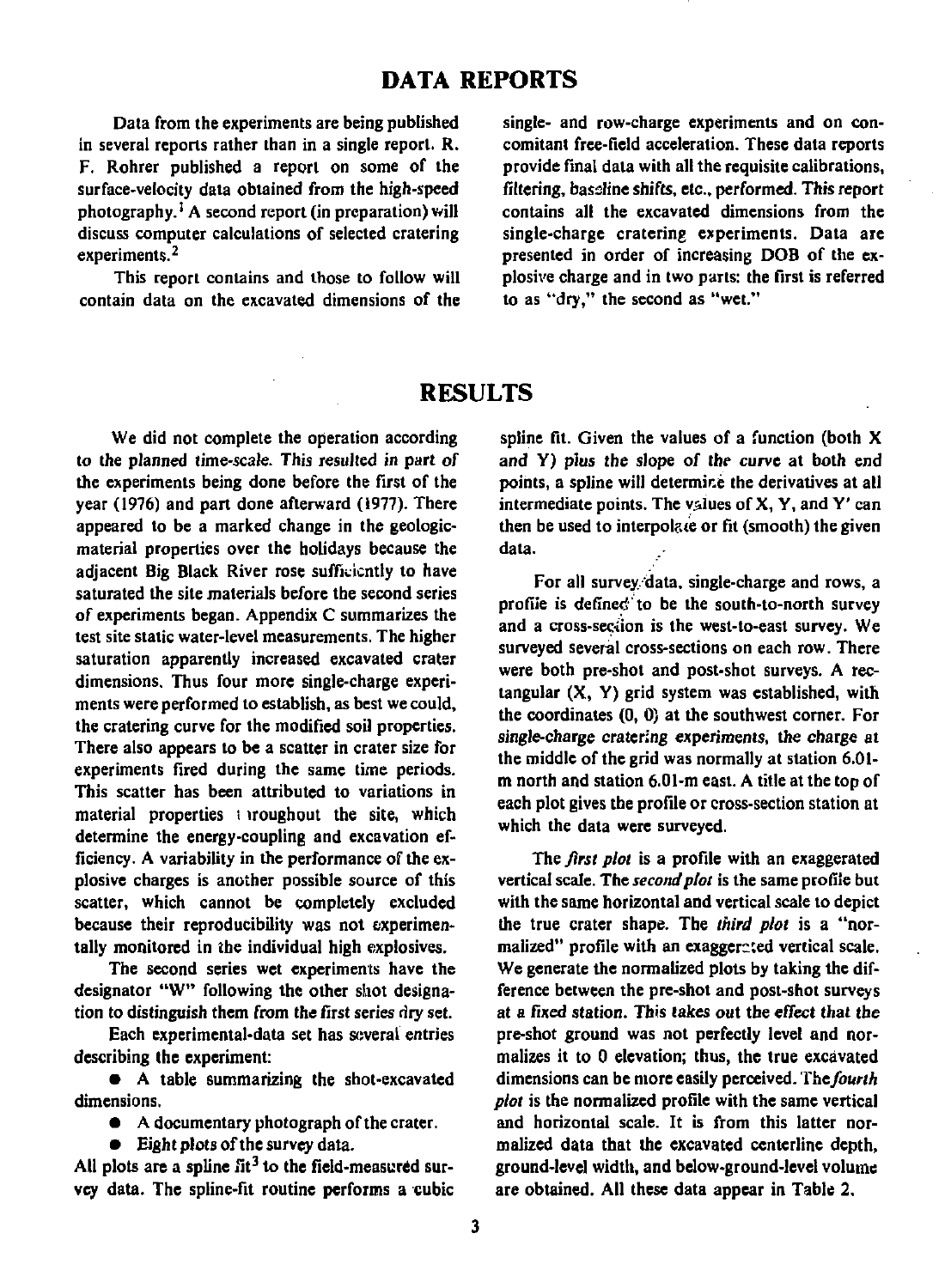| Shot              | Charge<br>DOB |         | Centerline depth<br>(m) |      |         | Surface width<br>(m) |      | <b>Excavated</b><br>val |         | Maximum depth<br>(m) |      |
|-------------------|---------------|---------|-------------------------|------|---------|----------------------|------|-------------------------|---------|----------------------|------|
|                   | (m)           | profile | x-section               | av   | profile | x-section            | av   | $(m^{3})$               | profile | x-section            | av   |
|                   |               |         |                         |      |         | Dry series           |      |                         |         |                      |      |
| CC7               | 0.76          | 1.26    | 1.26                    | 1.26 | 4.75    | 5.00                 | 4.88 | 11.15                   | 1,26    | 1.26                 | 1.26 |
| CCS               | 1.07          | 1.63    | 1.63                    | 1.63 | 6.42    | 6.26                 | 6.34 | 24.74                   | 1.65    | 1.73                 | 1.69 |
| CC3               | 1.37          | 1.91    | 1.94                    | 1.92 | 6.76    | 6.69                 | 6.73 | 32.01                   | 1.91    | 1.94                 | 1.93 |
| CC1A              | 1.68          | 1.40    | 1.49                    | 1.40 | 5.74    | 5.73                 | 5.73 | 21.11                   | 1.44    | 1.47                 | 1.46 |
| CC1B              | 1.68          | 1.55    | 1.59                    | 1.57 | 6.37    | 6.28                 | 6.32 | 25.13                   | 1.58    | 1.59                 | 1.59 |
| CC1C              | 1.68          | 2.30    | 2.30                    | 2.30 | 7.12    | 7.32                 | 7.22 | 40.83                   | 2.33    | 2,31                 | 2,32 |
| CC2B              | 1.98          | 1.60    | 1.60                    | 1.60 | 6.60    | 0.60                 | 6.60 | 27.19                   | 1.63    | 1.68                 | 1,66 |
| CC4               | 1.98          | 1.43    | 1.44                    | 1.43 | 6.51    | 6.45                 | 6.48 | 24.53                   | 1.55    | 1.45                 | 1.50 |
| CC <sub>2</sub> A | 2.29          | 1.14    | 1.01                    | 1.08 | 6.68    | 6.53                 | 6.61 | 25.32                   | 1.45    | 1.41                 | 1.43 |
| CC6               | 2.59          | 0.60    | 0.59                    | 0.60 | 6.85    | 6.49                 | 6.67 | 20.12                   | 1.09    | 1.29                 | 1.19 |
| CC9               | 2.90          | 6.10    | 0.08                    | 0.09 | 6.55    | 5.79                 | 6.17 | 14.32                   | 0.78    | 0.82                 | 0,80 |
| CC8               | 3.20          | 1.31    | 1.04                    | 1.17 | 5.66    | 5.21                 | 5.44 | 9.28                    | 1.04    | 1.06                 | 1.05 |
|                   |               |         |                         |      |         | Wet series           |      |                         |         |                      |      |
| CC6W              | 1.83          | 2.20    | 2.20                    | 2,20 | 8.25    | 8.61                 | 8.43 | 55.26                   | 2.20    | 2.20                 | 2.20 |
| <b>CCSW</b>       | 2.44          | 1.33    | 1.33                    | 1.33 | 7.62    | 7.56                 | 7.59 | 42.44                   | 1.80    | 1.77                 | 1.79 |
| CC10W             | 3.05          | 0.99    | 1.00                    | 1.00 | 7.56    | 7.44                 | 7.50 | 33.34                   | 1.64    | 1.57                 | 1.61 |
| CC12W             | 3.66          | 1.47    | 1.46                    | 1.46 | 6.00    | 6.42                 | 6.21 | 20.75                   | 1.50    | 1.53                 | 1.52 |

Table 2. Single-charge summary excavation data.

An identical series of four plots are given for the cross-section. There are two exceptions to the above: there is no photograph of CCIC available; for CC7 the last two plots compare the spline fit to the actual surveyed data points, with straight lines between adjacent survey points to enable perception of the spline fit to the data. The spline fit more nearly represents actual excavated dimensions than straight lines between survey data points. An asterisk on the plot shows the location of the HE charge. Some of the exaggerated vertical scale plots do not show the charge location; to do so would compress the exaggeration, which provides little advantage over the plot with identical horizontal and vertical scales.

A series of cratering curves precedes the individual-shot data. These are graphs of the various excavated dimensions plotted as a function of HE-charge DOB. We fit these data with a second-order polynomial curve using the curvefitting algorithm that is part of the SOCKITTOME code.<sup>4</sup> All data are plotted as points with and without the second-order fitted curve overlayed. The equation for the fitted curve is listed on the

figure along with its maximum value, associated abscissa (HE-charge burial depth), and other statistics.

We plotted the dry and wet data separately and as composites. Both the dry and wet plots of crater centerline depth are fit with two curves to the data. One curve includes all data available, the other ignores the last point in each data set. The last point (i.e., largest DOB) in both data sets was assumed to be anomalous, although it seems to be in agreement with the width and volume cratering curves. Because the centerline depth is not usually the maximum excavated depth (e.g., when fallback occurs: see CC6 and CC9) the final set of cratering curves plots the maximum excavated depth vs HE-charge burial depth.

The cratering curves should yield an optimum HE burial depth for a maximum in the desired dimension. Unfortunately, for the wet series, we never found a maximum, except to say it is somewhat less than 1.83 m. For the dry series of shots, Table 3 summarizes the optimum HE burial depths as derived from the maximums in the second-order fits to the data.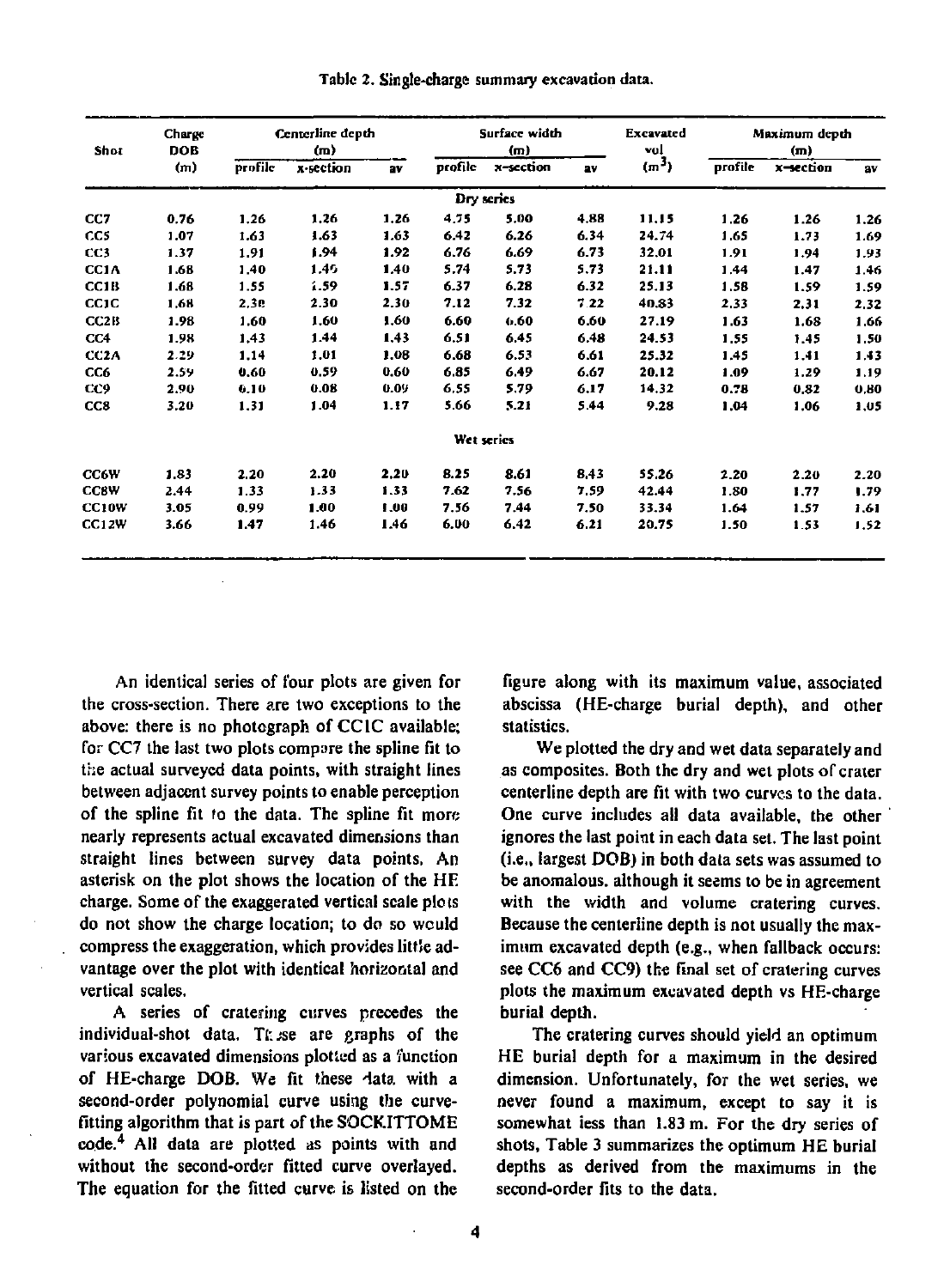|                       | Max<br>centerline depth<br>(m)       | Max<br>surface width excavated vol<br>(m) | Aisx<br>(m) |
|-----------------------|--------------------------------------|-------------------------------------------|-------------|
| HE DOB                | 1.17 <sup>2</sup><br>1.20            | 2.05                                      | 1.82        |
| A <sub>v</sub> HE DOB | $1.78 \pm 0.29^8$<br>$1.69 \pm 0.44$ |                                           |             |

**Table 3. Dry optimum HE burial depths.** 

**Excludes last "anomalous" data point.** 

### **EXPERIMENTAL-DATA SETS**

**The rest of this section contains computergenerated plots of the experimental data and results \ discussed earlier.** 

**We begin our data series with 28 plots of cratering curves. After that we provide two maps and an illustration: Fig. 1 locates the test site. Fig. 2** 

**focuses on LLL's experimental area at the test site, and Fig. 3 shows typical HE-charge emplacement. Then we provide the data sets for the individual shots, starting with CC7. Summaries of the survey data (Tables 4 to 19) and photographs of the craters (Figs. 4 to 19) precede the plots for the shots.** 

#### **CRATERING CURVES**

**Drv Data** 



DR) SINGLE CRATER CENTER LINE LEPTH VS HE CHARGE DEPTH OF BURIAL

\*C. CHARGE DEPTH OF BURTAL THETERS.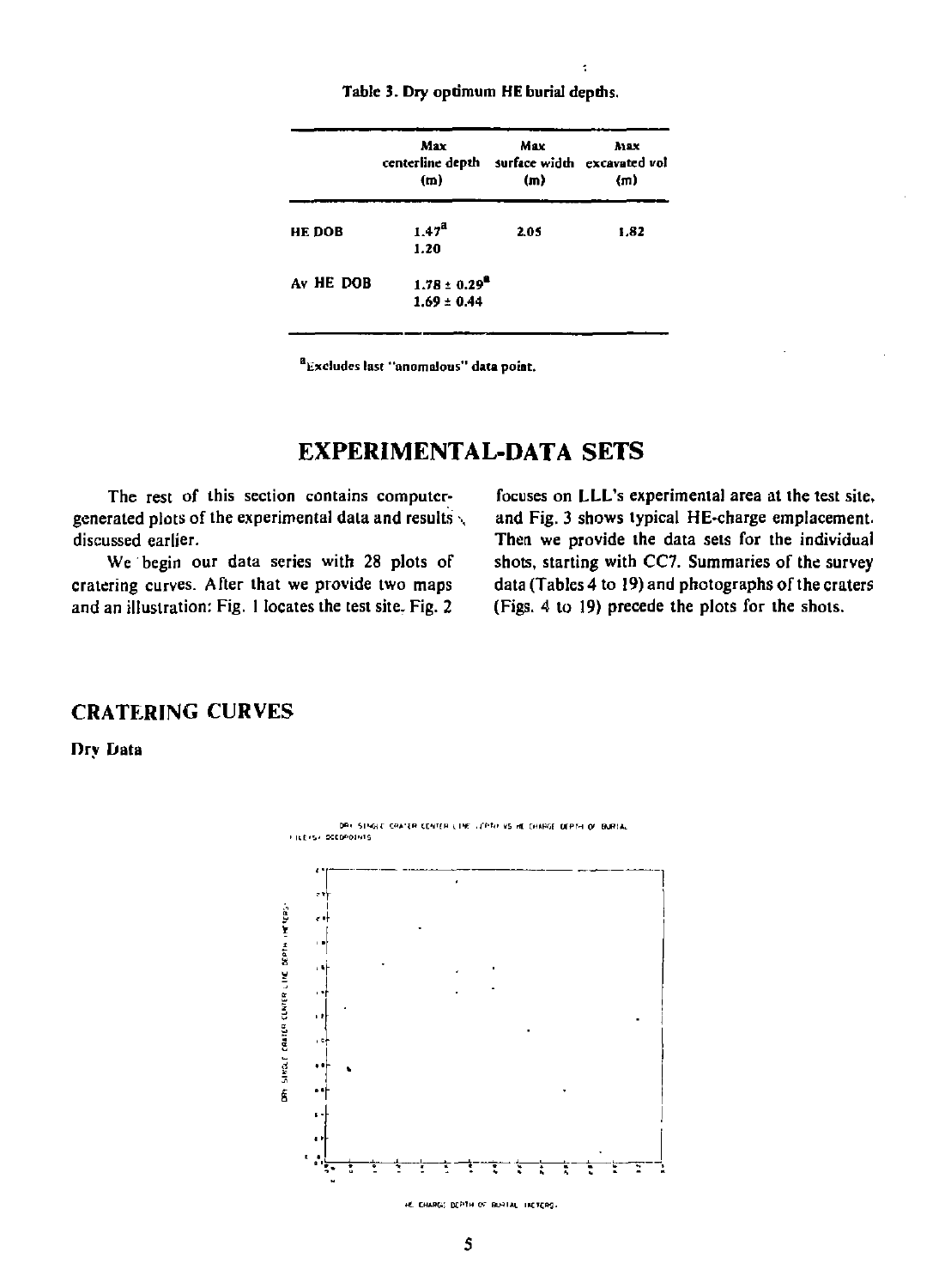DRY STAGLE CRAFER CENTER LINE DEPTH VS HE CHAPGE DEPTH OF BURTAL FILEIS: OCCUPOINTS INT-ORYCEUF IT

"AT SINGLE CRATER CENTER LINE DOPTH VS HE CHARGE DEPTH OF BURTAL<br>FILEISI:OTCOPOINTS - IAI-DRYCCOFIT - IBI-DRYCOI-FIT



y: crater depth (m)<br>Second-degree fit: y = 1.202 + 0.733x<br>Number of points: 12<br>Optimum depth-of-burial x,: 1.20 m<br>Maximum y(x,) : 1.64 m

DRY STMULE CRATER CENTER LINE DEPTH VS HE CHARGE DEPTH OF DURTAL FILE IS DECREDING THAT DRYCCO-FET





×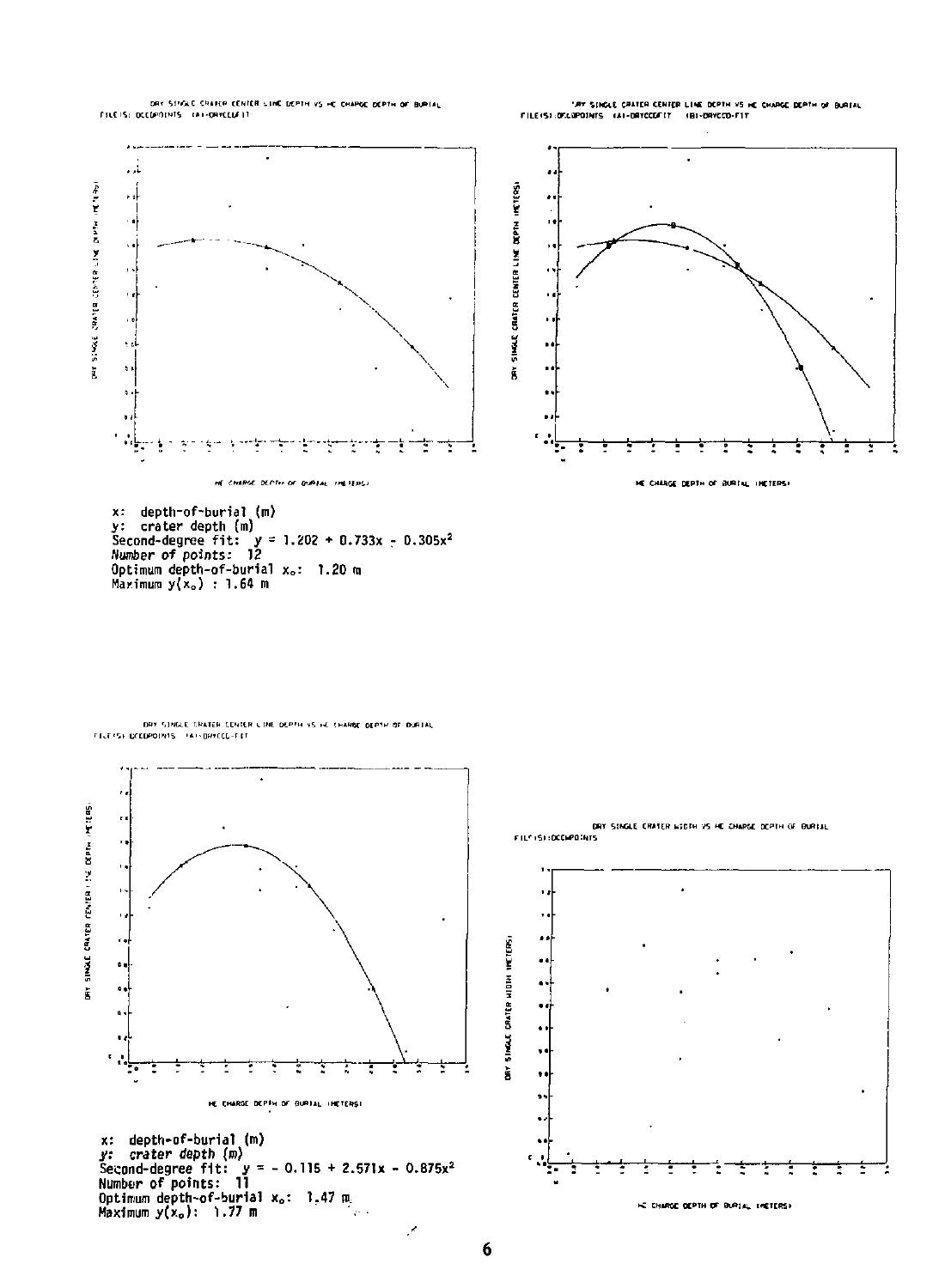FILEISI: VOLSPOT  $\ddot{\phantom{0}}$  $\overline{a}$ ä, × ON SINGLE CRATER VOLUME INCIDENTS .  $\frac{1}{2}$  $\ddot{\phantom{a}}$ ä.  $\begin{array}{lll} &\text{on} \text{ such that } \text{conv}(\mathbf{r},\mathbf{r}) \text{ is a constant of } \mathbf{r} \text{ is a point} \\ &\text{conv}(\mathbf{r},\mathbf{r}) \text{ is a point of } \mathbf{r} \text{ is a point of } \mathbf{r} \text{ is a point of } \mathbf{r} \text{ is a point of } \mathbf{r} \text{ is a point of } \mathbf{r} \text{ is a point of } \mathbf{r} \text{ is a point of } \mathbf{r} \text{ is a point of } \mathbf{r} \text{ is a point of } \mathbf{r} \text{ is a point of } \mathbf{r} \text{$ ä. ÷ ł HE EHAPTE DEPTH OF BURIAL INCTERS! ٠Ń Ā,  $\ddot{\phantom{0}}$  $\begin{array}{c} \n \cdot \\
\cdot \\
\cdot \\
\cdot\n \end{array}$  $\bar{\phantom{a}}$ DRY SINGLE CRATER VOLUNE VS HE CHARGE DEPTH OF BURTAL , FILEISY JOLSPOT (A)-VOLF17 t ŧ ŧ ŕ, ŧ ŧ ÷,  $\ddot{\phantom{a}}$ HE CHARGE EXPTH OF BURIAL INCTERS: DRY SINGLE CRATER VOLUME INCIDENCES x: depth-of-burial (m)<br>y: crater width (m)<br>Second-degree fit: y = 3.040 + 3.569x •<br>Number of points: 12<br>Optimum depth-of-burial x。 2.05 m<br>Maximum y(x<sub>o</sub>): 6.69 m ,  $\bar{\psi}$ ×  $\ddot{\phantom{0}}$ J. t Ĭ. HE CHARGE DEPTH OF BUTTAL INETERS! x: depth-of-burial (m)<br>y: crater volume (m<sup>3</sup>)<br>Second-degree fit: y = -<br>Number of points: 12<br>Optimum depth-of-burial x<br>Maximum y(x<sub>o</sub>): 28.61 m<sup>3</sup>  $9.486 + 41.831x - 11.485x^2$ 

ON SINGLE CRATED HID . . . TITING:

DRY SINGLE CRATER VOLUME VS HE CHAF DEPTH OF BURTAL

 $\bar{z}$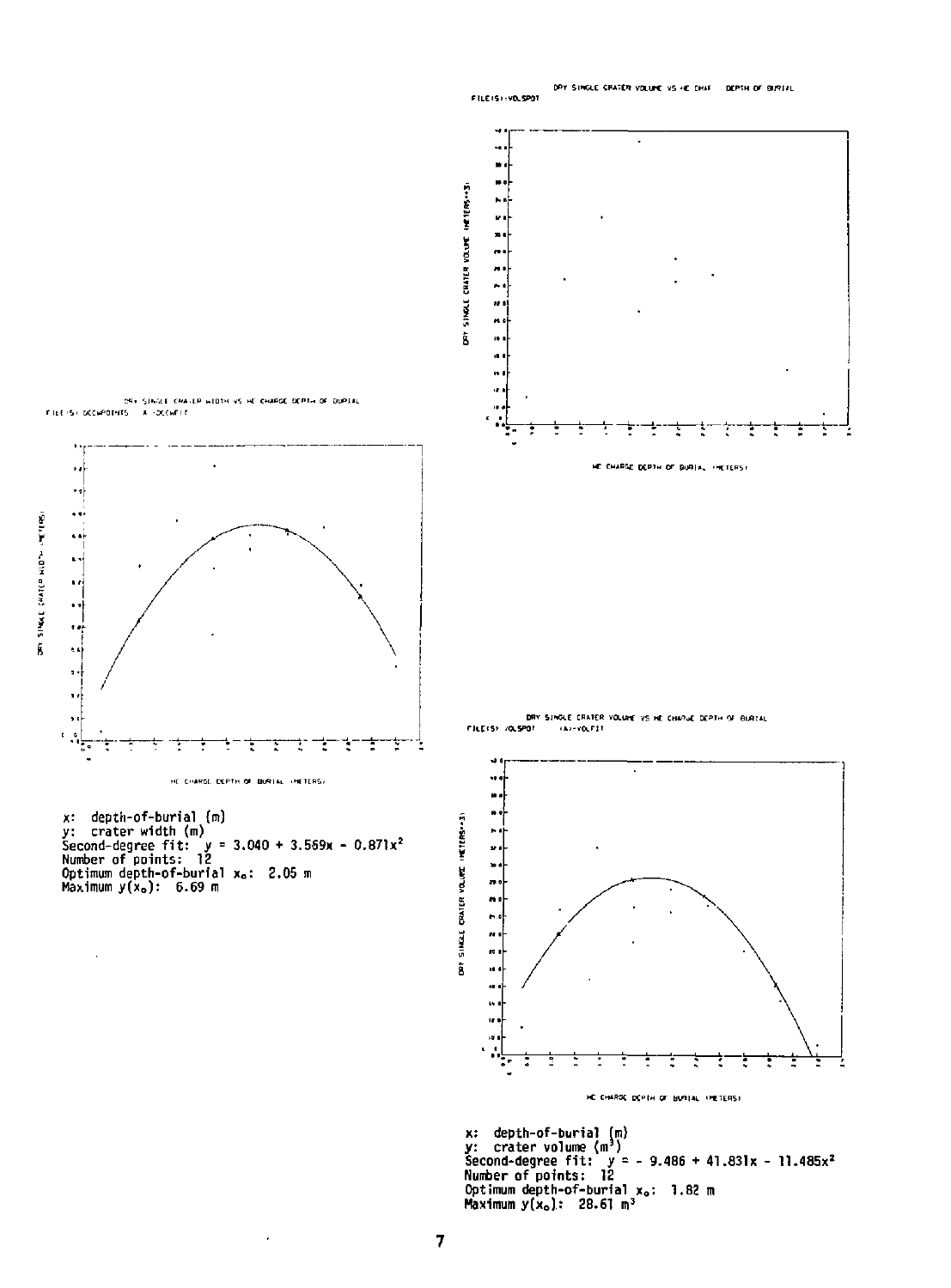#### Wet Data

.<br>In the state of state content the depth vs he charge depth of Burtal .<br>In the streethers



HET STHOLE CRATCR CENTER LINE DEPTH VS HE CHARGE DEPTH OF BURTAL<br>FILEYSTHETCOPPIS - (A)-HETCOD-FIT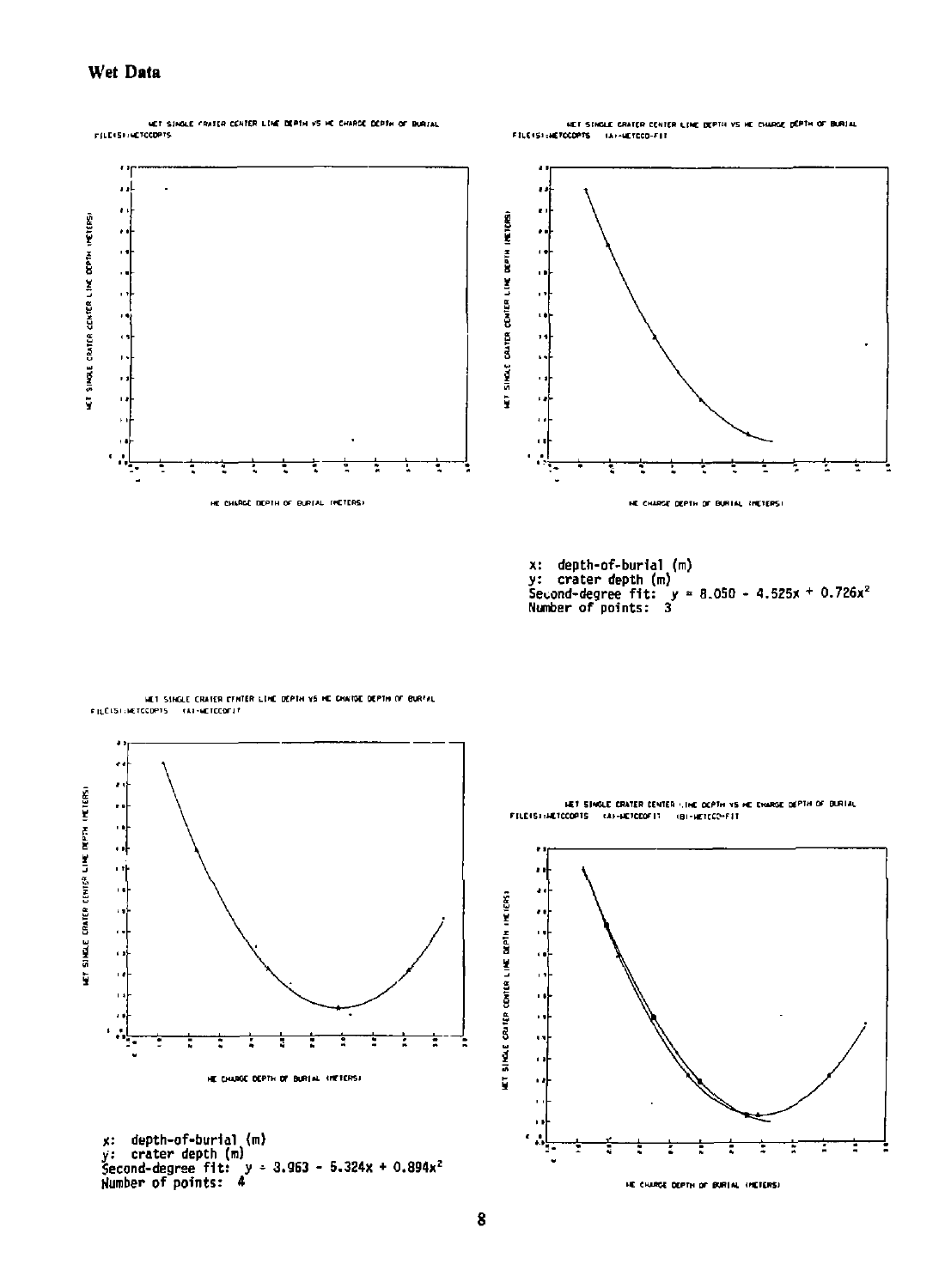



٠  $\blacksquare$ 퍽  $\bullet$ HET SINGLE ORIEG VOLUME INETERS++31  $\bullet$ HET SINGLE CRATER HIDTH (METERS)  $\ddot{\cdot}$ جاء ttitti ٦ ٦ Ť Ξ ŧ Ξ τ ፡ ٦ Ŧ Ξ Ŧ Ξ t l. HE CHARGE DEPTH OF BURIAL INCTERS! HE CHARGE BEPTH OF BURIAL (HETERS)

x: depth-of-burial (m)<br>y: crater width (m)<br>Second-order fit: y = 8.333 + 0.553x - 0.302x<sup>2</sup><br>Mumber of points: 4

HET STAGE CHATER VOLUME VS HE CHARGE LIPTH OF BURTAL FILEISI-METECHPHTS IAI-METECHF1T

x: depth-of-burial (m)<br>y: crater volume (m<sup>3</sup>)<br>Second degree fit: y = 89.724 - 19.312x + 0.155x<br>Number of points: 4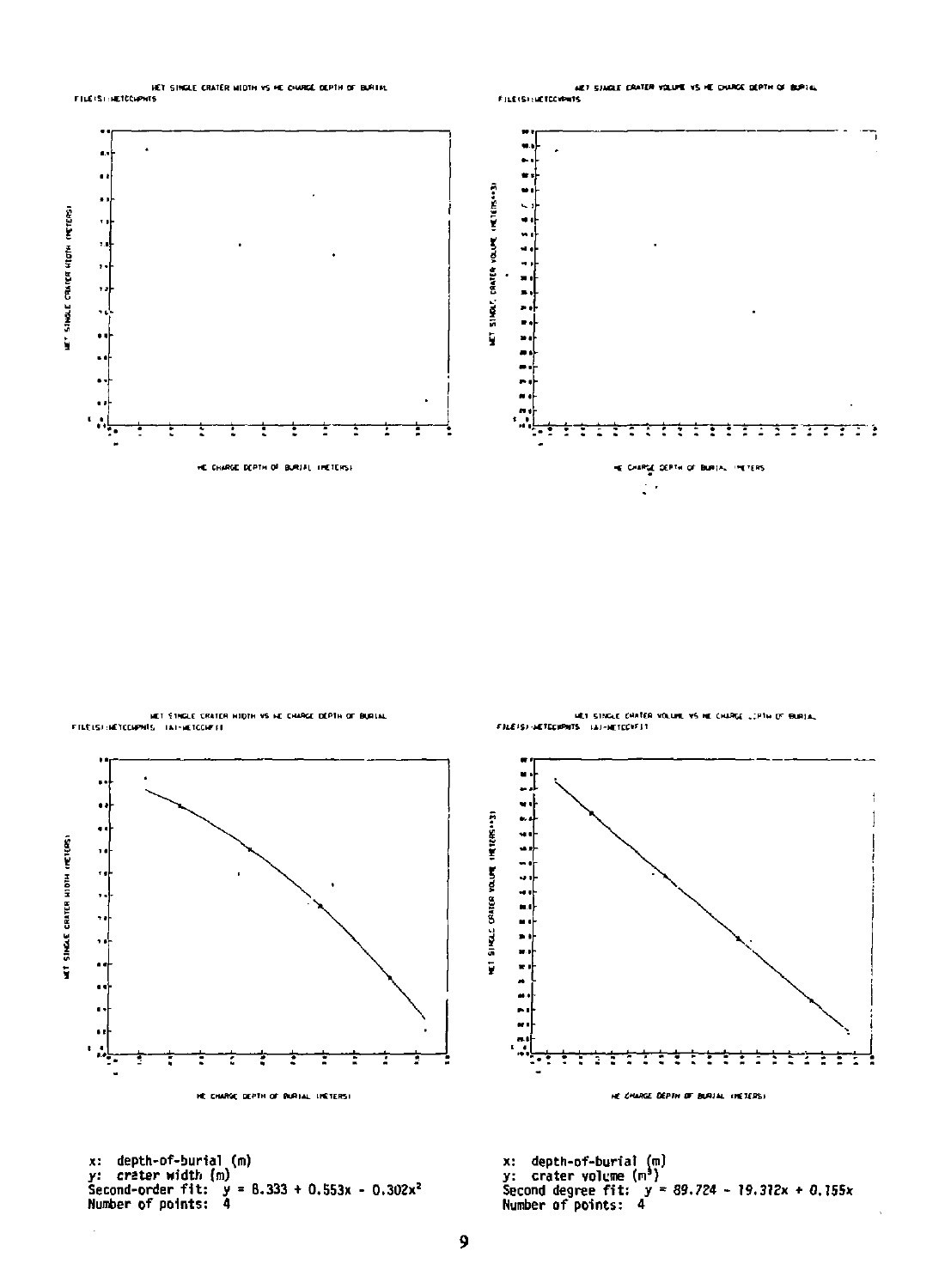#### Composites of Dry and Wet Data

ALL SINGLE SRATER CONTER LINE DEPTHS VS HE CHARGE DEPTH OF BURIAL<br>FILEIS) (ALL CELEPTH

l,



ALL SINGLE CRATER MIDING VS HE CHARGE DEPTH OF BURYAL





.<br>ALL SINGL<sup>e -</sup> ATER CENTER LINE DEPTHS VS HE CHARGE DEPTH OF BURTAL<br>ELCCOZPTH - TAP-DRYCEDFTT - IBI-DRYCED-FIT - ICI-HEEDFIT FREEST-MACCORPH



l,

ALL SINGEL CRATER HIDTHS VS HE CHARGE DEPTH OF BURIAL<br>FILEIS/:ALLCHPHTS | TAI-DRYCENTIT | (BI-HETCHPIT)

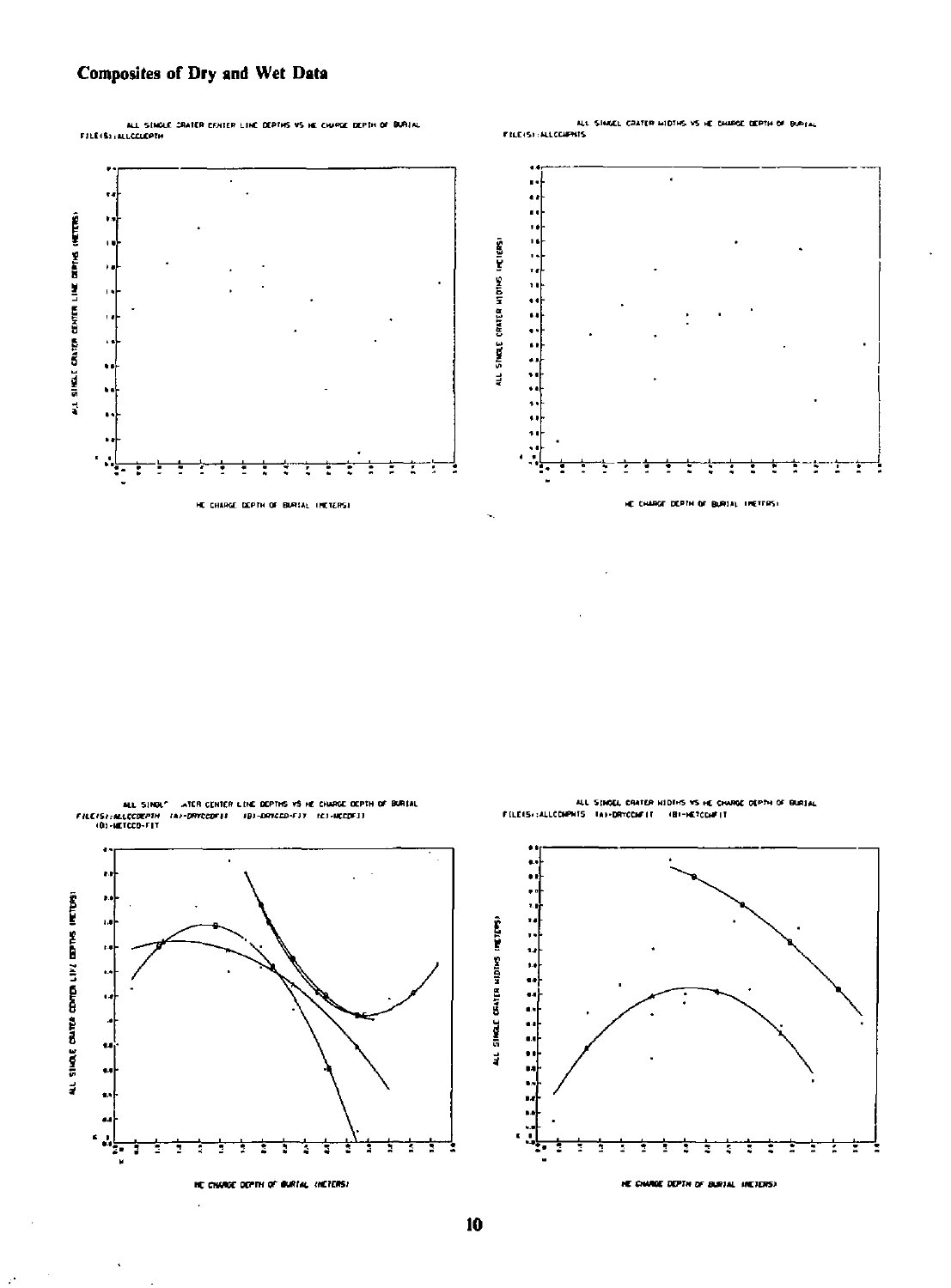

ALL SINGLE CRATER VOLUMES VS HE CHANGE DEPTH OF BURIAL<br>FILETS) JALLECVPH15 - LAI-DRYECV/FIT - TBI-HETECVF1T

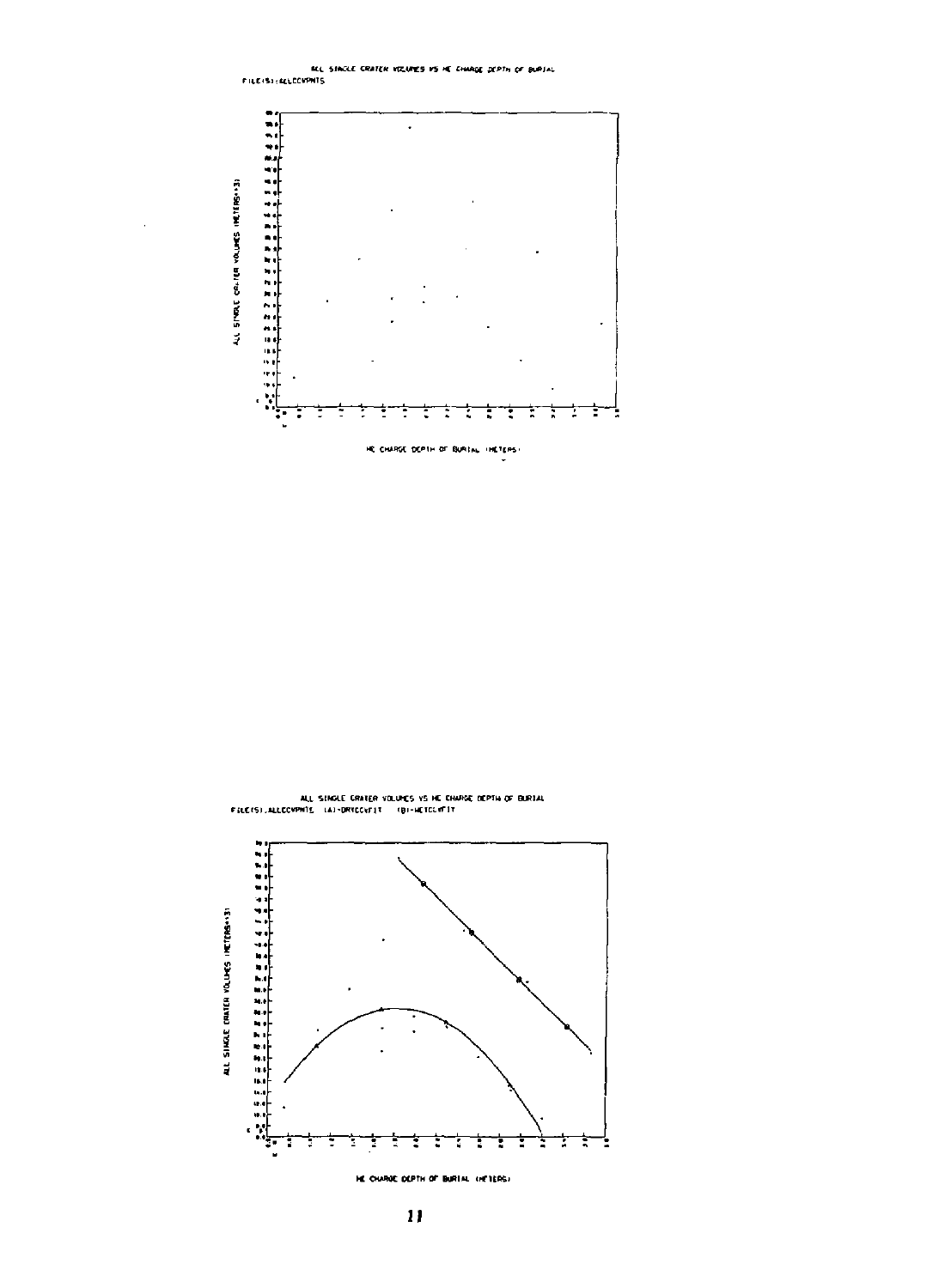#### **Maximum Excavated Depths**

 $\ddot{\phantom{0}}$  $\cdot$ ., :1 (In 5140) contenumentales relies  $\frac{1}{2}$  $\ddot{\phantom{a}}$ ÷ ٦ ŧ î HE CHARGE DEPTH OF BURTAL FRETERS!



x: depth-of-burial (m)<br>y: crater depth (m)<br>Second-degree fit: y = 0.295 + 1.875x - 0.593x<sup>2</sup><br>Number of points: 11<br>Optimum depth-of-burial x<sub>o</sub>: 1.58 m<br>Maximum y(x<sub>o</sub>): 1.78 m

**DRY SINGLE CRATER HAXIMUM DEPTH VS HE CHANGE CLIFTH OF BUREAL**<br>FILE:SI-HAXIDRYDEPT - (#I-HAXIDRYDEPT - (@I-HAXIDRYFT)



x: depth-of-burial (m)<br>y: crater depth (m)<br>Second-degree fit: y \* 1.129 + 0.711x •<br>Number of points: 12<br>Optimum depth-of-burial x<sub>o</sub>: 1.53 m<br>Maximum y(x<sub>o</sub>): 1.67 m 0.232x\* DRY SINGLE CRATCR WASHING COPIN VS HE CHANGE DEPTH OF BURTAL<br>FILEISI (NADRYDEF) – TAX-NAXORYDEF) – TO HANDRYFET – TEX-NAXORY (TA

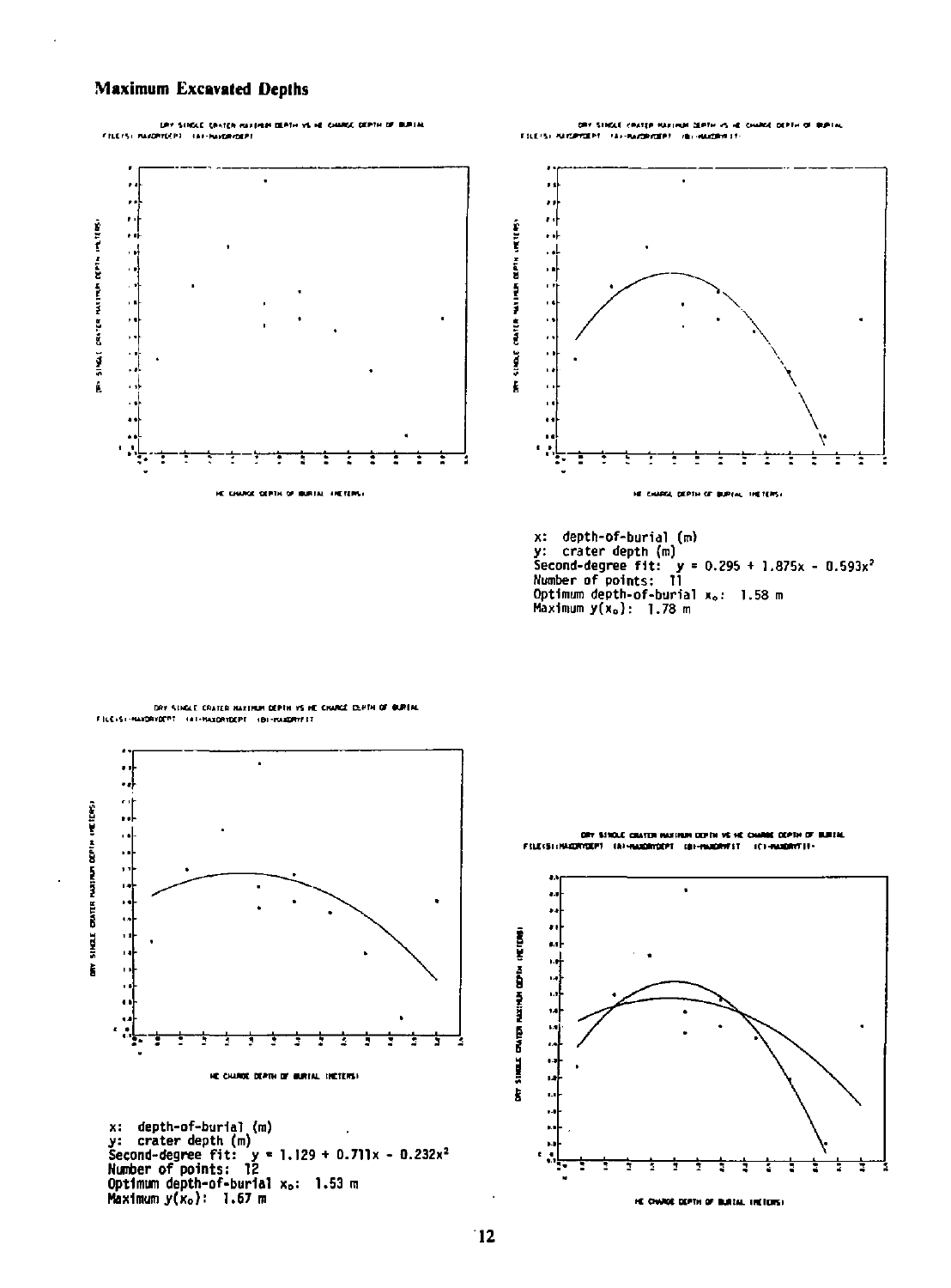



ALL SINDLE CRATER HASSINGH DEPTH 15 HE CHARE DEPTH OF BURTAL<br>FILEISI HASSETDEPT : 181-HASSETDEPT : 181-HASSETDEPT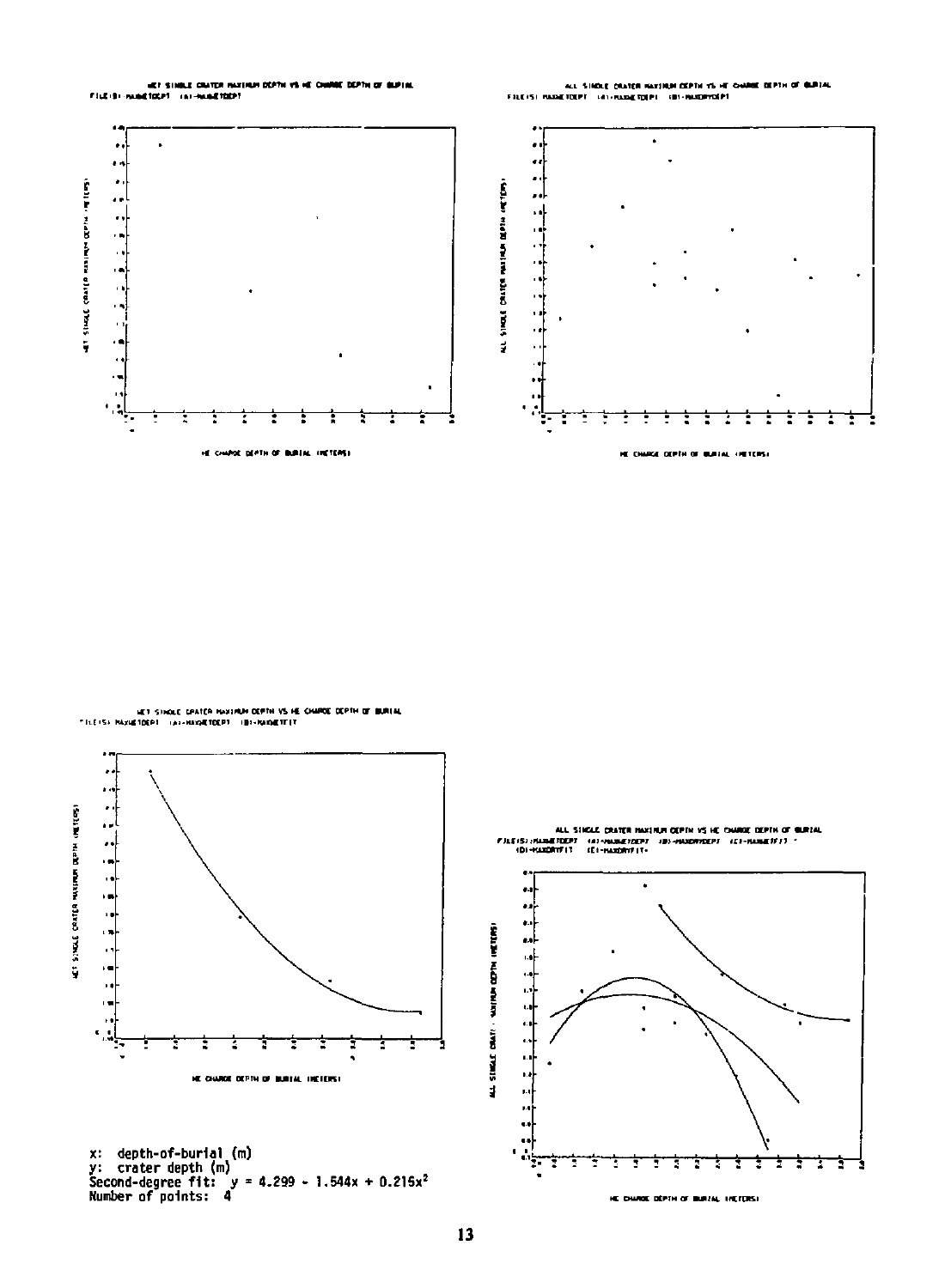

FIG. 1. Locale of the cratering experiments, south of Vicksburg, Mississippi.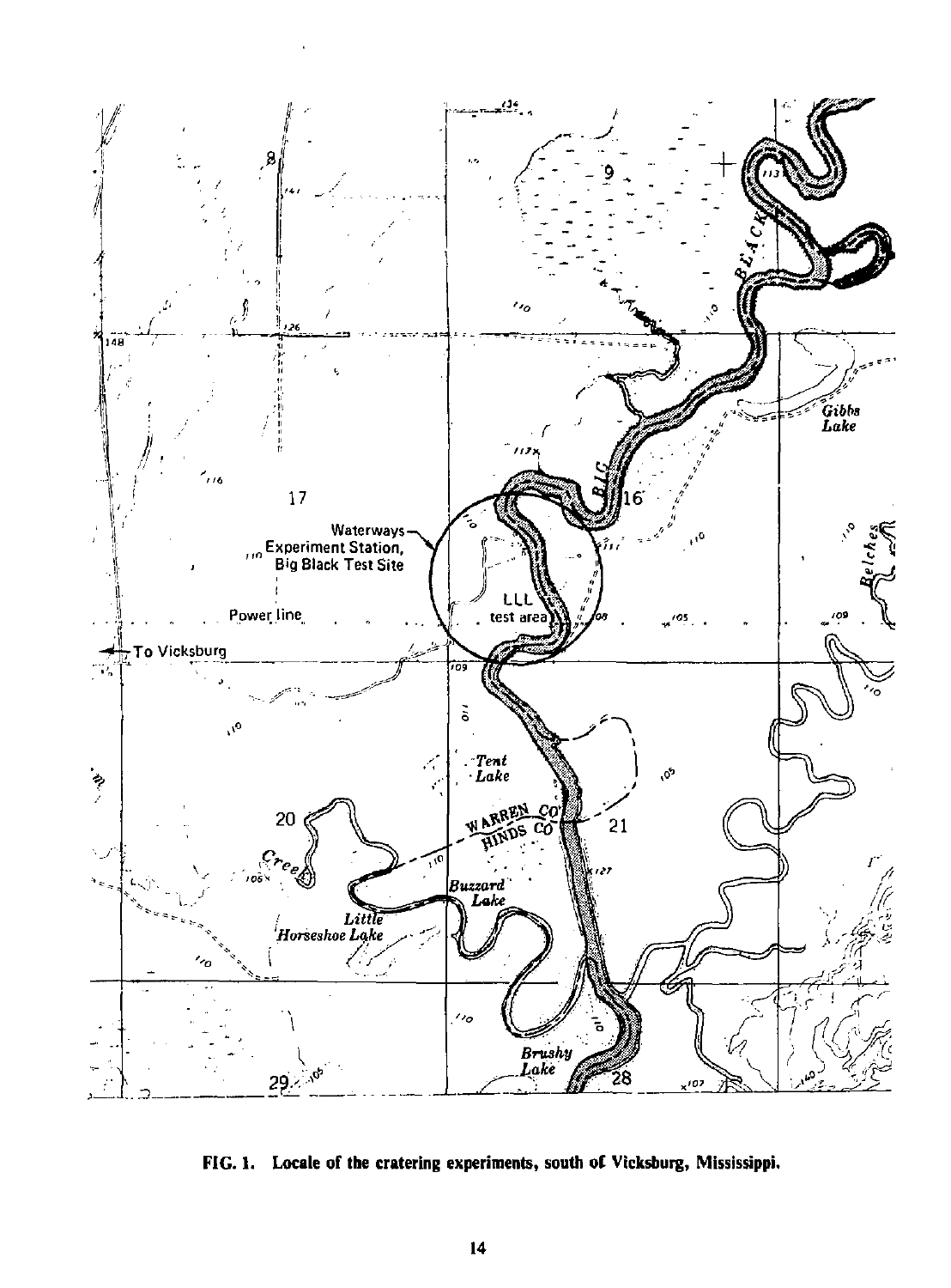

**FIG. 2. Lawrence Livermore Laboratory's experimental area at the Big Black Test Site.**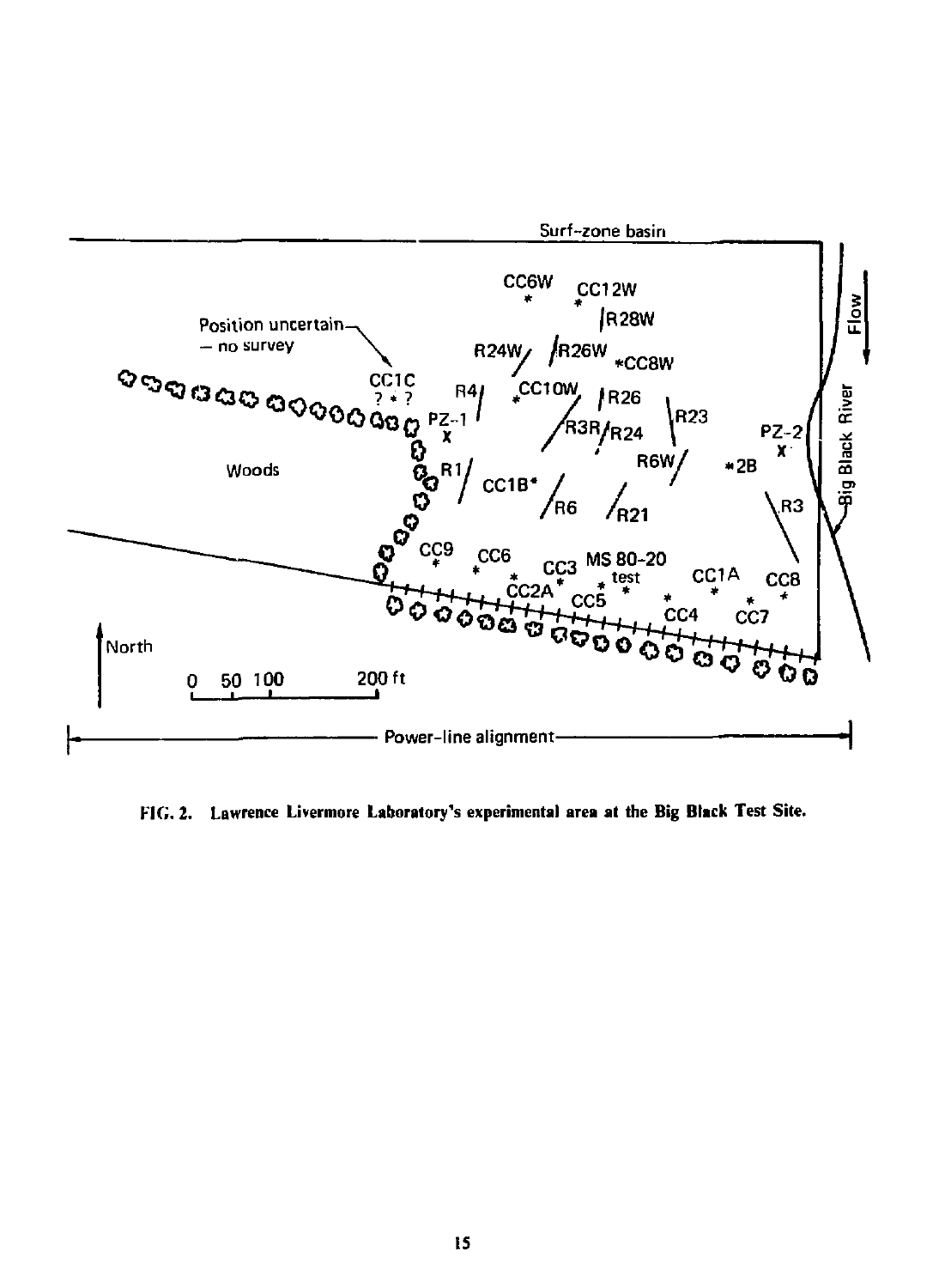

**FIG. 3. Typical high-explosive charge emplacement.**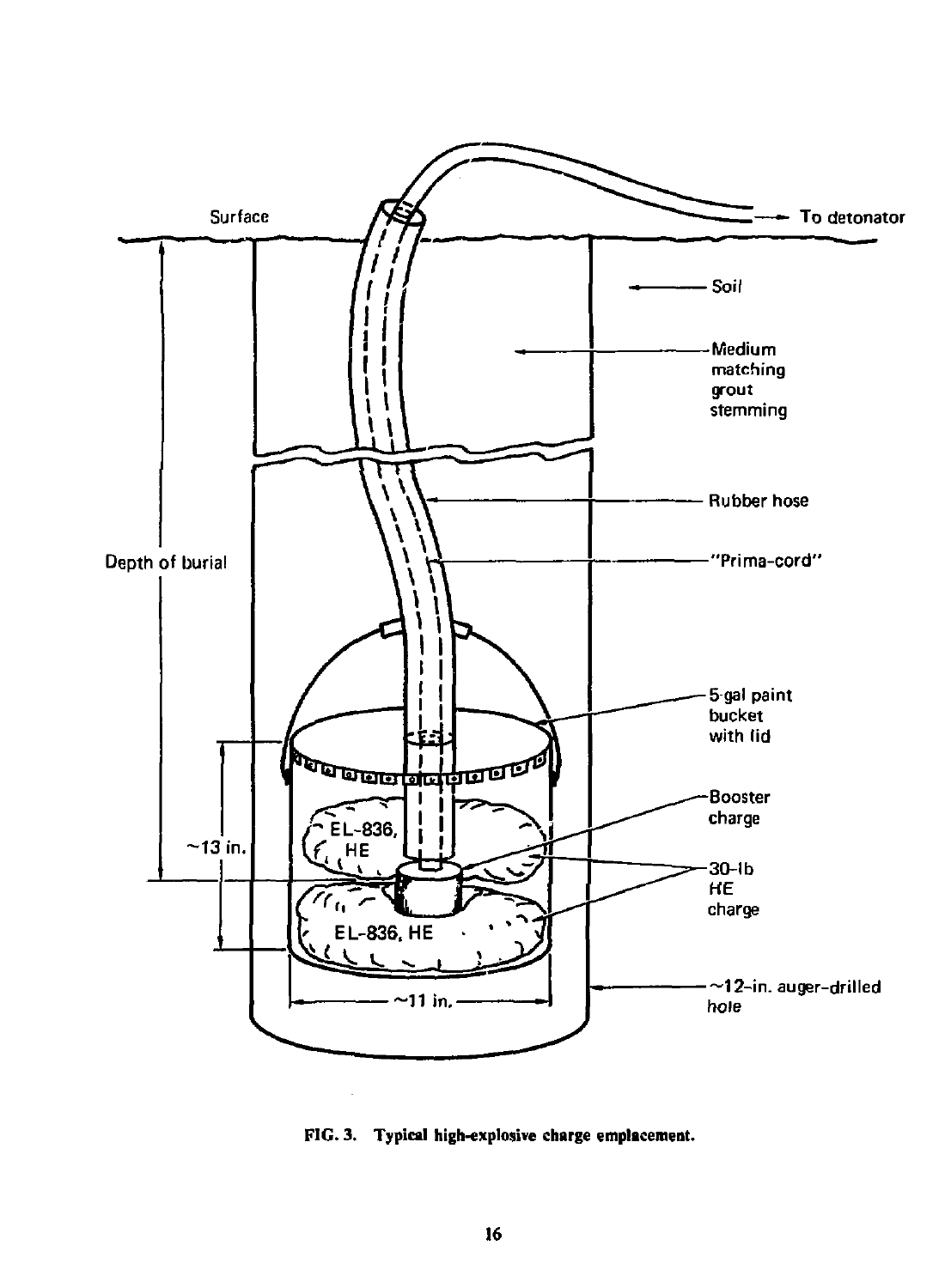### **SINGLE-CHARGE CRATER DIMENSIONS**

The following tables, photographs, and plots represent the data sets for the individual shots.

CC7

|                      | Spline fit to survey data                |         |  |
|----------------------|------------------------------------------|---------|--|
|                      | m                                        | (ft)    |  |
| Profile              | 1.26                                     | (4.13)  |  |
| <b>Cross section</b> | 1.26                                     | (4.13)  |  |
| A۷                   | 1.26                                     | (4.13)  |  |
| Profile              | 4.75                                     | (15.59) |  |
| <b>Cross section</b> | 5.00                                     | (16.40) |  |
| A٧                   | 4.88                                     | (16.00) |  |
|                      | $11.15 \text{ m}^3$ $(394 \text{ ft}^3)$ |         |  |
|                      |                                          |         |  |

| Table 4. Survey data summary for shot CC7 |  |  |
|-------------------------------------------|--|--|
| (0.76-m depth).                           |  |  |



**FIG. 4.** CC7 **excavation.**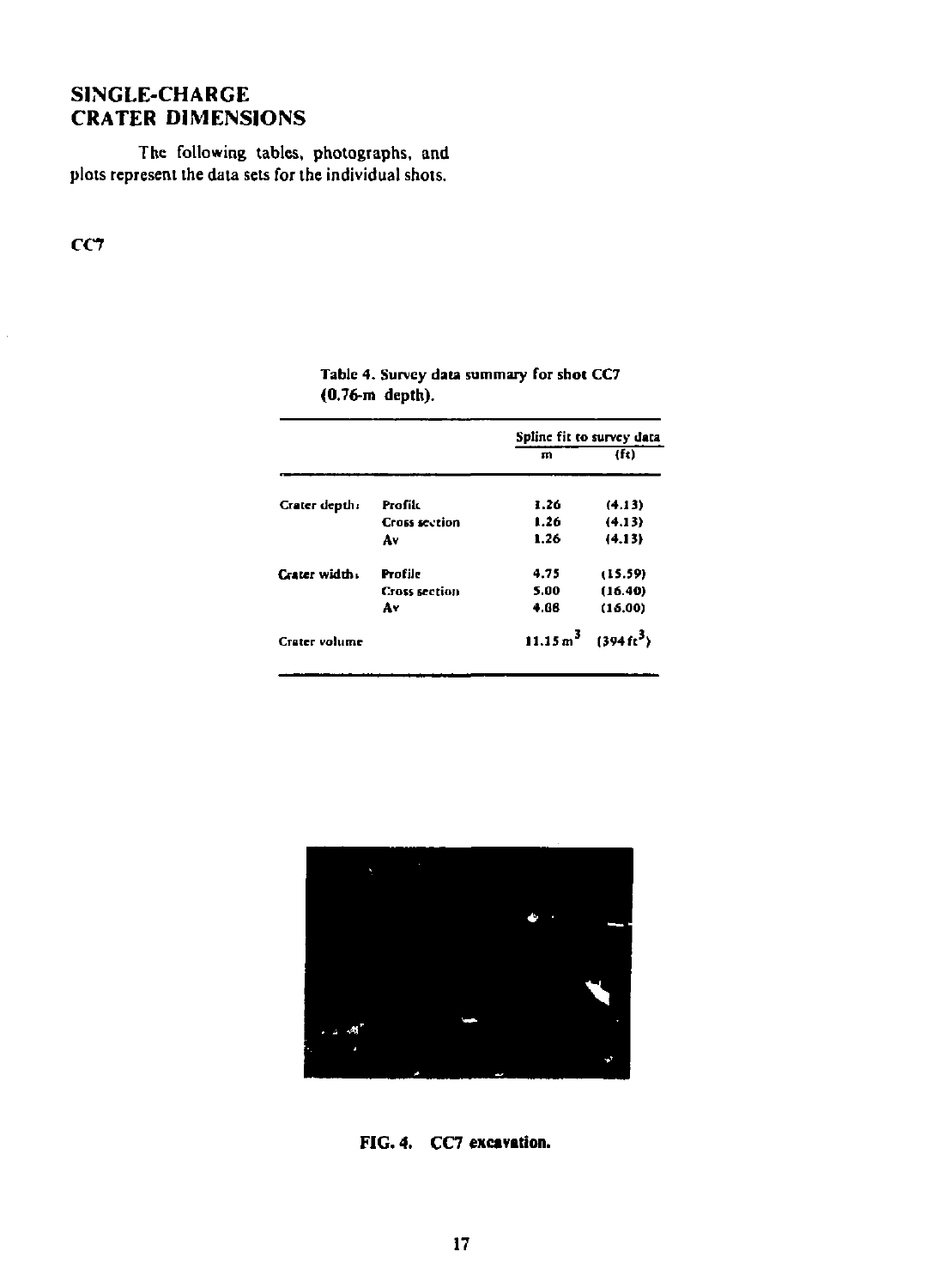

cc) SOUTH TO RORTH PROFILE AT CROSS SECTION STATION & 10 HEIERS FILEISI ACCTPSL 141-BCC7PSL 181-00104



 $_{\rm cc}$ SOUTH TO MORTH HORMA LZED PROFILE AT CROSS SECTION STATION 6 TO HETERS FILE IS DECTPS **IA1-CC70CH** 



SOUTH TO NORTH DISTANCE INCIERS)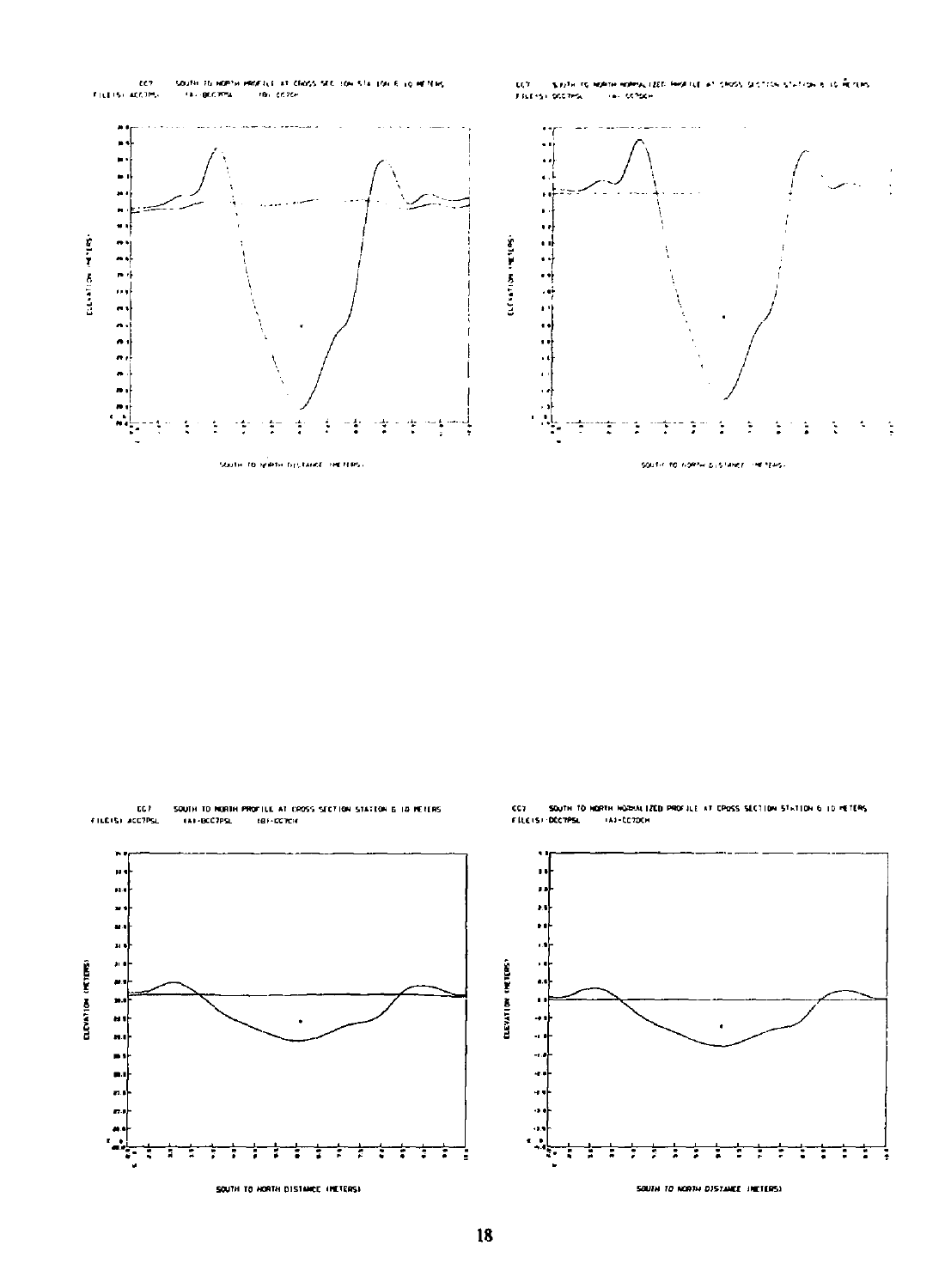

 $\alpha\gamma$ FILEISI DOCTRIA



ECT<br>RILEISI ACCTRS HEST TO EAST CROSS SECTION AT PROFILE STATION & 10 METERS<br>TAJ-BOCTASL - TRI-COTON



٦

Е

**NEST TO EAST DISTANCE (METERS)** 

t ŧ ţ

٦

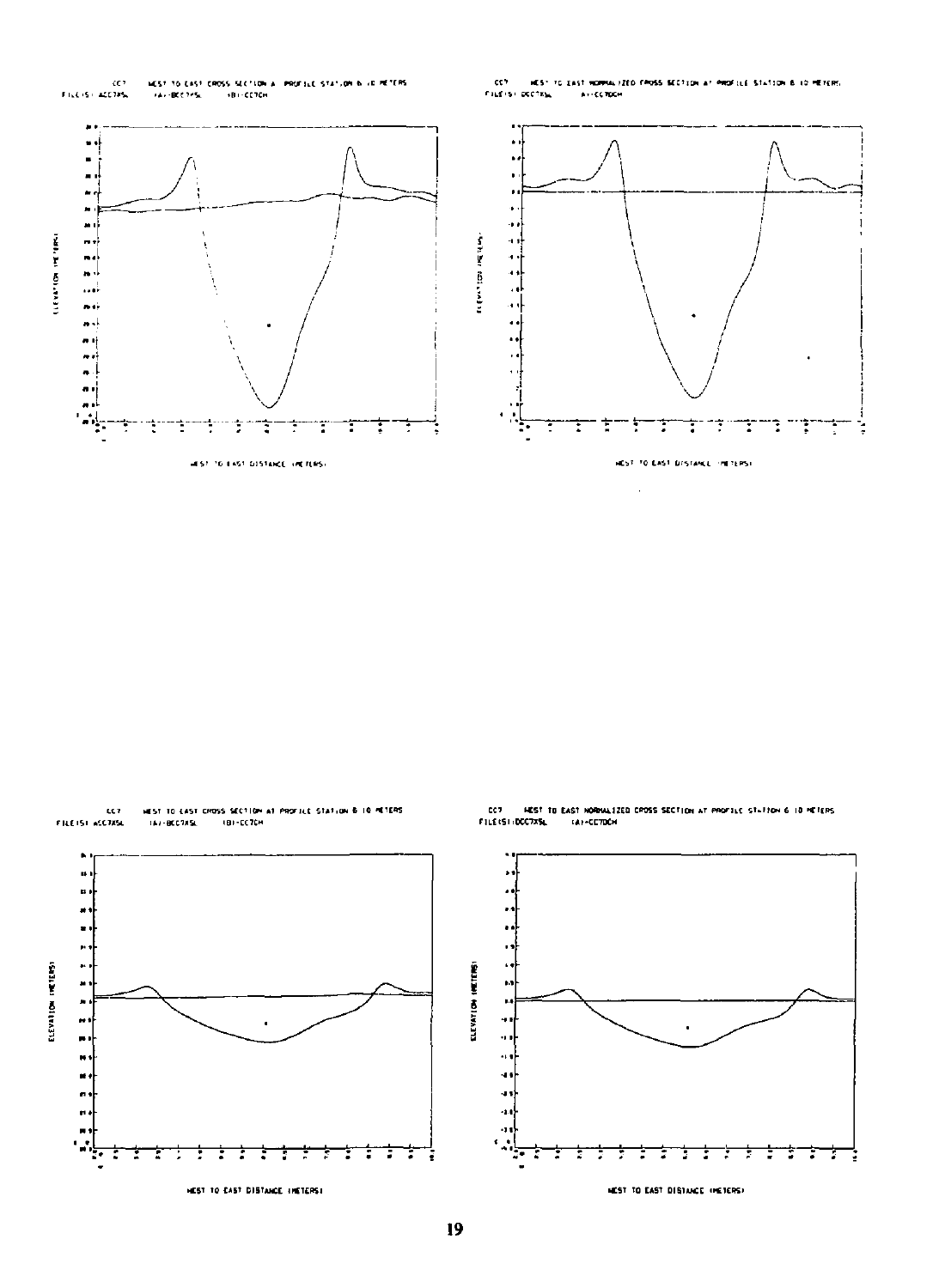



MEST TO GAST DISTANCE INCTERSE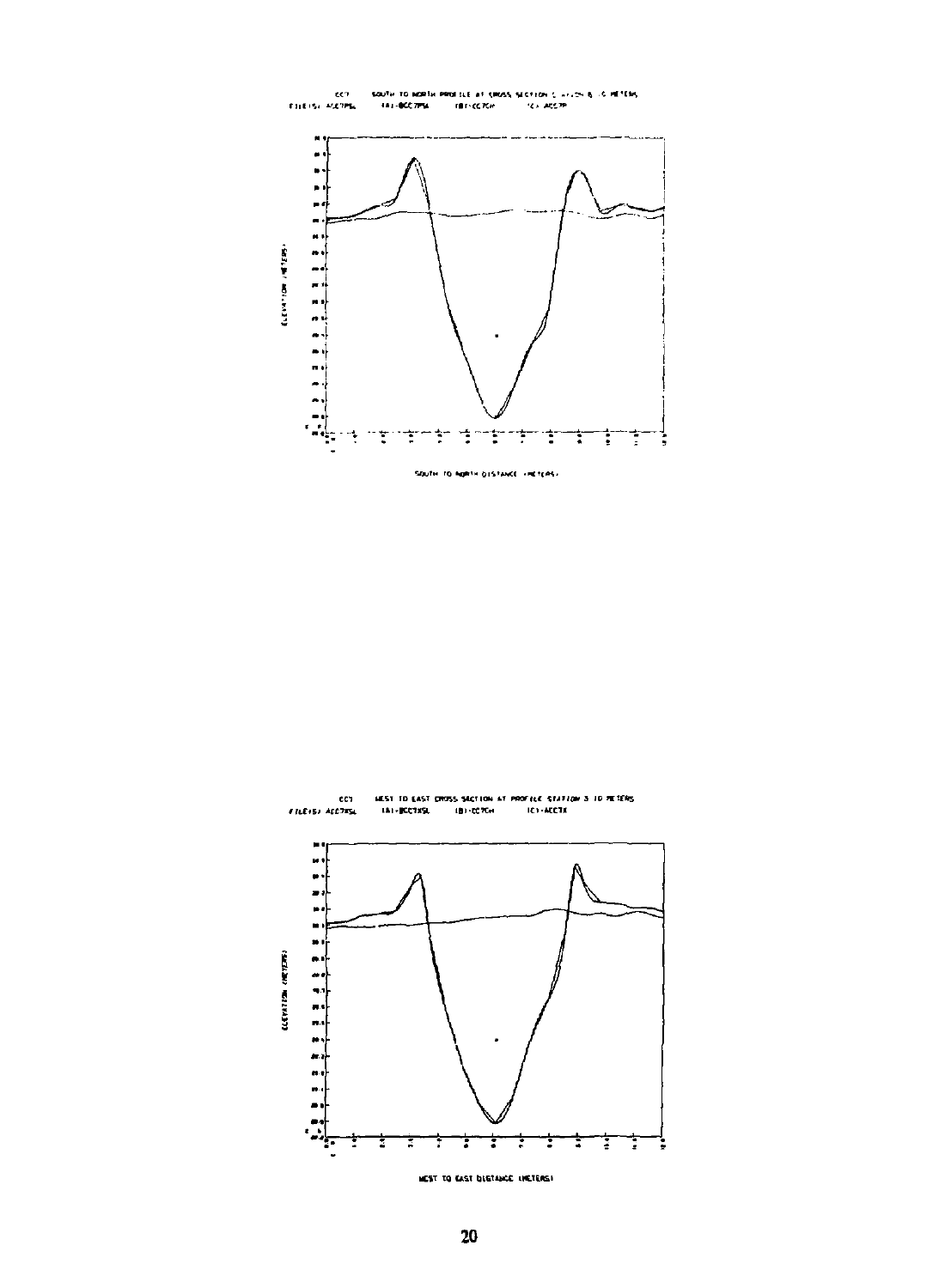|               |                      | Spline fit to survey data                |         |  |
|---------------|----------------------|------------------------------------------|---------|--|
|               |                      | m                                        | (ft)    |  |
| Crater depth: | Profile              | 1.63                                     | (5.36)  |  |
|               | <b>Cross section</b> | 1.63                                     | (5.34)  |  |
|               | A٧                   | 1.63                                     | (5.35)  |  |
| Crater width: | Profile              | 6.42                                     | (21.06) |  |
|               | <b>Cross section</b> | 6.26                                     | (20.53) |  |
|               | Av                   | 6.34                                     | (20.80) |  |
| Crater volume |                      | $24.74 \text{ m}^3$ $(874 \text{ ft}^3)$ |         |  |

Tabic 5. Survey data summary for shot CCS **(1.07-m depth).** 



**FIG. 5. CC5 excavation.**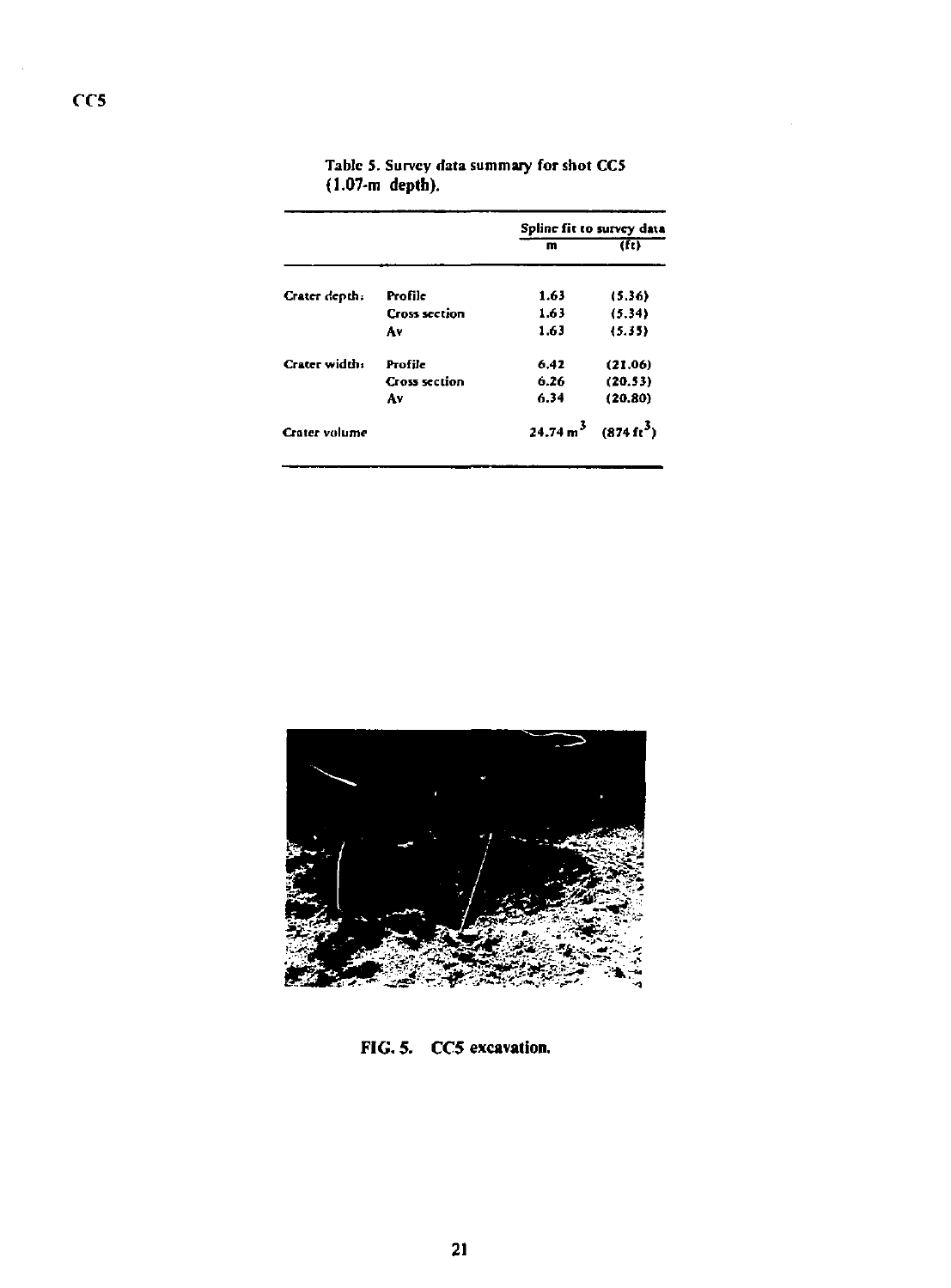

.<br>CCS - SQUTH TO HORIN HORPAL (200 PROFILE AT CROSS SECTION STATION & 10 HETERS)<br>FILEFS) DECSESL - FAX-CESOEH



SOUTH TO NORTH PROFILE AT CROSS SECTION STATION 6.10 METERS<br>- FAI RECSPSL - - (BI-CCSCH ccs<br>FILEISI:ACCSPC





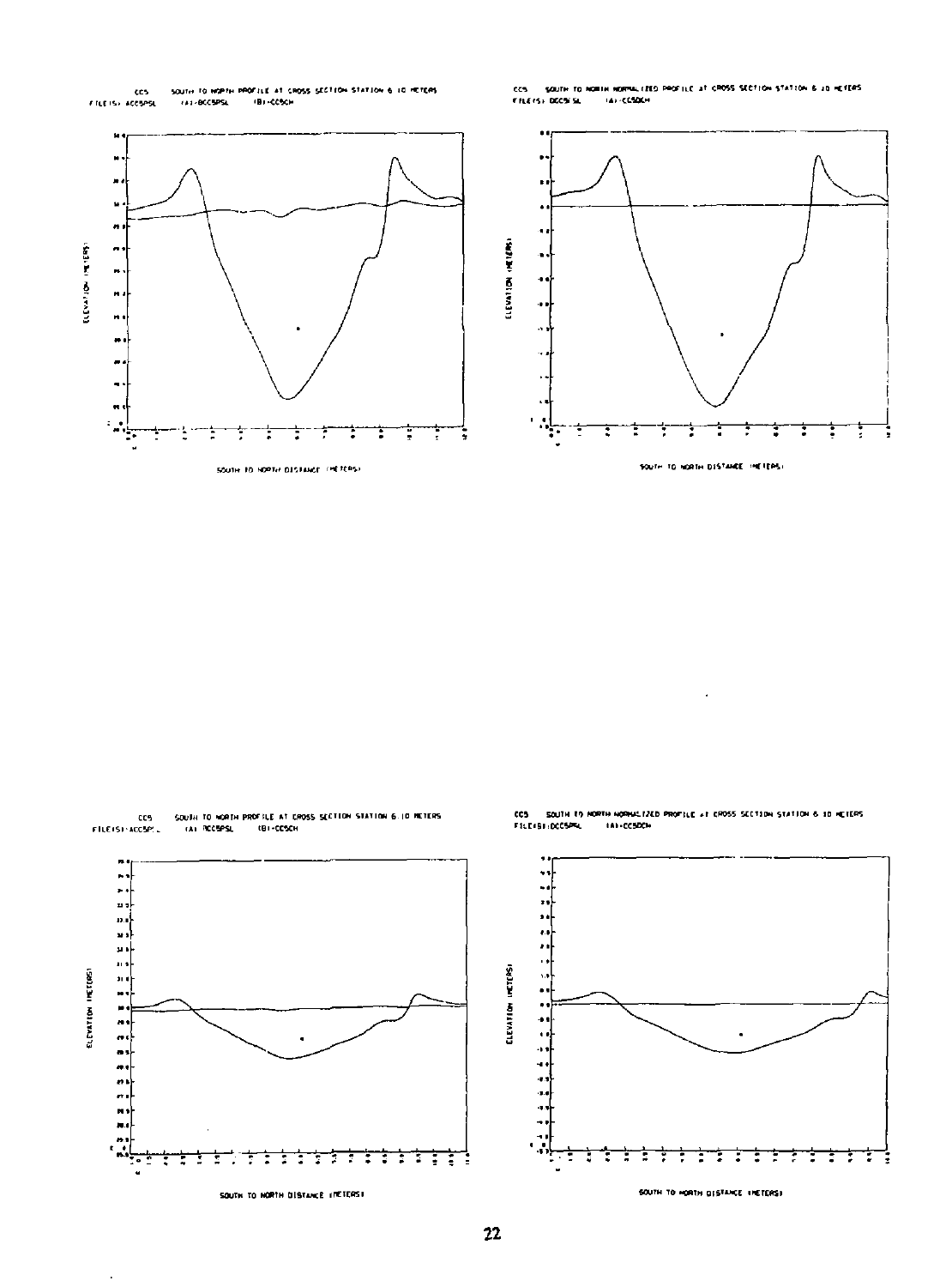

i. ×

.

计内部 计自动控制

 $\frac{1}{2}$ 

**CONTRACTOR** 

CCS MEST TO CAS MORMALIZED CROSS SECTION AT PROFILE STATION & 10 METERS<br>FILEIS) DECSISE : : : : #1-CC50CH



NEST TO EAST CROSS SCETION AT PROFILE STATION 6:30 METERS<br>- KAZ-BECSXSL - - IBT-ECSCH .<br>CCS<br>PILEISI ACCSXSL

ţ t t

 $\ddot{\phantom{0}}$  $\ddot{\phantom{1}}$ × ı, LLEVATION INCITERS! ELEVATION INCIDENTS)  $\ddot{\phantom{a}}$ ÷,  $\frac{1}{2}$ ×  $\sim$ ۰. t ŧ ŧ ŧ ŧ ਜ਼ Ť ŧ t τ τ m T t t Ξ τ τ t 7 HEST TO EAST DISTANCE INCTERS! **MEST TO EAST DISTANCE INCTERS!** 

CCS HEST TO CAST HORNALIZED CROSS SECTION AT PROFILE STATION 6 10 METERS.<br>Friefshipconisk - Tai-Ecsochi

t ŧ ŧ ŧ

٦

τ т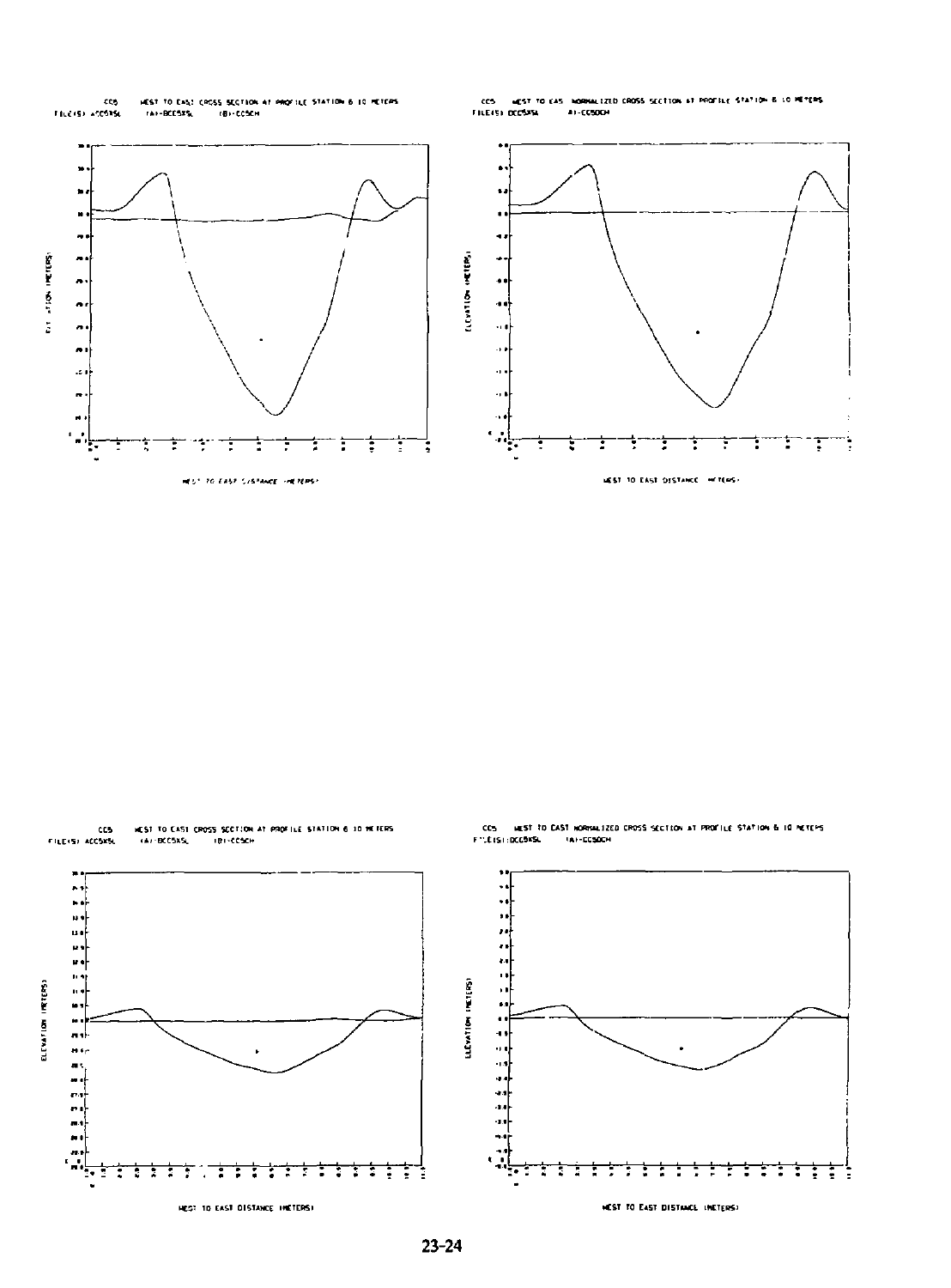|               |                      | Spline fit to survey data |                                             |  |
|---------------|----------------------|---------------------------|---------------------------------------------|--|
|               |                      | $\mathbf{m}$              | m                                           |  |
| Cracer depth: | Profile              | 1.91                      | (6.27)                                      |  |
|               | Cross section        | 1.94                      | (6.36)                                      |  |
|               | A٧                   | 1.92                      | (6.32)                                      |  |
| Creter width: | Profile              | 6.76                      | (22.18)                                     |  |
|               | <b>Cross section</b> | 6.69                      | (21.95)                                     |  |
|               | ٨٧                   | 6.73                      | (22.06)                                     |  |
| Crater volume |                      |                           | 32.00 m <sup>3</sup> $(11.30 \text{ ft}^3)$ |  |

|                             |  | Table 6. Survey data summary for shot CC3 |  |  |
|-----------------------------|--|-------------------------------------------|--|--|
| $(1.37 \, \text{m}$ depth). |  |                                           |  |  |



**FIG. 6.** CC3 **excavation.** 

 $\sim$   $\sim$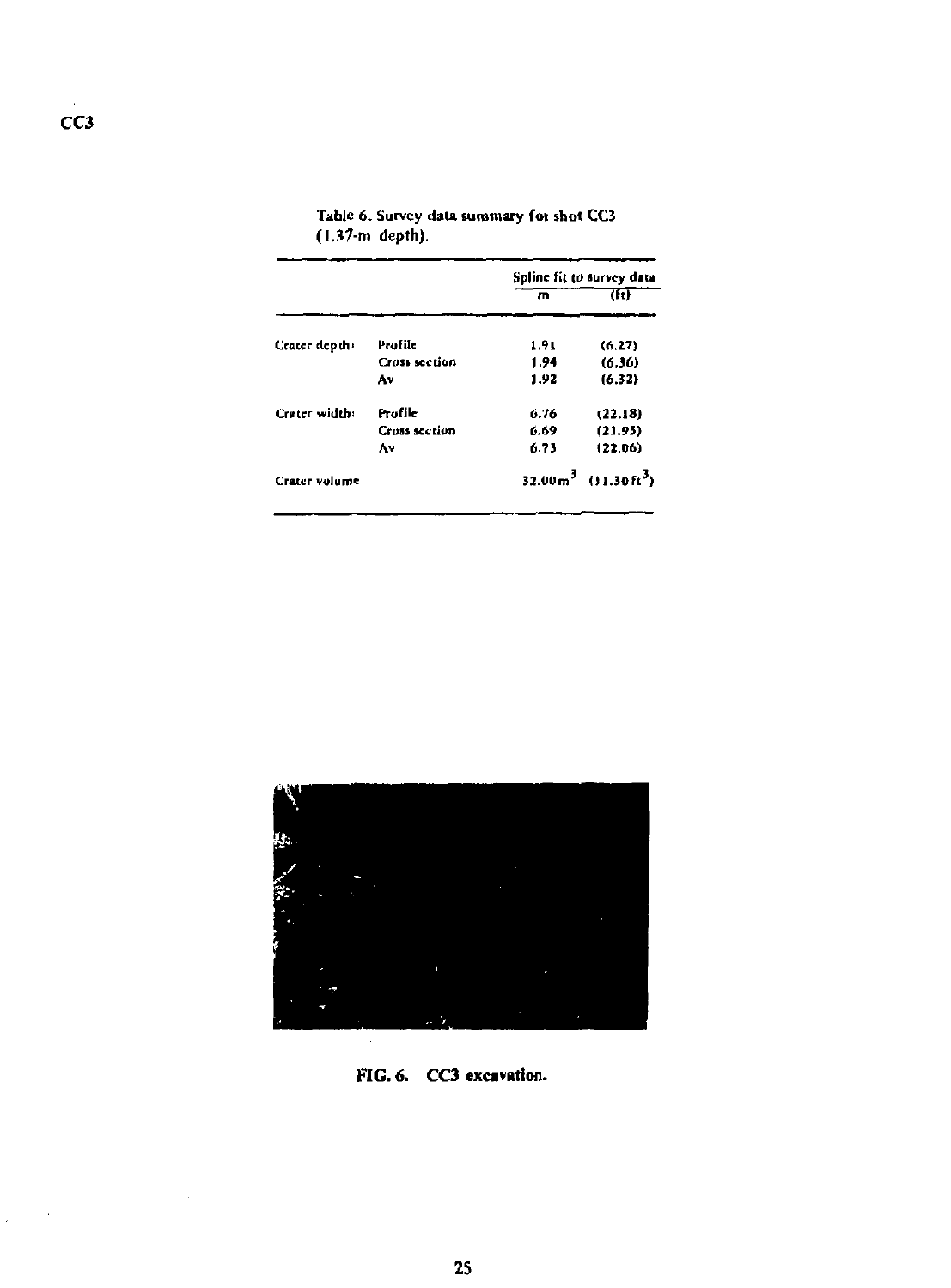ELS<br>PILERSI ALE DRU SOUTH TO ROKTH PROFILE AT CROSS SECTION STATION & 10 HEILPS<br>- TAX-BCCSPSC - TBY-CCSCH C.S. SOUTH TO HURTH RORAL LIED PROTTLE AT CROSS SECTION STATION & TO RETERS FILLIST DO MS. **TAILEDEN** 

k.





٠

 $\mathbf{a}$ 

 $\boldsymbol{\mathsf{u}}$  $\ddot{\phantom{1}}$  $\bullet$  :  $\mathbf{r}$  $\blacksquare$ ×  $\sim$ 

ELEVATION INCITERS:



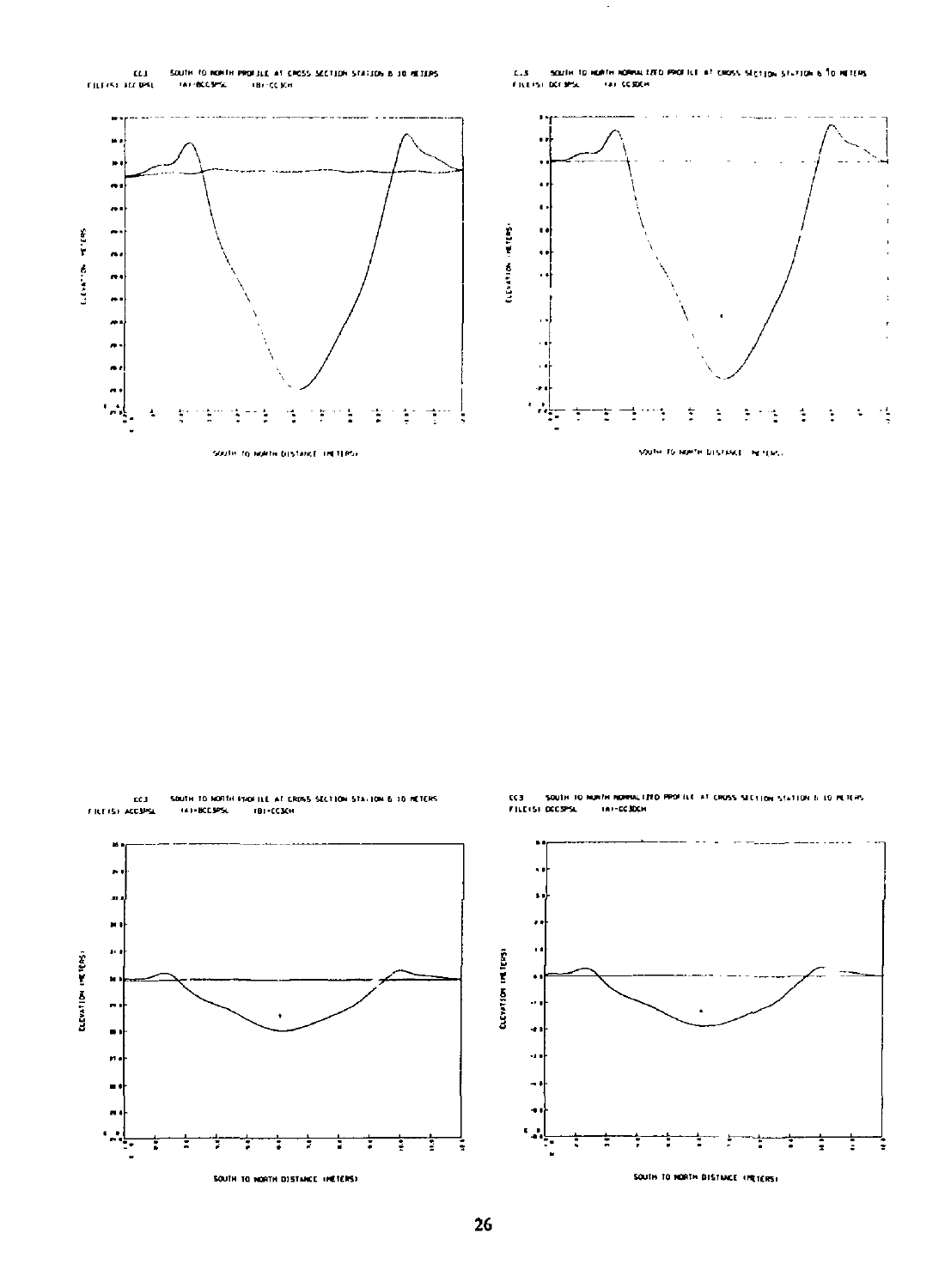

CC3 HEST TO EAST MORNALIZED (ROSS SECTION AT PROFILE STATION & 10 METERS)<br>FILEIST DECSASE : IATHCESOCH --







-<br>| MEST TO EAST HORMALIZED CROSS SECTION AT PROFILI - (Fution 6:10 FATERS<br>| DECITES: | - (AF-CCADEM  $\alpha$ FILE IST DECEMBE

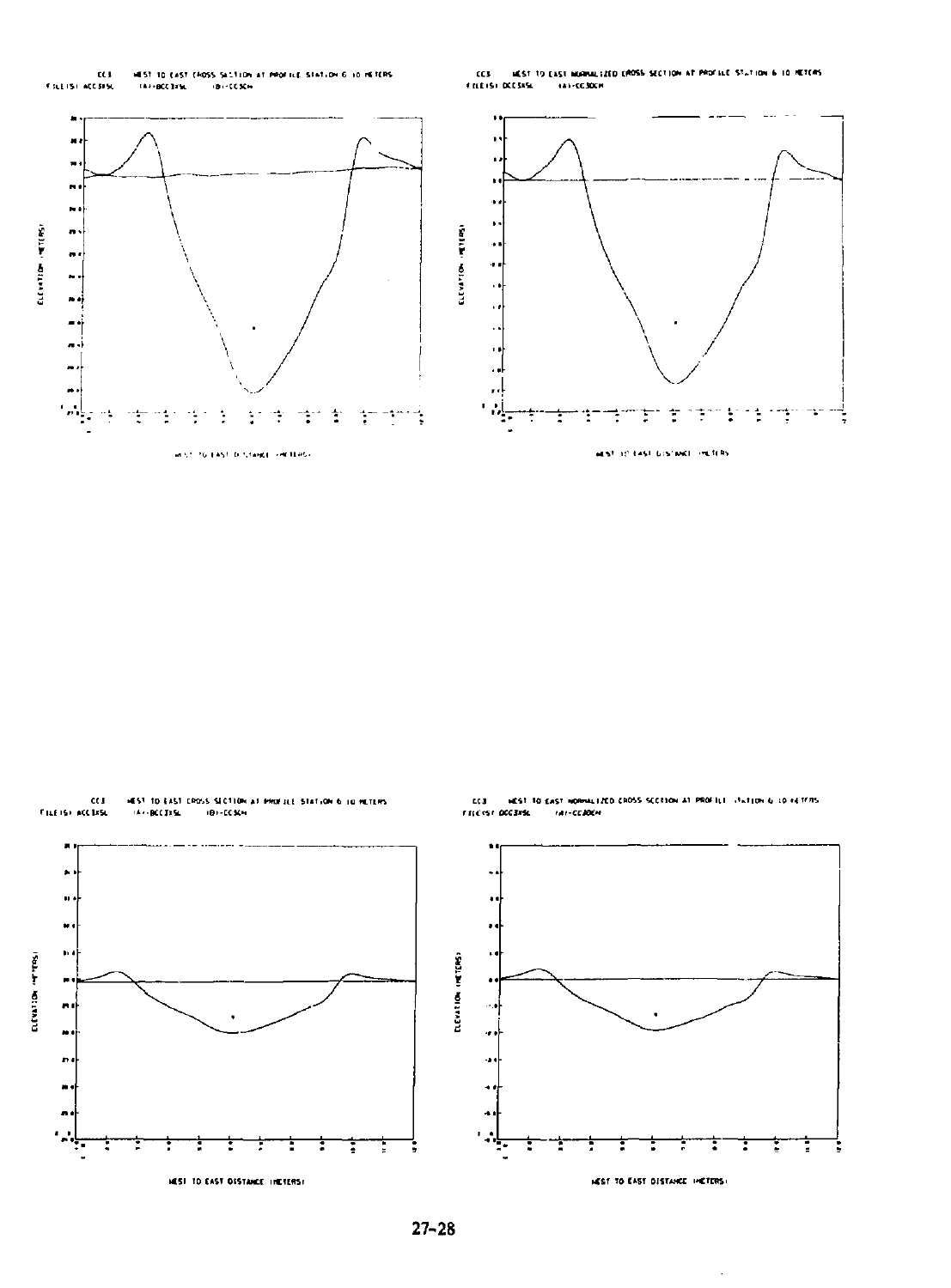|                      |                      | Spline fit to survey data         |                |  |
|----------------------|----------------------|-----------------------------------|----------------|--|
|                      |                      | m                                 | $\overline{d}$ |  |
| Crater depth:        | Profile              | 1.40                              | (4.59)         |  |
|                      | <b>Cross section</b> | 1.40                              | (4.60)         |  |
|                      | Av                   | 1.40                              | (4.60)         |  |
| Crater width:        | Profile              | 5.74                              | (18.82)        |  |
|                      | <b>Cross section</b> | 5.73                              | (18.81)        |  |
|                      | Av                   | 5.73                              | (18.31)        |  |
| <b>Crater</b> volume |                      | $21.11 m^3$ (745fr <sup>3</sup> ) |                |  |

|                  | Table 7. Survey data summary for shot CCIA |  |  |
|------------------|--------------------------------------------|--|--|
| $(1.68m$ depth). |                                            |  |  |



**FIG. 7. CCIA excavation.** 

J.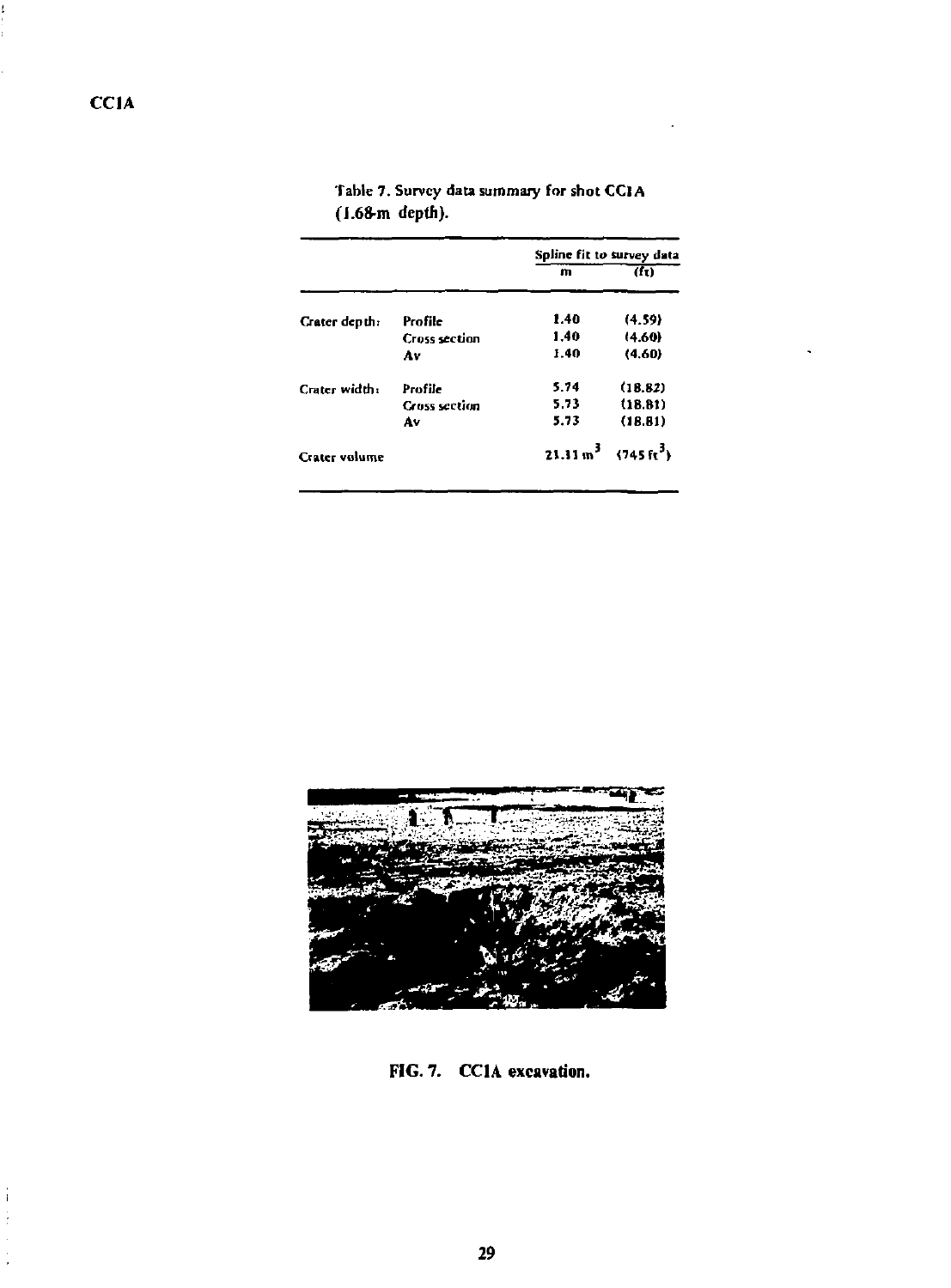





.<br>CIA — SQUTH TO NORTH HORKULIZED PROFILE AT CROSS SECTION STATION & 10 HETERS.<br>- FILEYSTIDECIMPS, - YAT-CEIADEH CCIA

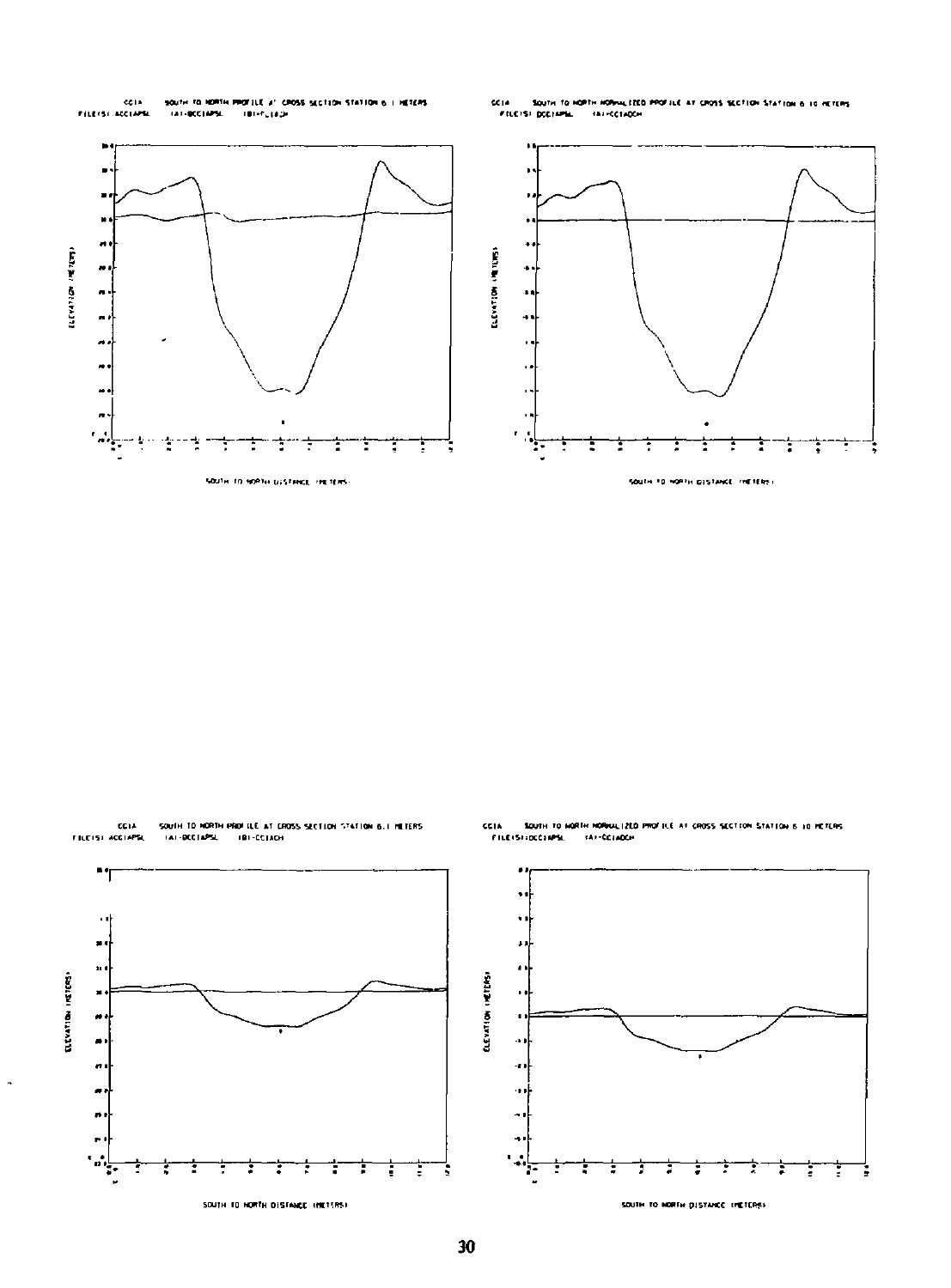$\epsilon$  is -<br>= WEST TO EAST CROSS SECTION AT PROFILE STATION B ID METERS<br>K = - TAT BCCTAXSL = - TBT - CCTACH First or ACCINES.

cess FILEISI DOCIASSA

.<br>C1A – HEST TO EAST HORHAL12ED CROSS SECTION AT PROFILE STATION 6-10 METERS<br>- FILEISI-DECIARSL – FAI-CCIADEN





com

 $31 - 32$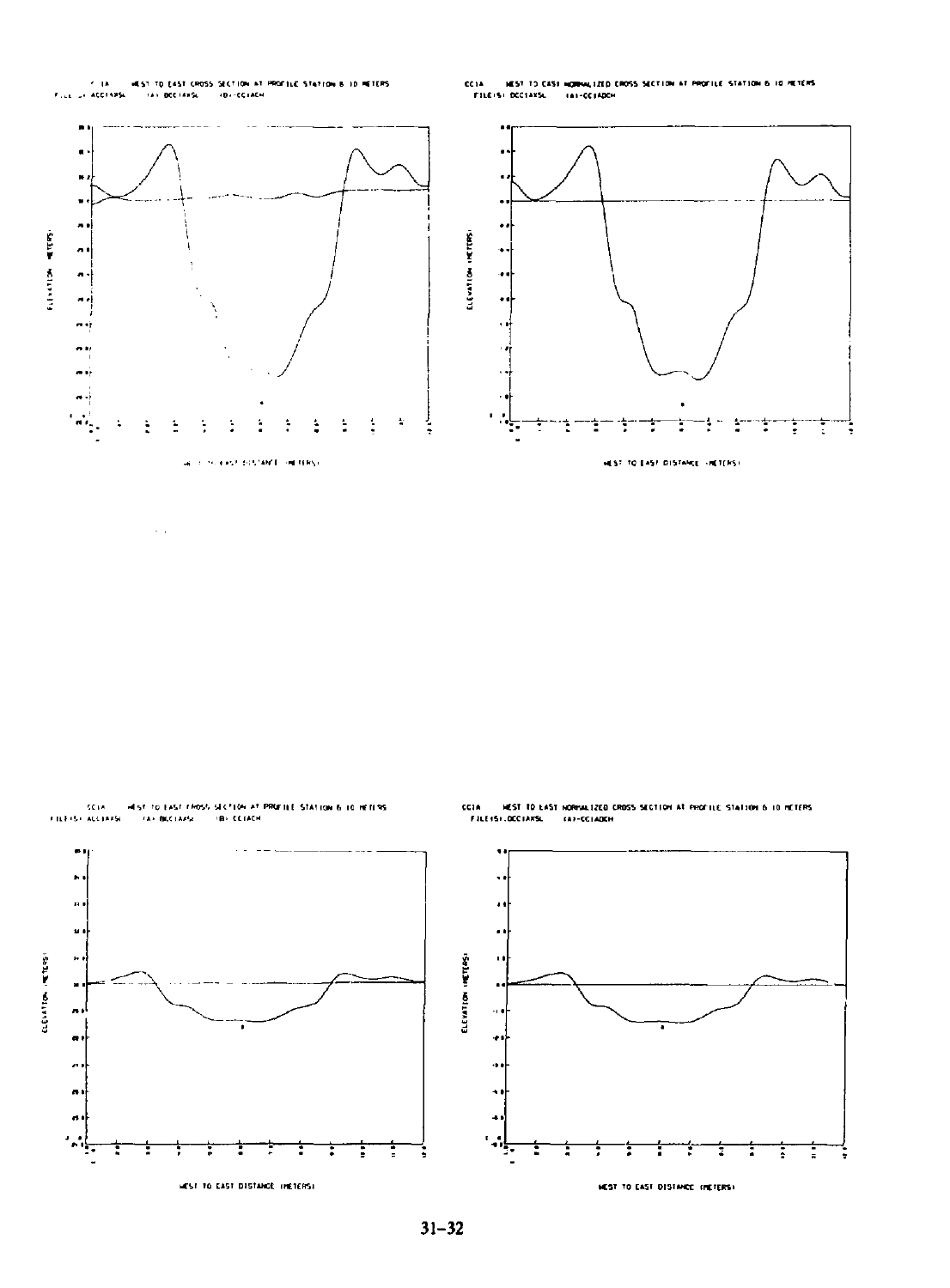|               |                      | Spline fit to survey data                |         |  |
|---------------|----------------------|------------------------------------------|---------|--|
|               |                      | m                                        | क       |  |
| Crater depth: | Profile              | 1.55                                     | (5.07)  |  |
|               | <b>Cross section</b> | 1.59                                     | (5.20)  |  |
|               | ٨v                   | 1.57                                     | (5.14)  |  |
| Crater width: | Profile              | 6.37                                     | (20.89) |  |
|               | <b>Cross section</b> | 6.28                                     | (20.60) |  |
|               | Av                   | 6.32                                     | (20.74) |  |
| Crater volume |                      | $25.13 \text{ m}^3$ $(887 \text{ ft}^3)$ |         |  |

Tabic 8. Survey data summary for shot CCIB **(1.68-m depth).** 



**FIG. 8. CCIB excavation.**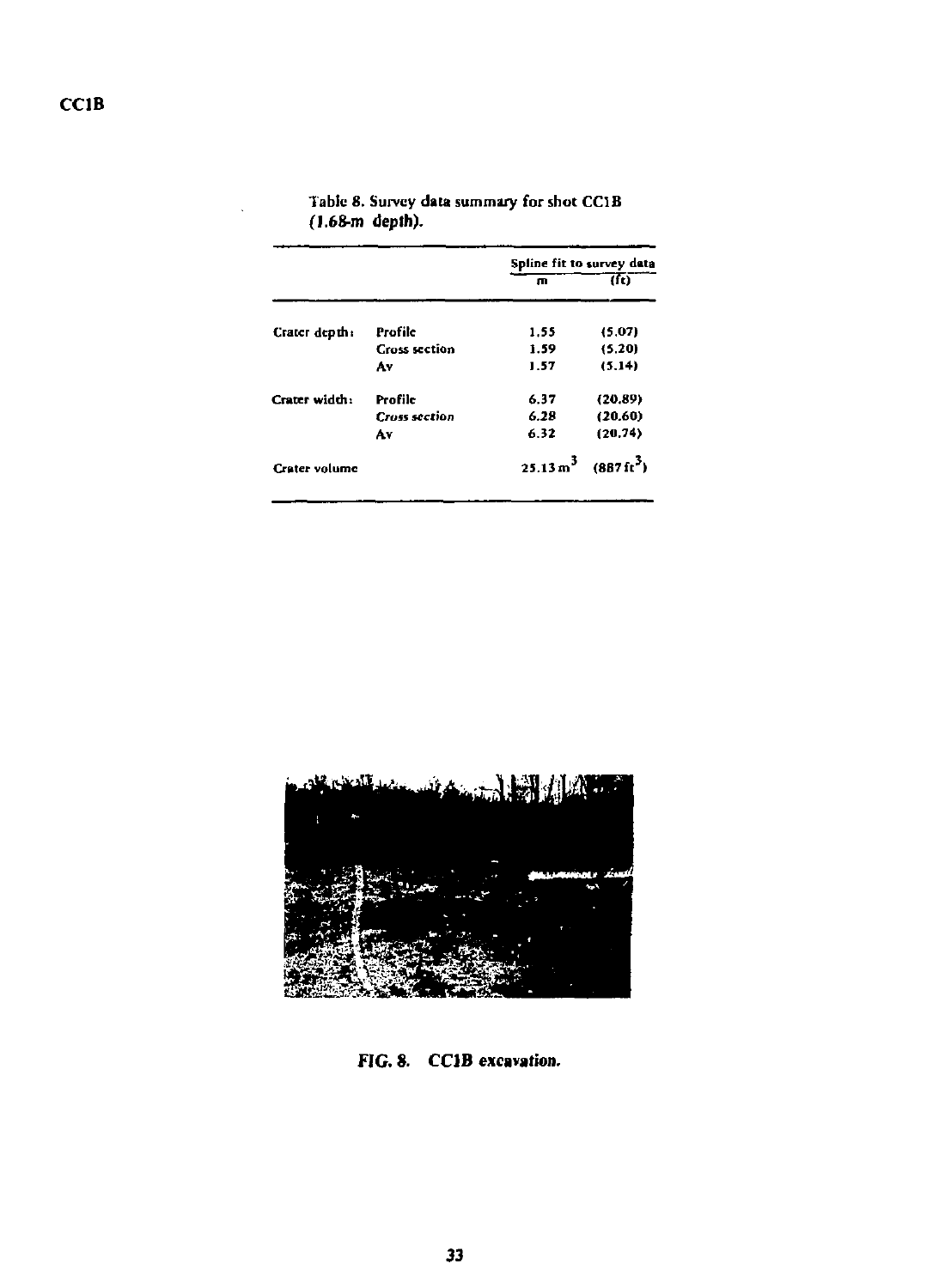CALIB<br>Felixosi Acciminal .<br>South to homth Profile at CROSS SCCT10H STATION & 10 HEYORS<br>L. . . (A)-BCC10PSL. . . . (B)-CC10CH .<br>2210 - SOUNH TO MEMIN MORKALIZES PROFILE AT CROSS SECTION STATION & 10 MÉTERS.<br>- FILE-SI OSCIBRAL - FAI-CCIBOCH





CCIB<br>FILEISI :ACCIBPSL



.<br>1900'th to Horthi Hoffmultzed Profili, at cross section station 6.10 METERS<br>51:00018PSL (At-CO18DCH CCIB SOUTH TO !<br>FILEST :DCCIBPSL

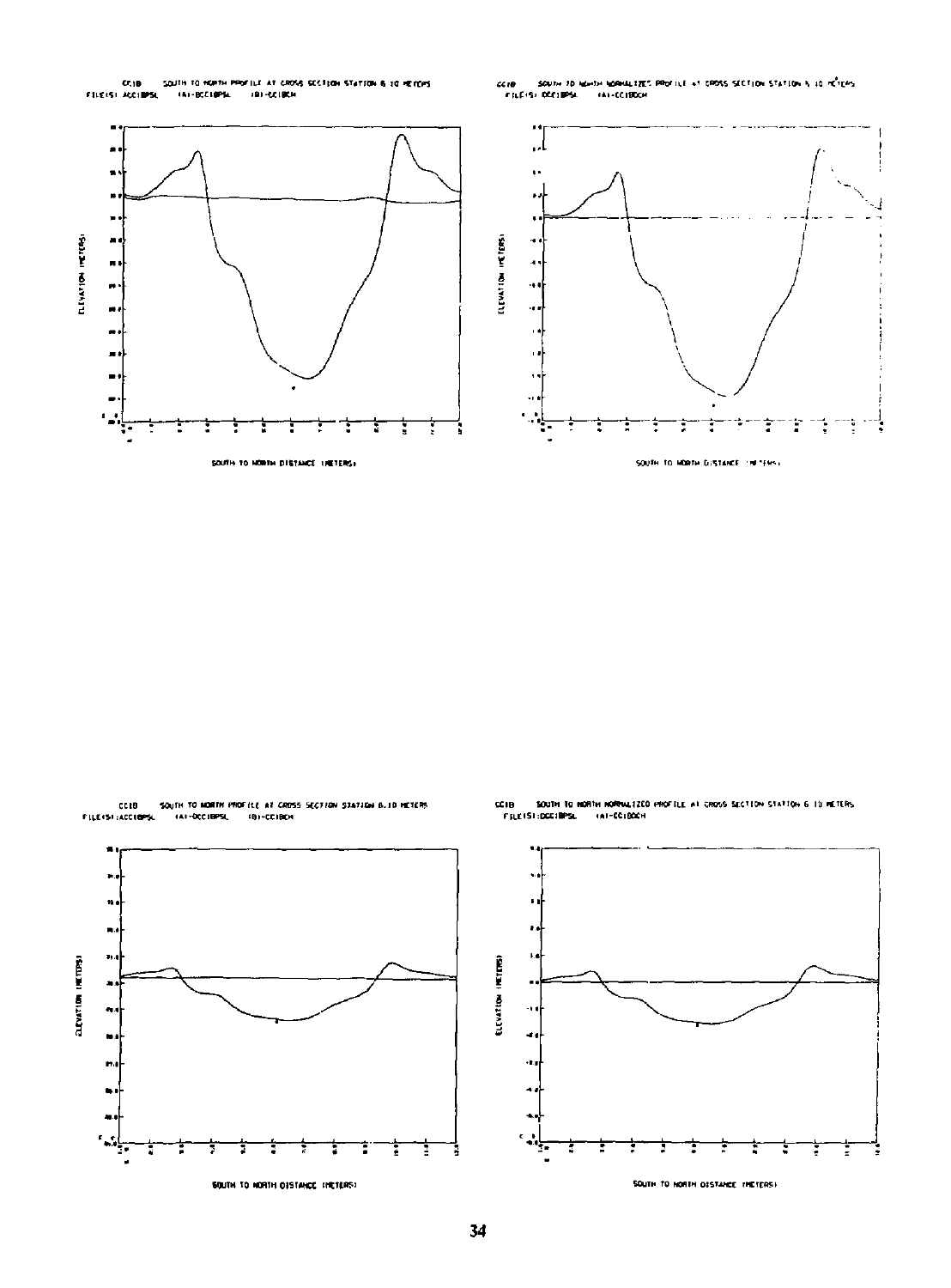CCIB HEST TO EAST CROSS SECTION AT PROTILE STATION & 10 METERS.<br>PILE (SI ACCIBIS), TAX-ROCEBIS, TRI-CCIBON

.<br>1988 — Milst to EAST HORMALIZED CROSS SECTION AT PROFILE STATION & 10 METLAS<br>- FILEISY.DCCIBINA. - (A7-OCIBOCH  $CC10$ 



CCIB HIST TO CAST CROSS SCCTION AT PROFILE STATION & TO NETERS<br>FILEISI:ADCIBISL - TAT-BODIBISL - TBT-COIBON



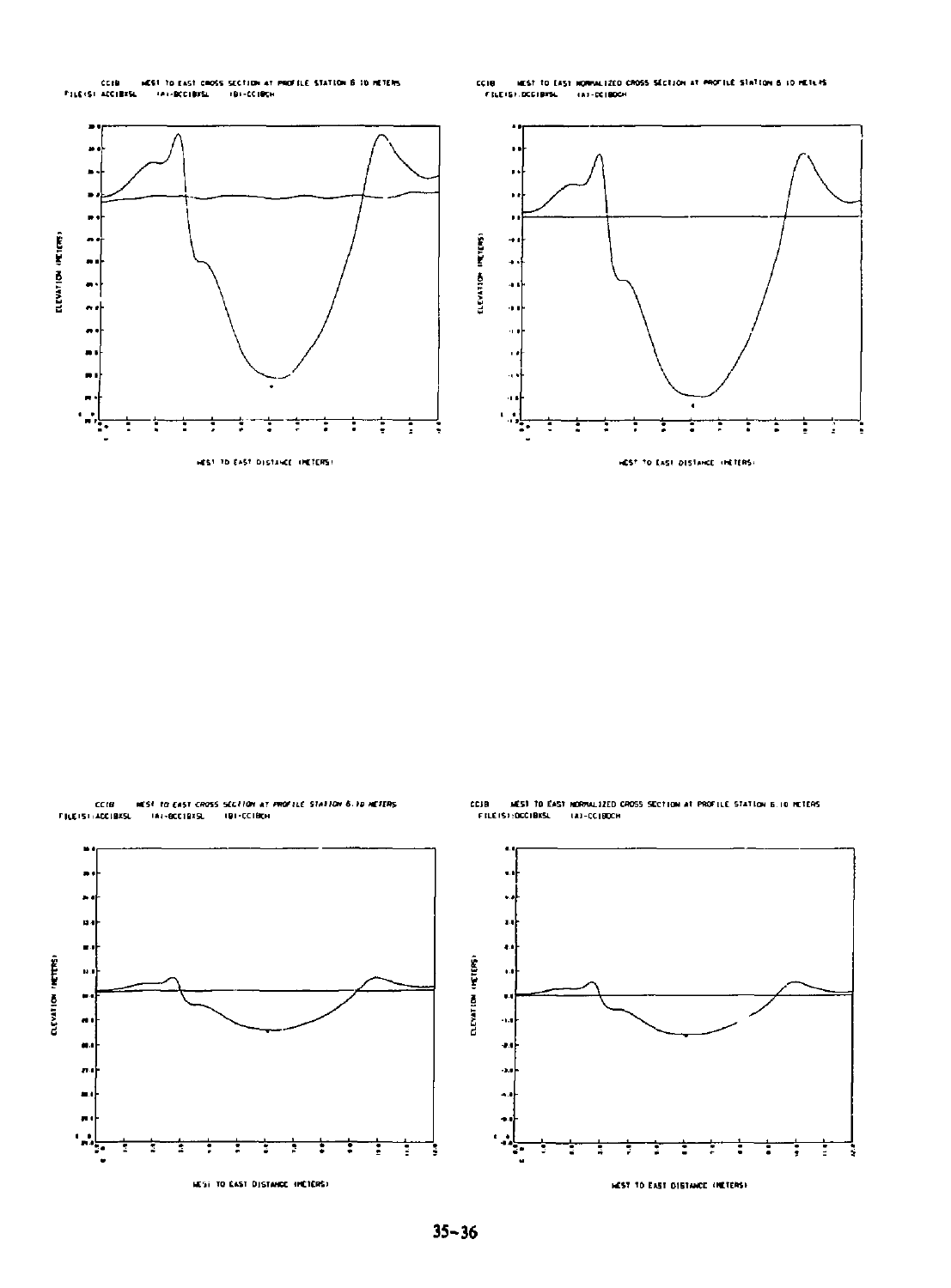|                      |                      | Spline fit to survey data |                                           |
|----------------------|----------------------|---------------------------|-------------------------------------------|
|                      |                      | $\mathbf{m}$              | (f <sub>t</sub> )                         |
| Crater depth:        | Profile              | 2.30                      | (7.54)                                    |
|                      | <b>Cross section</b> | 2.30                      | (7.54)                                    |
|                      | Av                   | 2.30                      | (7.54)                                    |
| Crater width:        | Profile              | 7.12                      | (23.37)                                   |
|                      | <b>Cross section</b> | 7.32                      | (24.00)                                   |
|                      | Av                   | 7.22                      | (23.65)                                   |
| <b>Crater</b> volume |                      |                           | $40.83 \text{ m}^3$ $(1449 \text{ ft}^3)$ |

# Table 9. Survey data summary for shot CC1C<br>(1.68-m depth).<sup>2</sup>

<sup>a</sup> Nu photograph available.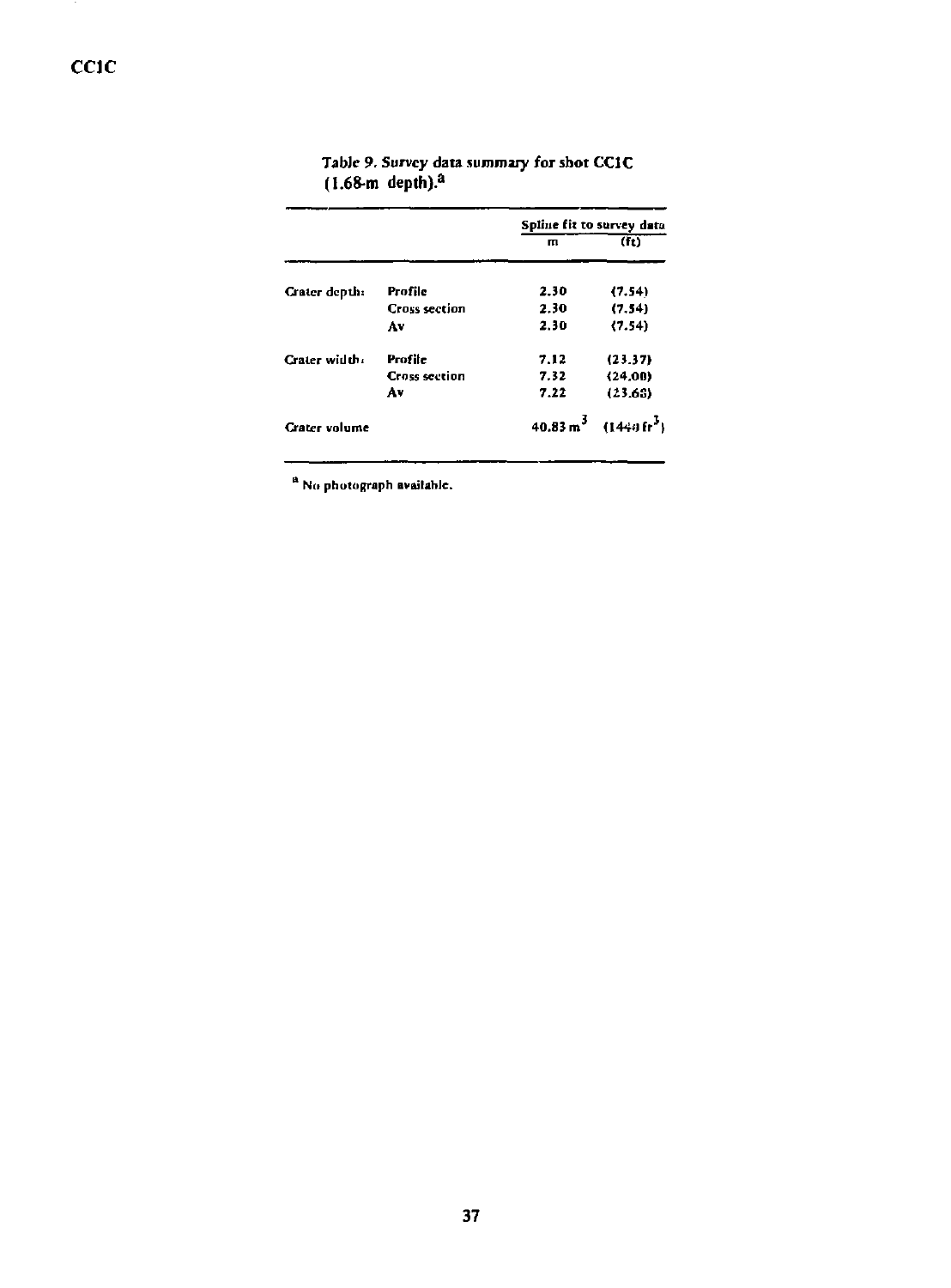<sup>7</sup>CIC SOUTH TO NORTH PROFILE AT 19055 SECTION STATION Q, IN NETERS<br>FILEIST:RECICPS, TAT-BOCTOPS, TBT-COTCOR

CC1C SOUTH TO RORTH NORMALIZED PROFILE AT CROSS SECTION STATION 9 IN RETERS<br>FILEISTIOCCICPSL - FAT-CCICOON



CEIC SOUTH TO HURTH PROTILE AT CROSS SECTION STATION 9:14 HETERS<br>FILEISI:ADCIDPSL - TAI-BODIOPSL - TBI-DOIOCH







 $ccic$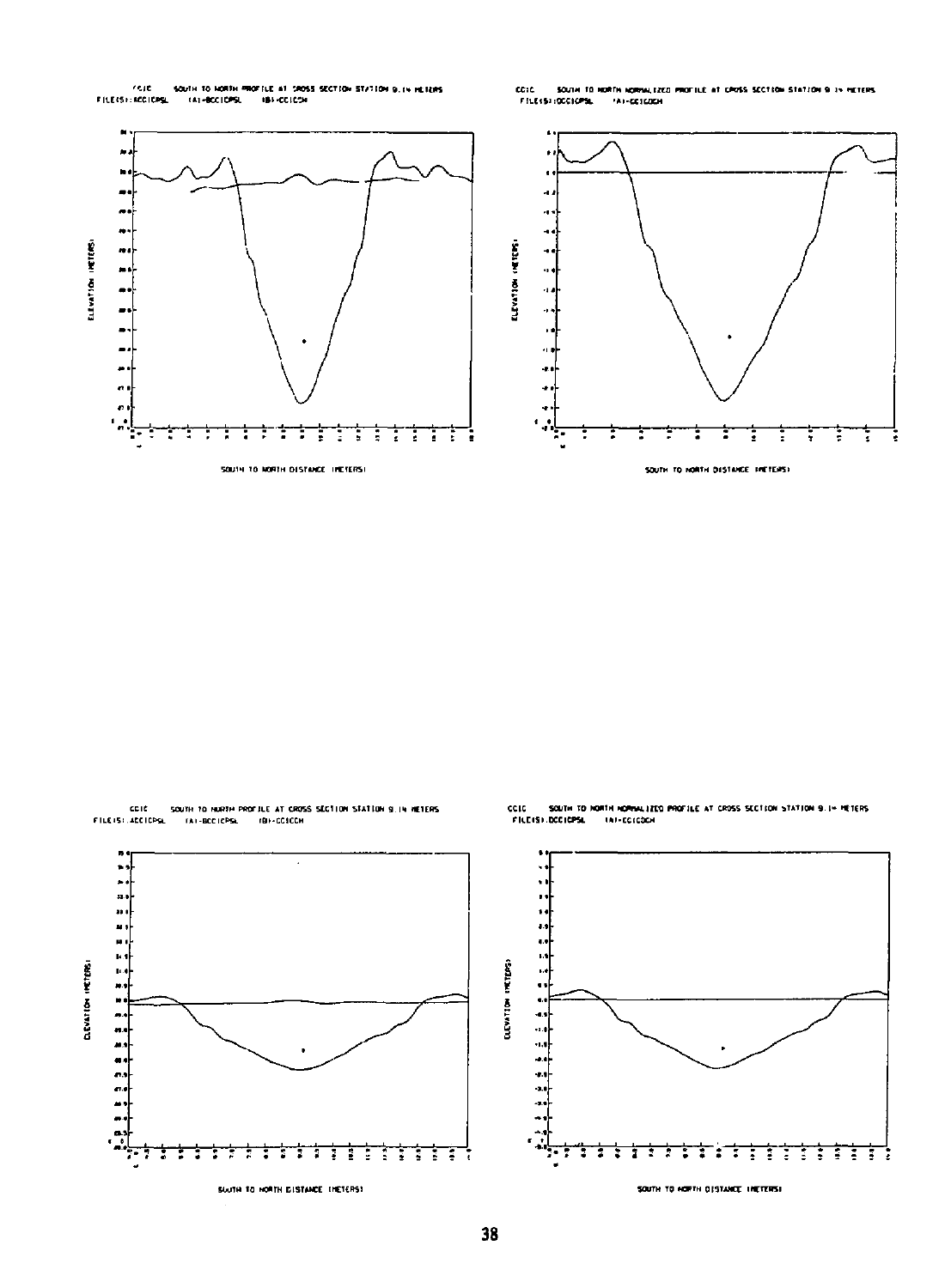CCIC - HEST TO EAST CROSS SECTION AT PROFILE STATION 9 IN HETERS<br>FILEYS) ACEICASL - TAT-BECTORSL - TRI-COTCON

.<br>CIC – NEST TO EAST MONINALIZED CROSS SECTION AT PROFILE STATION 9.14 METERS<br>|FILEISH:DECICRSL – (AH-CCICOCH)  $_{\rm circ}$ 



CCIC HEST TO EAST CROSS SECTION AT PROFILE STATION 9 IN HETERS.<br>FILEIS) ACCIDES, CAN-BODICAS, GB-COICON

**ELEVATION INCIDES:** 



HEST TO EAST DISTINCE INCTERS!

con .<br>ICIE – HEST TO EAST HORMALIZED CROSS SECTION AT PROFILE STATION 9.14 METERS<br>- FILEIS):ODEICRSL – (A)-CEICDON



**MEST TO EAST DISTANCE (HETERS)**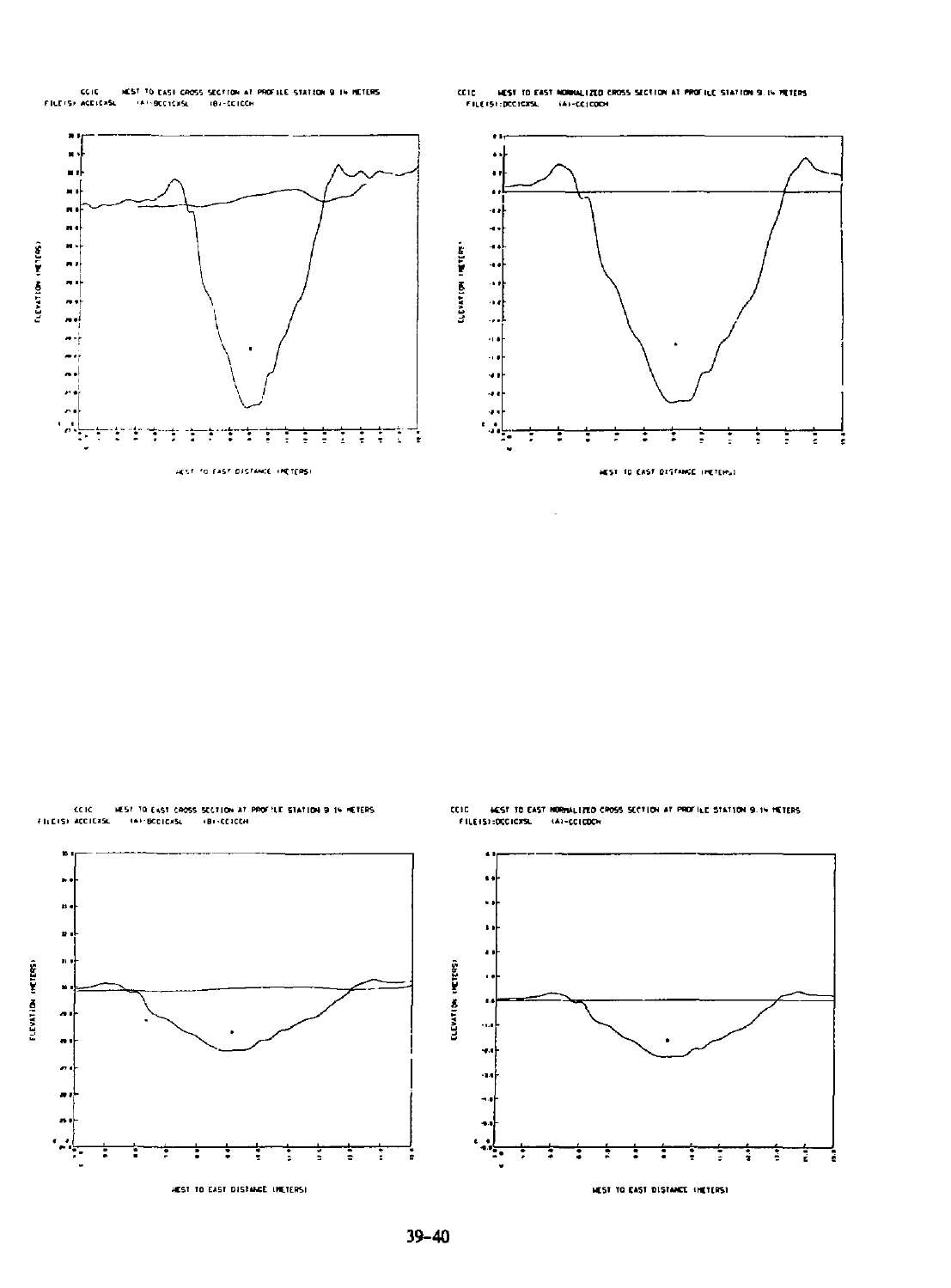COIC SOUTH TO HORTH PROFILE AT CROSS SECTION STATION 9.19 HETERS.<br>FILEISI.ACCICPSL - TAT-BOCICPSL - TBT-COTCON

CCIC - SOUTH TO NORTH HORNALIZED PROFILE AT CROSS SECTION STATION 9.1% RETERS<br>FILEKSHOODCOPSL - KAI-GOICOGH





CCIC - SQUIN TO NORTH PROFILE AT CROSS SECTION STATION 9 IN HETERS<br>FILETS) ACCICPS, - (AT-BCC12PS), - (BF-CCICCH

CCIC - SOUTH TO HOPTH NORMALIZED PROFILE AT CROSS SECTION STATION 9 IN HETERS<br>FILEISTIDOCTOPSL - TAT-CCICOCH



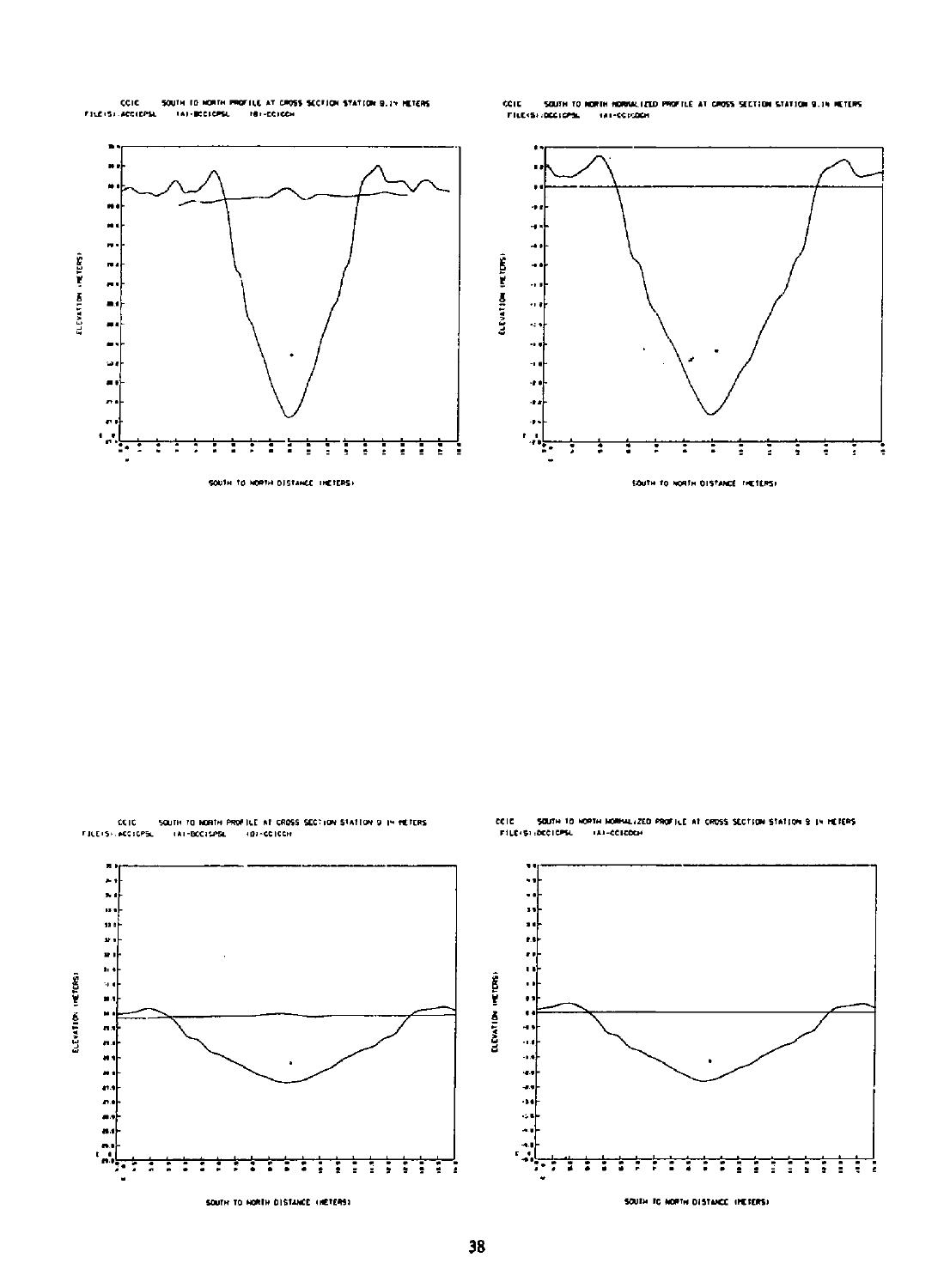CCIC - MEST TO EAST CROSS SECTION AT PROFILE STATION 9.19 HETERS<br>FILEISE-ACCICKSL - IAI-BCCICKSL - IBI-CCICCH

CCIC - HEST TO EAST NORMALIZED CROSS SECTION AT PROFILE STATION 9 IN HETERS<br>- FILE(S):DCCICXSL - FAI-CCICDON



MEST 10 EAST CHOSS SECTION AT PROFILE STATION 9.14 MÉTERS<br>, (A)-BCC)CKSL (B)-CCICCH

'n, ×  $\ddot{\phantom{0}}$ ELEVATION INCITINGS

 $\blacksquare$  $\ddot{\phantom{a}}$  $\tilde{\phantom{a}}$  $\overline{a}$ ä,  $\blacksquare$  $\sim$ 



COIC - HEST TO EAST HORMALIZED CROSS SECTION AT PROFILE STATION 9.14 HETERS<br>- FILEISI-DECICNSL - LAT-COICOCH

 $39 - 40$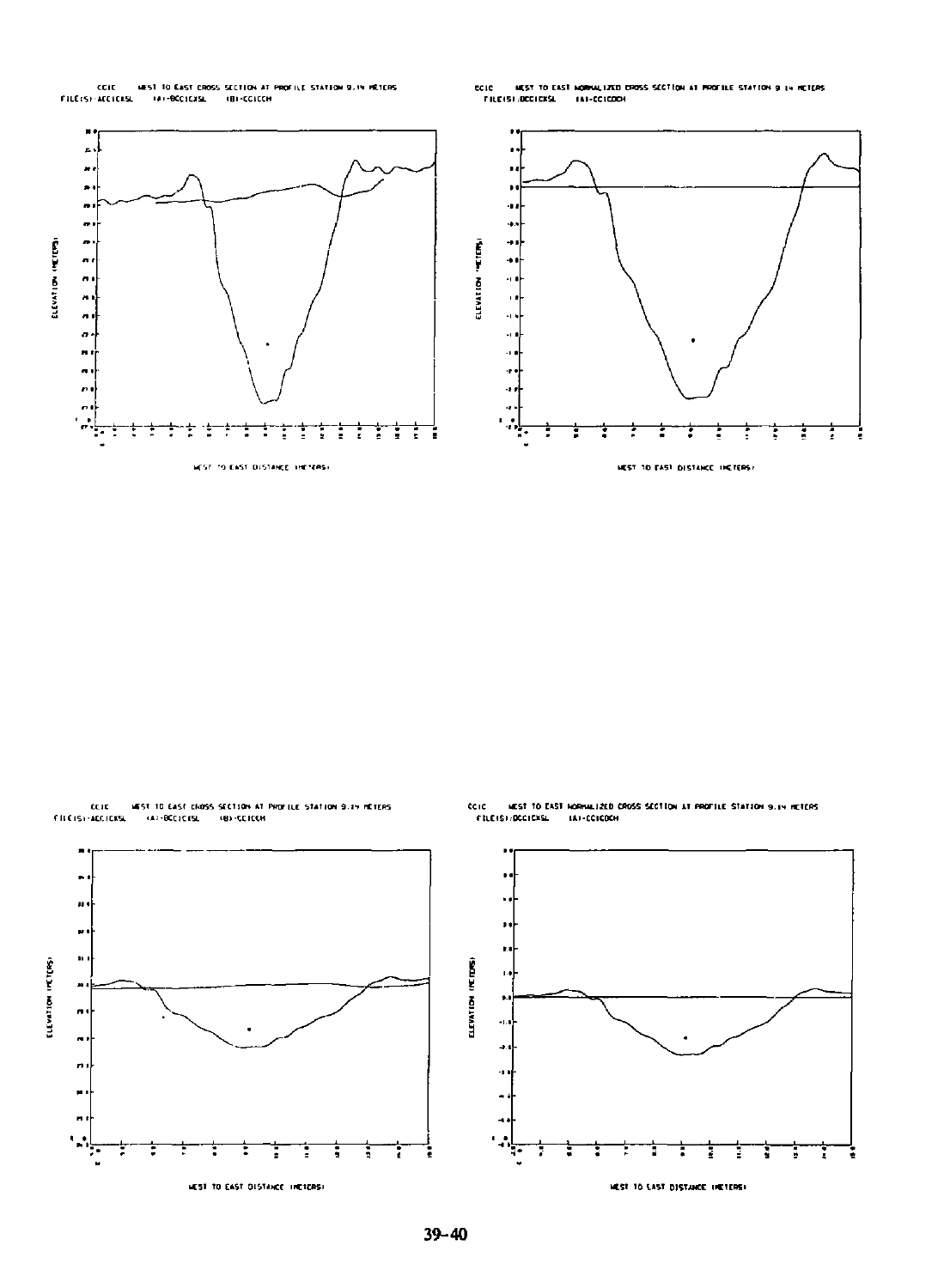|                      |                      | Spline fit to survey data         |         |
|----------------------|----------------------|-----------------------------------|---------|
|                      |                      | m                                 | (ii)    |
| Crater depth         | Profile              | 1.60                              | (5.25)  |
|                      | <b>Cross section</b> | 1.60                              | (5.24)  |
|                      | A٧                   | 1.60                              | (5.25)  |
| Cater width.         | Profile              | 6.60                              | (21.66) |
|                      | <b>Cross section</b> | 6.60                              | (21.64) |
|                      | ٨v                   | 6.60                              | (21.65) |
| <b>Crater volume</b> |                      | $27.19 m3$ (960 ft <sup>3</sup> ) |         |

Tabic 10. Survey data summary for shot CC2B (1.98-m depth).



**FIG. 9. CC2B excavation.**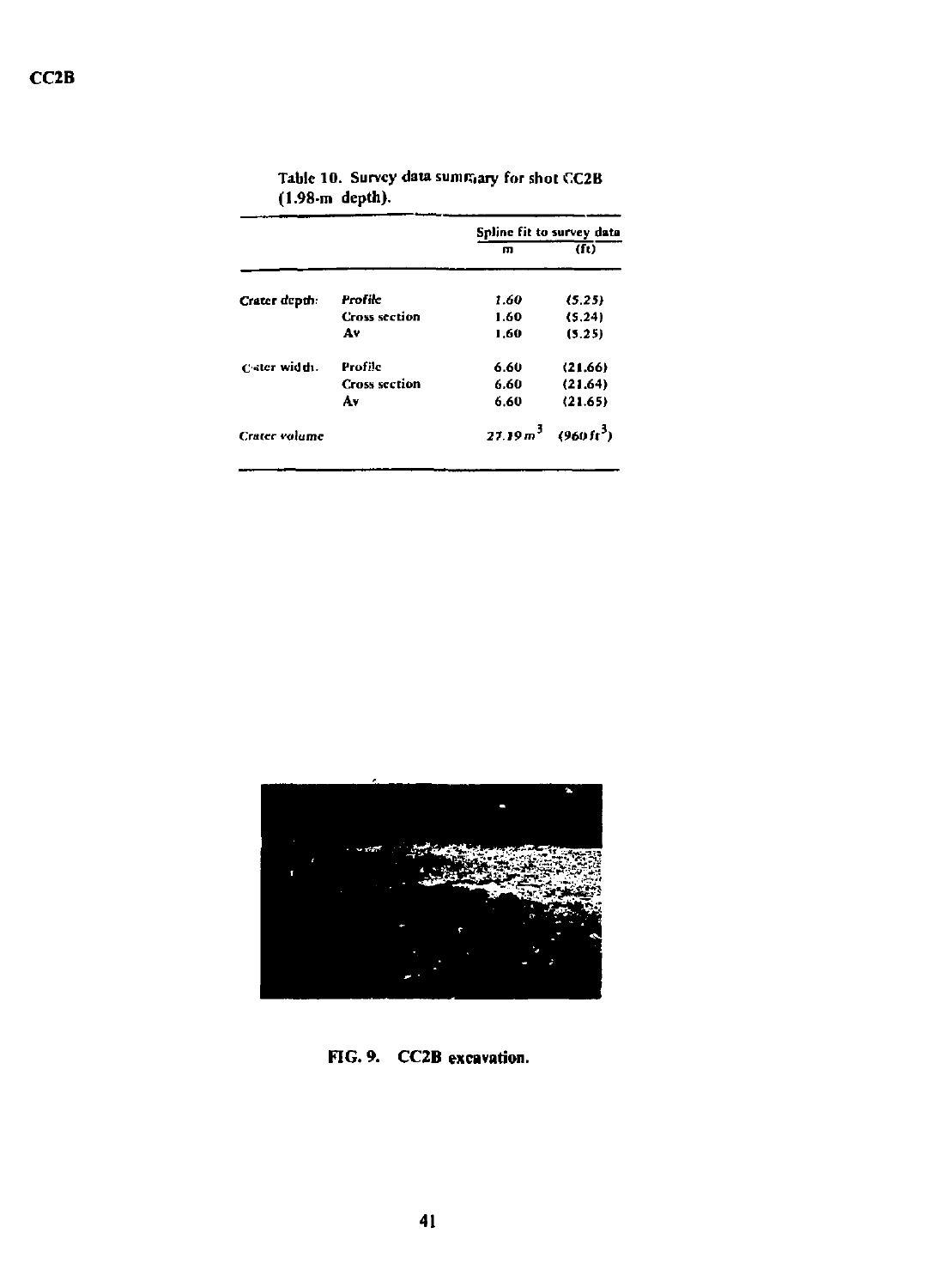.<br>CC20 – HEST TO EAST HOMINALIZED CAPSS SECTION AT PROFILE STATION 8.10 METERS.<br>- FILE(S):(DECRIREL – (A)=CC200CH





CC29 HEST TO EAST NORMALIZED CROSS SECTION AT PROFILE STATION & 10 METERS<br>- FILE/SI:DOC26R75L - INN-EC280CH



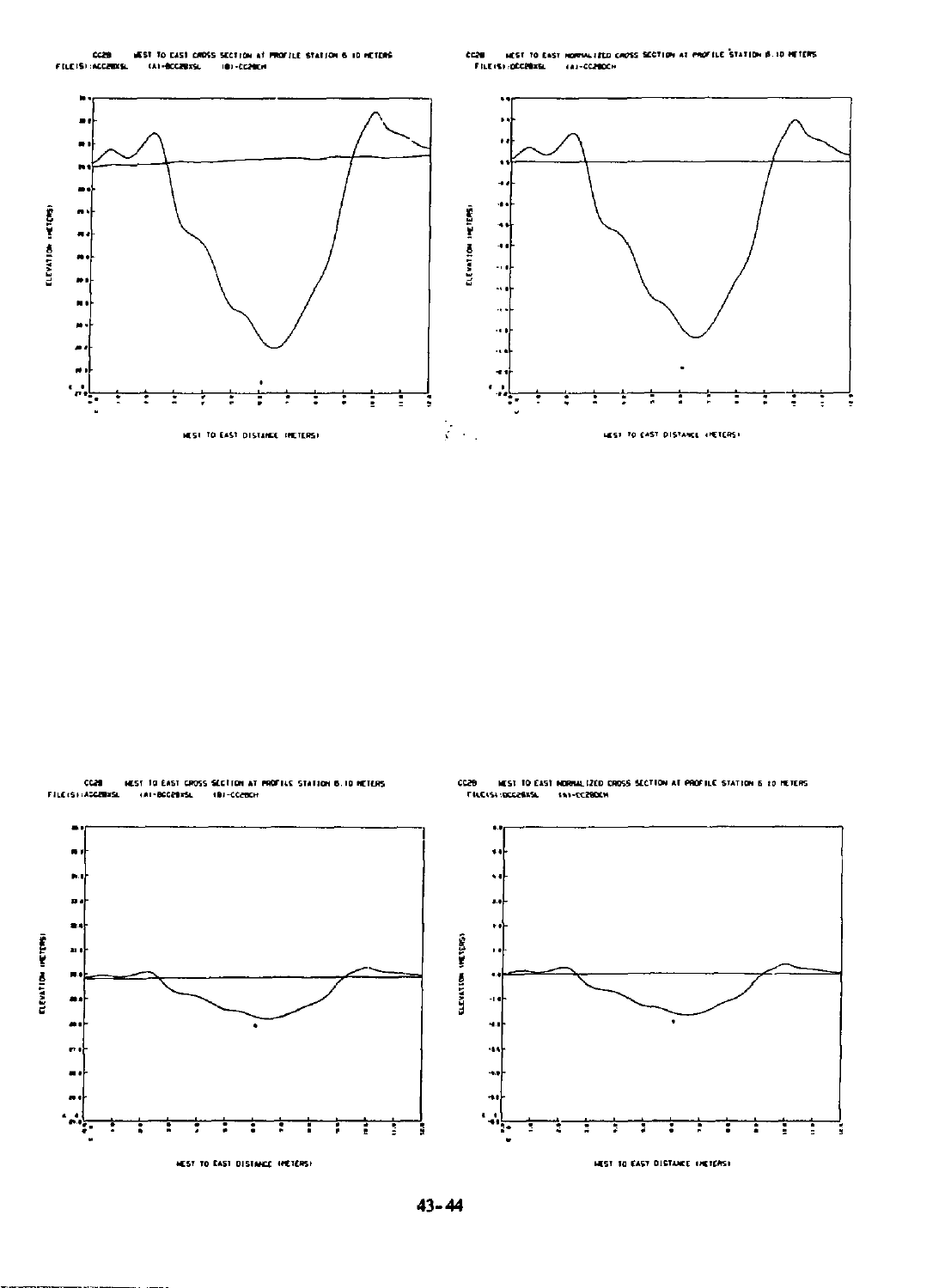|               |                      | Spline fit to survey data |              |
|---------------|----------------------|---------------------------|--------------|
|               |                      | m                         | (ft)         |
| Crater depth: | Profile              | 1.43                      | (4.70)       |
|               | <b>Cross section</b> | 1.44                      | (4.71)       |
|               | A٧                   | 1.43                      | (4.70)       |
| Crater width: | Profile              | 6.51                      | (21.36)      |
|               | <b>Cross section</b> | 6.45                      | (21.16)      |
|               | ٨v                   | 6.48                      | (21.26)      |
| Crater volume |                      | $24.53 \text{ m}^3$       | $(866\,h^3)$ |

|  |                 | Table 11. Survey data summary for shot CC4 |  |  |
|--|-----------------|--------------------------------------------|--|--|
|  | (1.98-m depth). |                                            |  |  |



FIG. 10. CC4 excavation.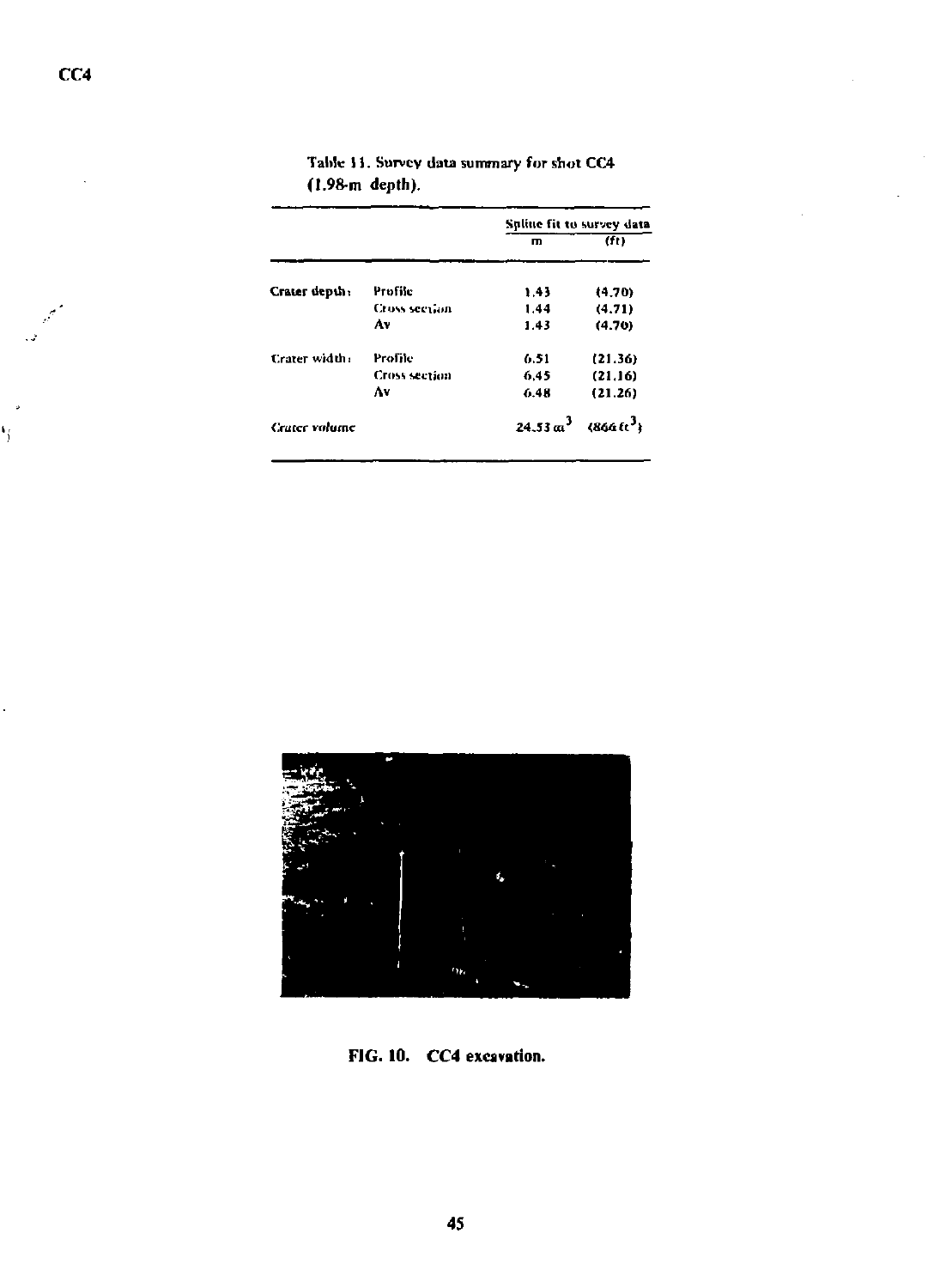|                      | Spline fit to survey data |                    |
|----------------------|---------------------------|--------------------|
|                      | m                         | (ft)               |
| Profile              | 1.43                      | (4.70)             |
| <b>Cross section</b> | 1.44                      | (4.71)             |
| ٨ν                   | 1.43                      | (4.70)             |
| Profile              | 6.51                      | (21.36)            |
| <b>Cross section</b> | 6.45                      | (21.16)            |
| Av                   | 6.48                      | (21.26)            |
|                      | $24.53 \text{ m}^3$       | $(866\,{\rm K}^3)$ |
|                      |                           |                    |

|                 | Table 11. Survey data summary for shot CC4 |
|-----------------|--------------------------------------------|
| (1.98-m depth). |                                            |



L, **FIG. 10. CC4 excavation.** 

 $\mathcal{C}$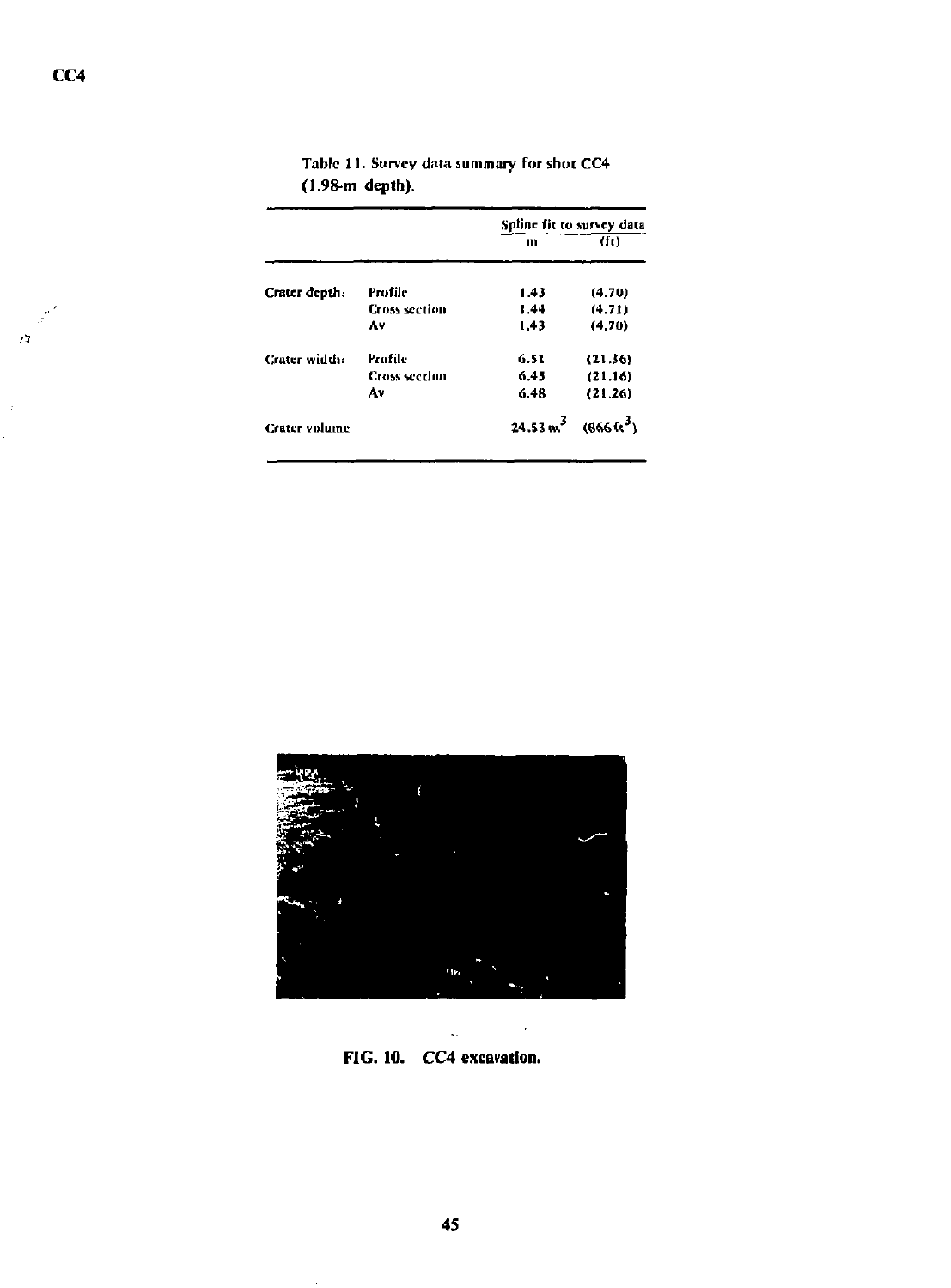

.<br>1994 – South to Hopfer Homew.fito profile at cross section station & 10 METERS.<br>Filtisk occurse – Tax-comoch







SOUTH TO HORTH DISTANCE THETERS!

CC4 - SOUTH TO RORTH RORNALIZED PROFILE AT CROSS SECTION STATION & 10 HETERS<br>FILETSTICCONPSU - TAT-CONDEN

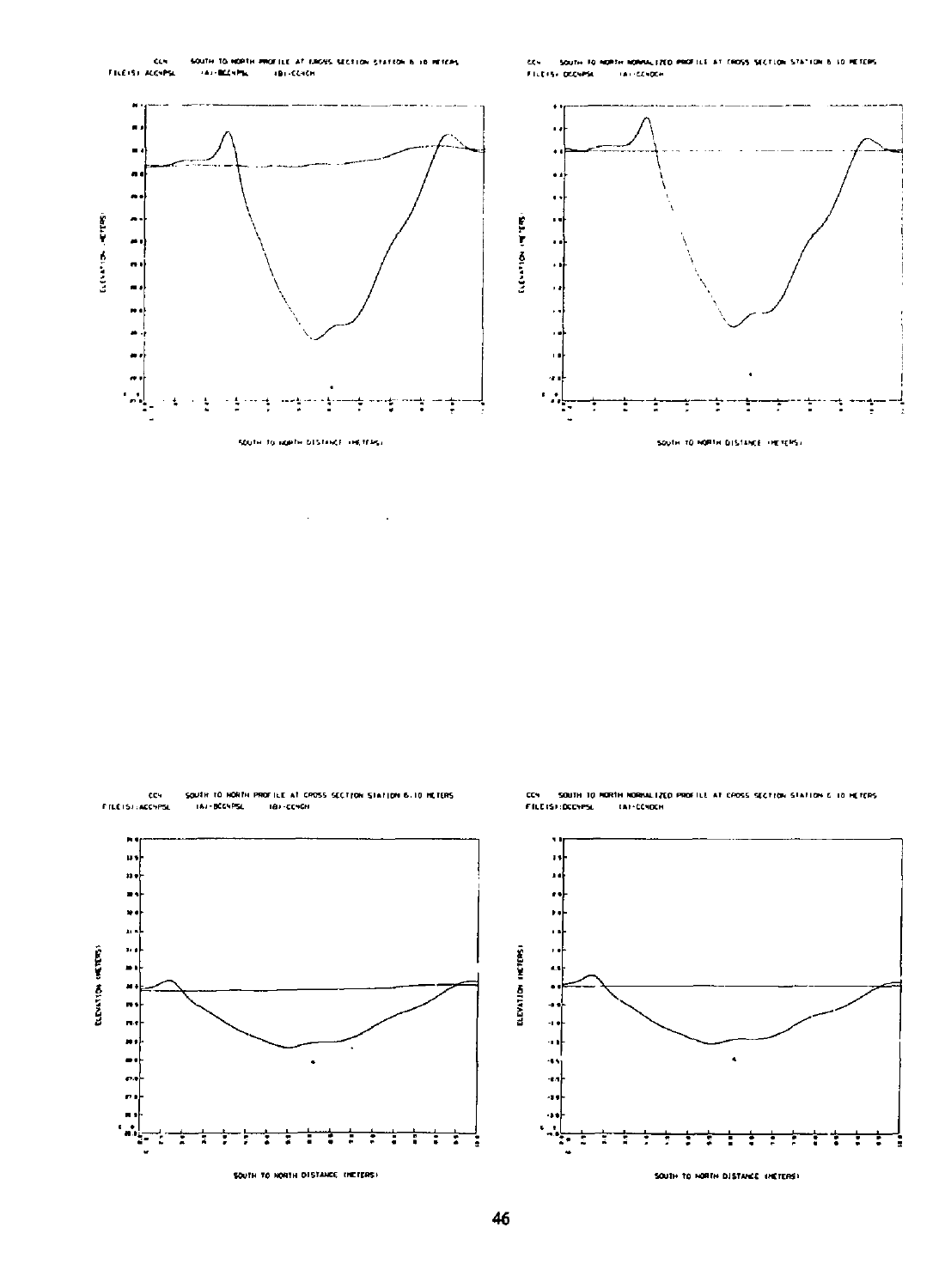

CCH - WEST TO EAST NORMALIZED CROSS SECTION AT PROFILE STATION & 10 METERS<br>FILEVS? DECHRSC - VAP-ECHDER





ı ŗ

ċ

**ELEVATION INCTERS!** 

ŧ

CCN HEST TO EAST NORMALIZED CROSS SCOTION AT PROFILE STATIC.<br>FILEYST:OCCMISL = TAI-CCNDON **ID RETERS** 

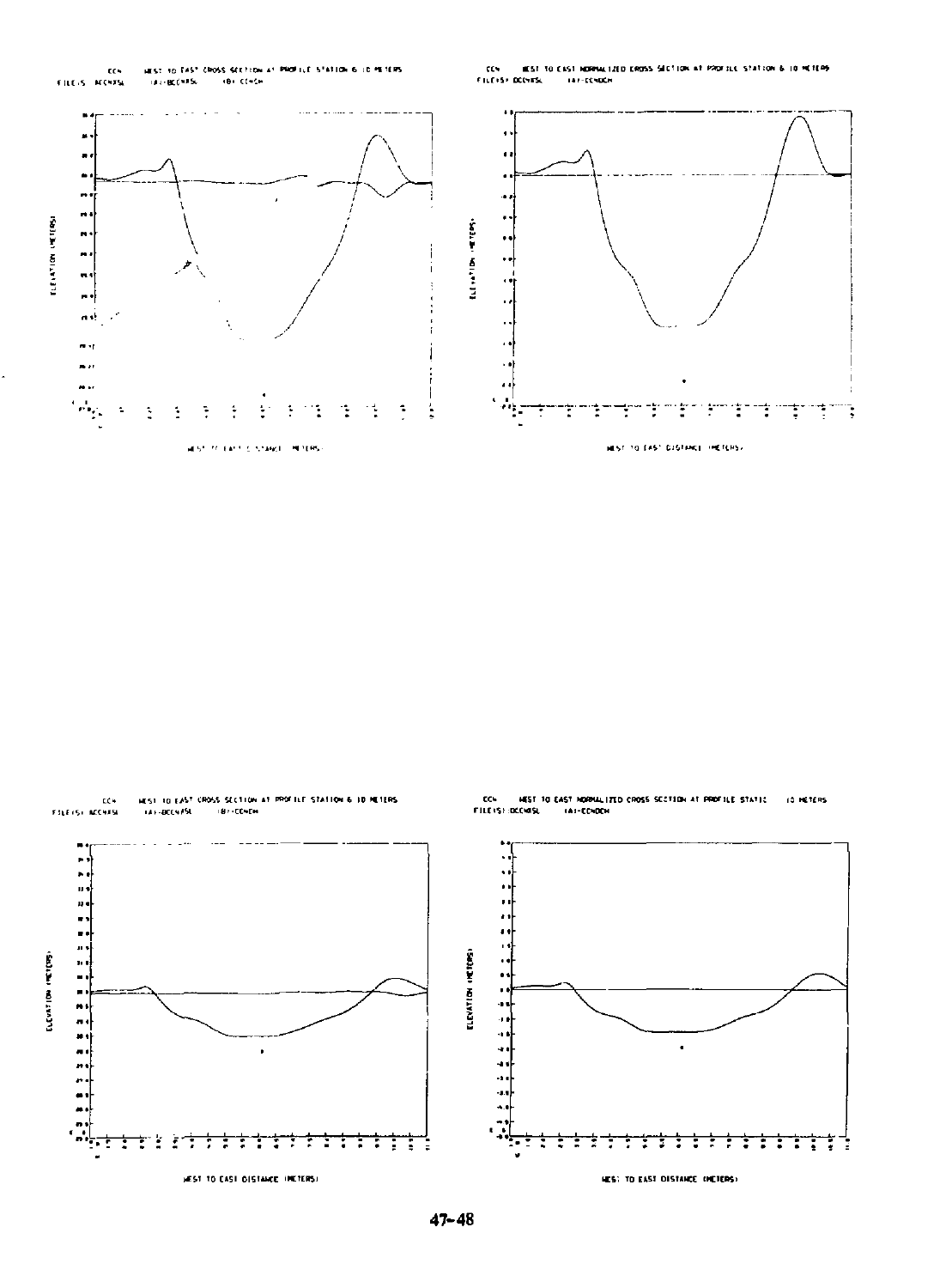$\lambda$ 

þ

 $\frac{1}{2}$ Ĵ,

|                      |                      | Spline fit to survey data |                                            |
|----------------------|----------------------|---------------------------|--------------------------------------------|
|                      |                      | m                         | (f <sub>t</sub> )                          |
| Crater depth:        | Profile              | 1.14                      | (3.75)                                     |
|                      | <b>Cross section</b> | 1.01                      | (3.33)                                     |
|                      | Á٧                   | 1.08                      | (3.54)                                     |
| Crater width,        | Protile              | 6.68                      | (21.90)                                    |
|                      | <b>Cross section</b> | 653                       | (21.44)                                    |
|                      | ٨v                   | 6.61                      | (21.67)                                    |
| <b>Crater</b> volume |                      |                           | $25.32 \text{ m}^3$ (894 ft <sup>3</sup> ) |
|                      |                      |                           |                                            |

Tabic 12. Survey data summary **for** shot CC2 A (2.29-m **depth).** 



**FIG. 11. CC2A excavation.'**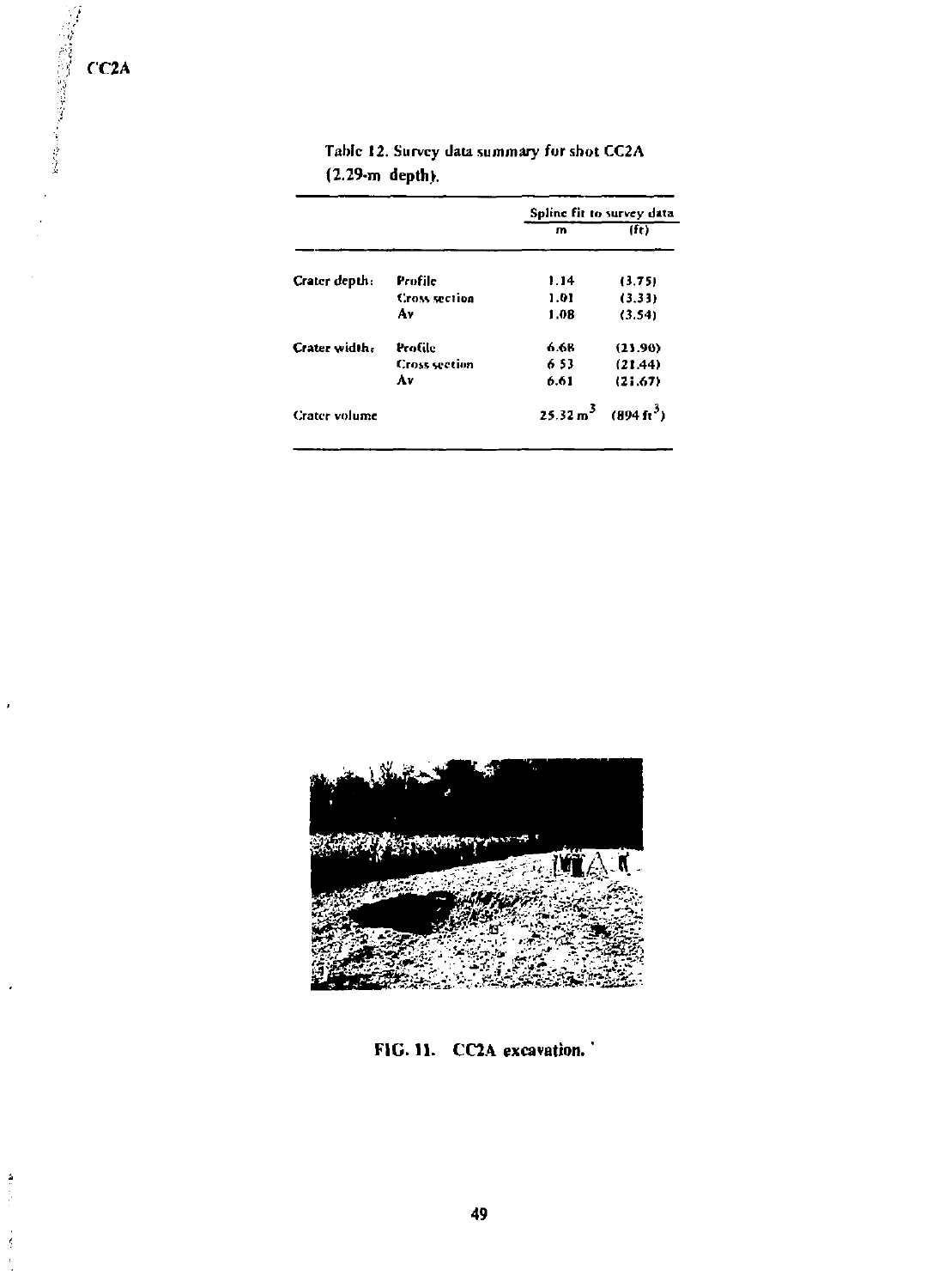.<br>SOUTH TO HOWTH PROFILE AT CROSS SECTION STATION & 10 HETCPS.<br>L. . TAI-BCC2MPSL. ECOM<br>Filipinsi Accounts

CC2A SOUTH TO NORTH RORRALIZED PROTILE AT CROSS SECTION VTATION & IS HETERS FILEISI OCCENTA



CC2A<br>Filehs) (Acc2APSL SQUIH TO HORTH PROFILE AT CROSS SECTION STATION 8.10 HETERS<br>TAI-DCC2APSL == TBI-CC2ACH



CC2A SOUTH TO HORTH HOMHALSZEO PROFILE AT CROSS SECTION STATION & 10 METERS<br>FILEISILDCC2NPSL - IAI-CC2ADDH

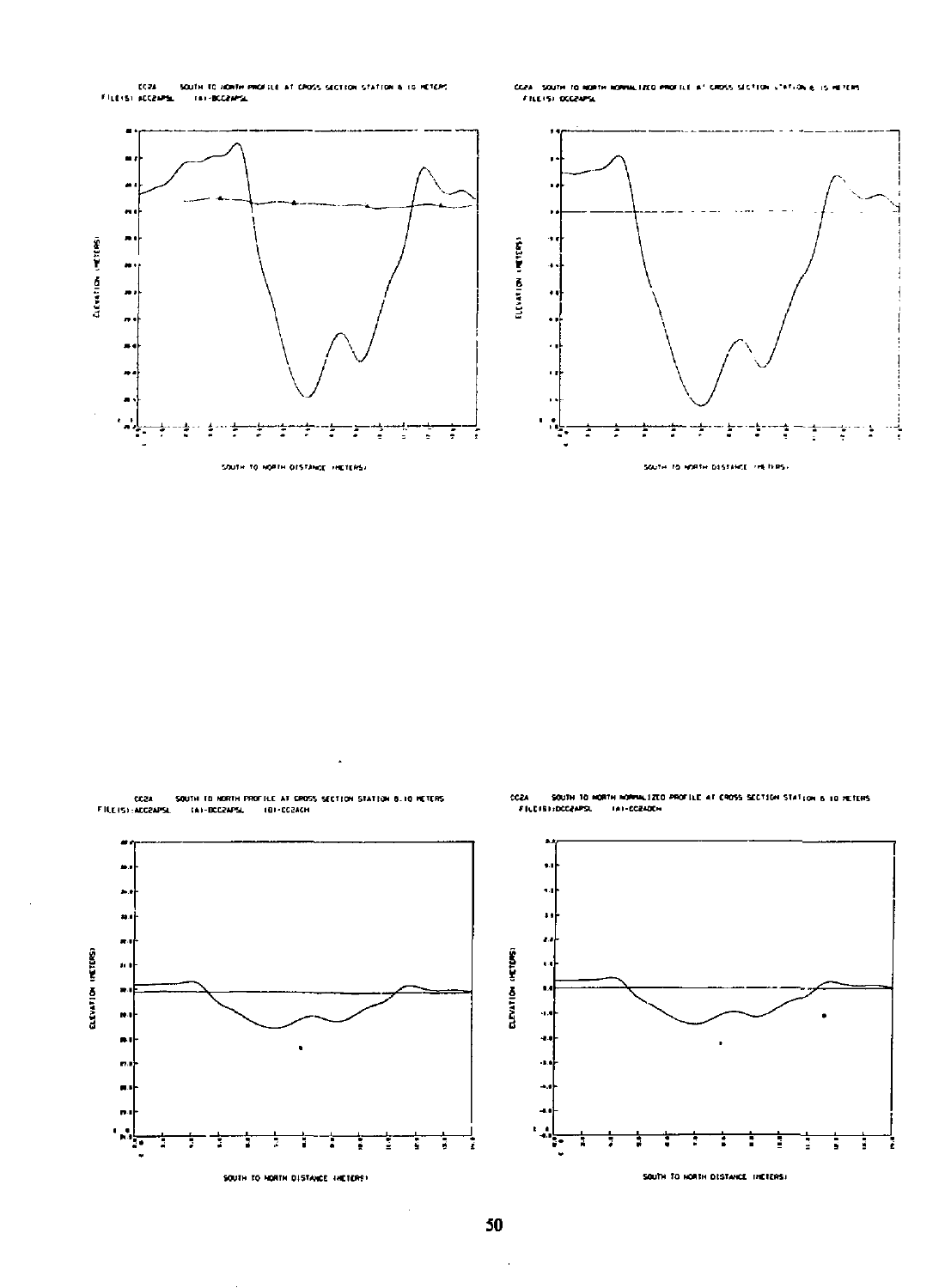

.<br>CC2A - WEST TO EAST HORMALIZED CROSS SECTION AT PROFILE STATION 7-02 PETERS<br>- FILEIST DECZARSL





CC24 MEST TO WEST TO EAST MORMALIZED CROSS SCCTION AT PROFILE STATION 7.29 HETERS<br>DCC2AxSL (AT-CG2ADCH

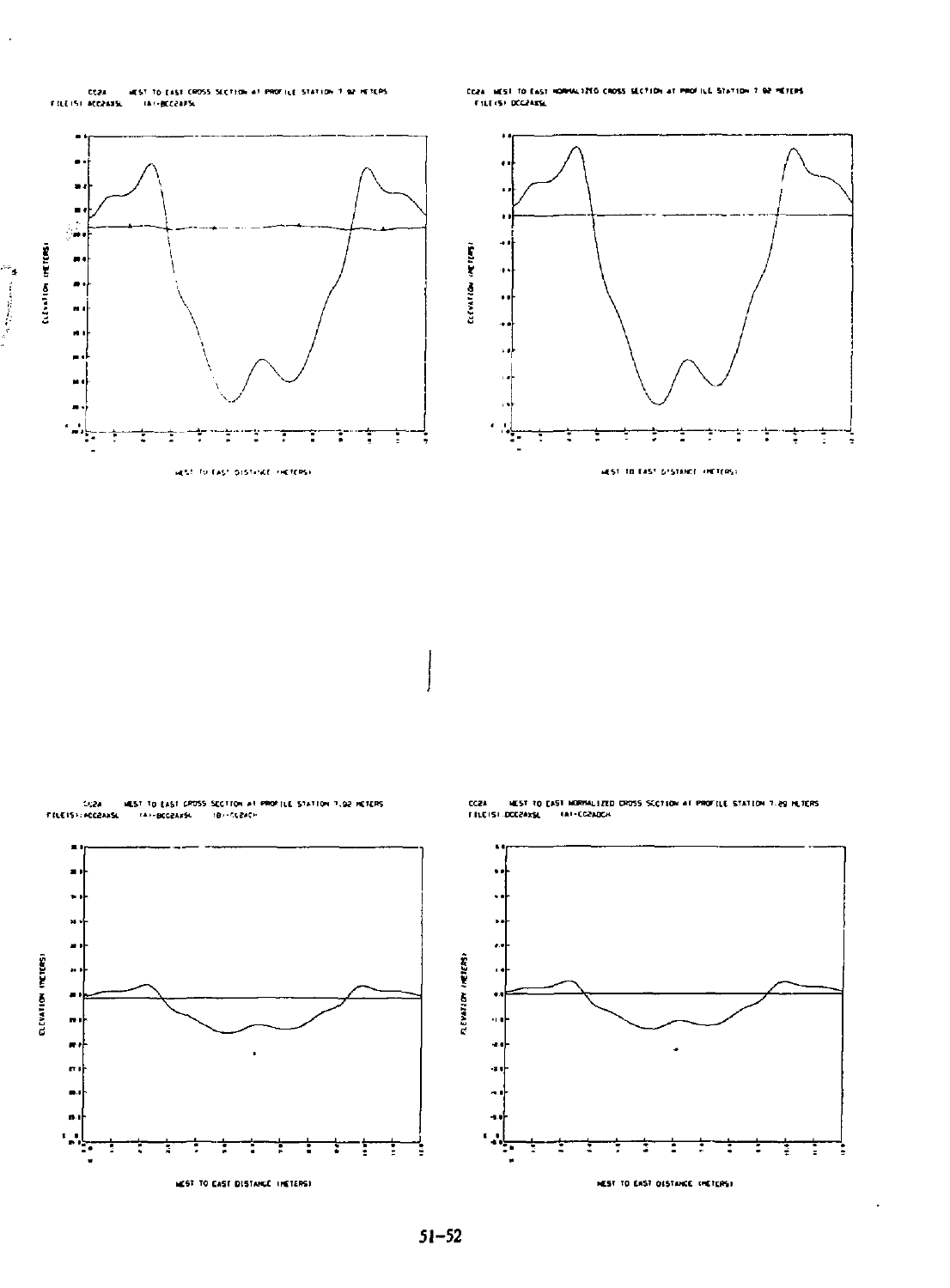|               |                      | Spline fit to survey data |                                            |
|---------------|----------------------|---------------------------|--------------------------------------------|
|               |                      | m                         | (f <sub>t</sub> )                          |
| Crater depth: | Profile              | 0.60                      | (1.98)                                     |
|               | <b>Cross section</b> | 0.59                      | (1.92)                                     |
|               | A٧                   | 0.60                      | (1.95)                                     |
| Crater width: | Profile              | 6.85                      | (22.47)                                    |
|               | <b>Cross section</b> | 6.49                      | (21.30)                                    |
|               | Av                   | 6.67                      | (21.89)                                    |
| Crater volume |                      |                           | $20.12 \text{ m}^3$ (711 ft <sup>3</sup> ) |
|               |                      |                           |                                            |

Table 13. Survey data summary for shot CC6 (2.59-m **depth)** 







人名英格兰人姓氏科尔的变体

N ķ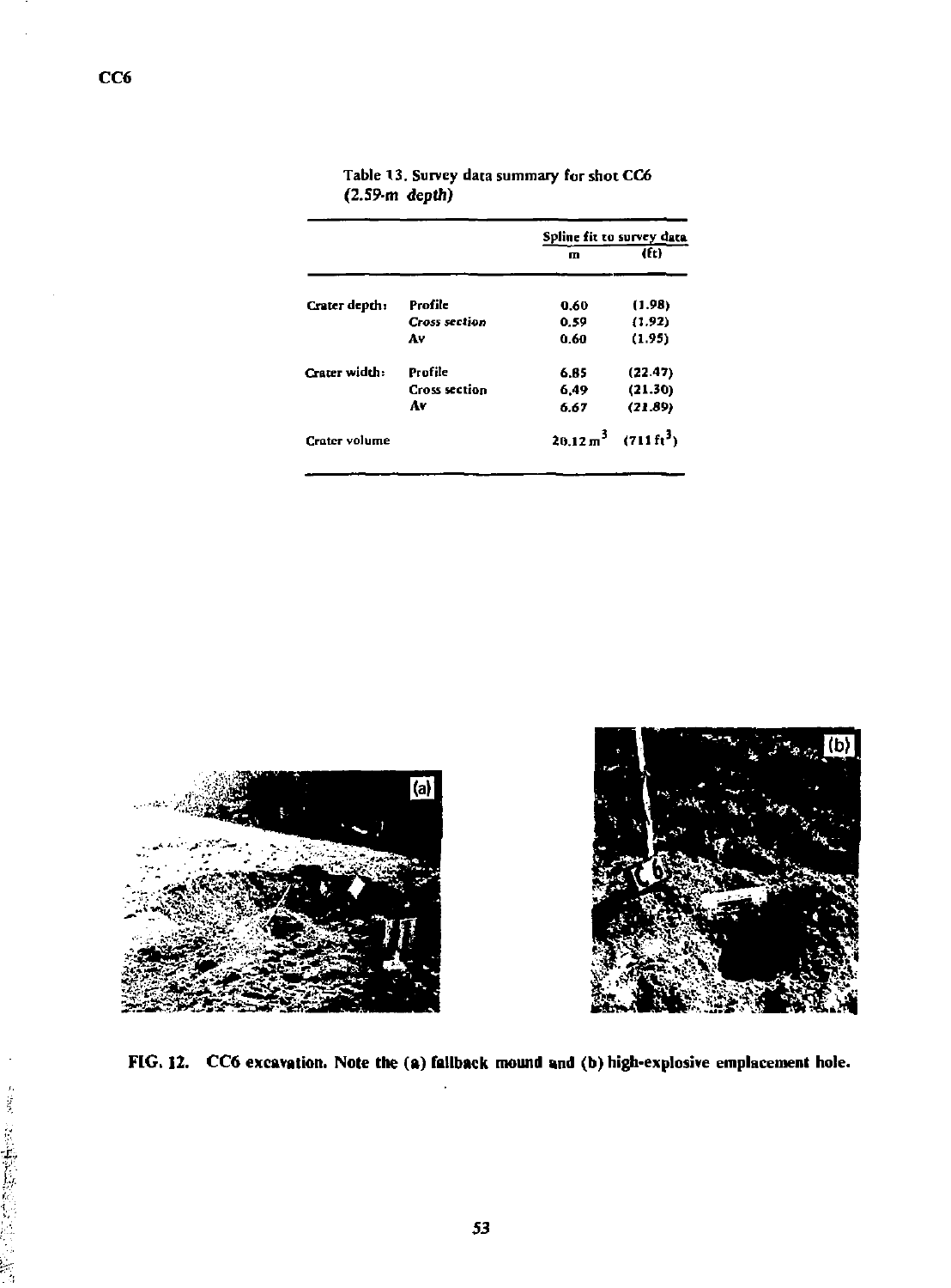

cc8 - South to Horth Hornwizzo profile at cross section station 6 to heleps.<br>- Filefs) (occupis)





cco<br>Fillers: Lecapsi

SQUTH TO MORTH PROFILE AT CROSS SECTION STATION 8.10 HETERS<br>(A)-BCCBPS, (B)-115CH



CC6 - SQUIN TO HORTH NORMALIZED PROFILE AT CROSS SECTION STATION 6.10 METERS<br>FILE (S):OCCOPSL - (A)-CORDON

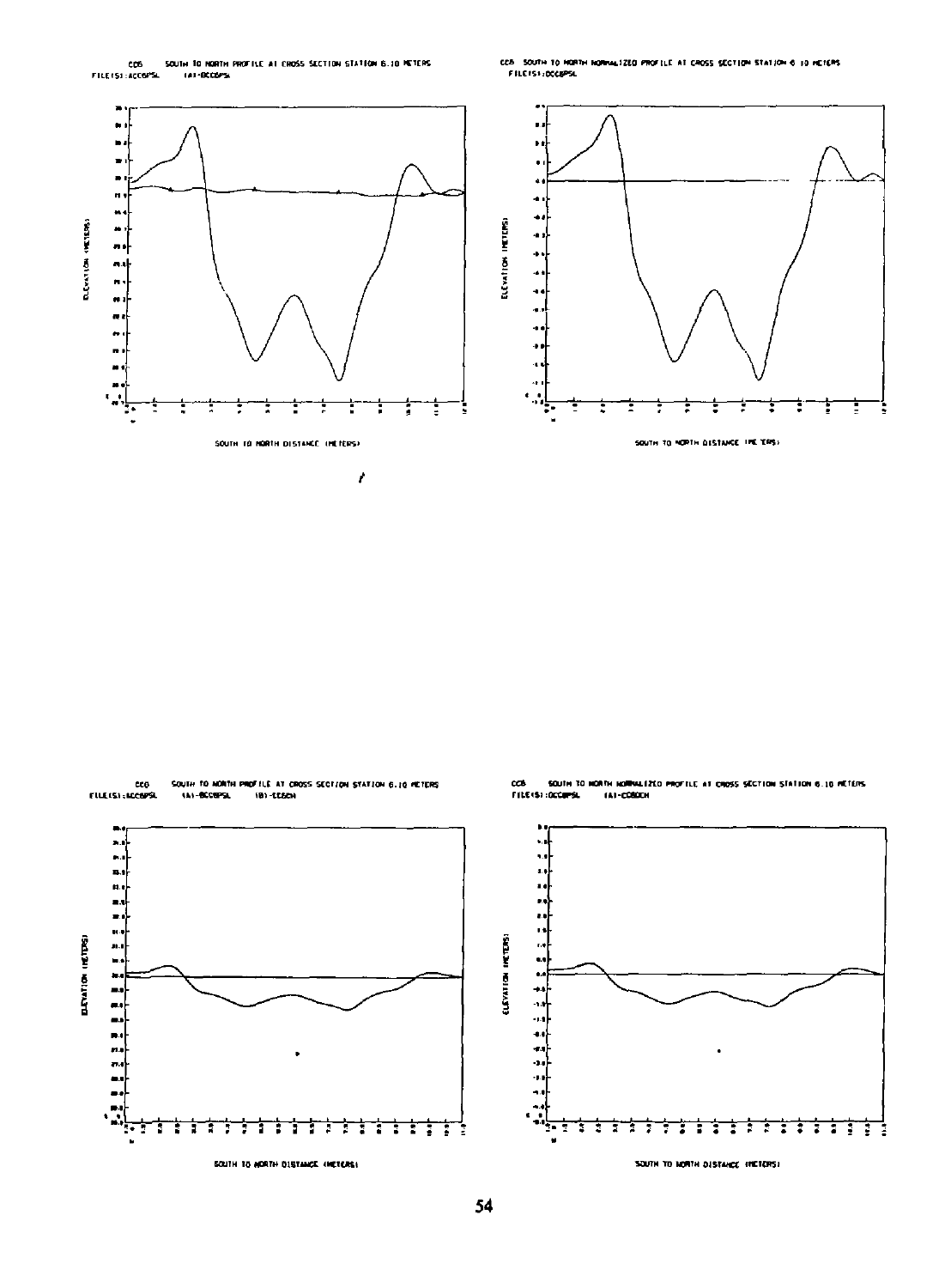

CCB HEST TO EAST NORMALIZED CROSS SECTION AT PROFILE STATION 6.10 HETERS.<br>File(s):Dec6xsl



CCS<br>FILE IS I MCCEXEL HEST TO EAST CROSS SECTION AT PROFILE STATION 6.10 HETERS<br>(A)-BECGXSL (B)-CCSCH





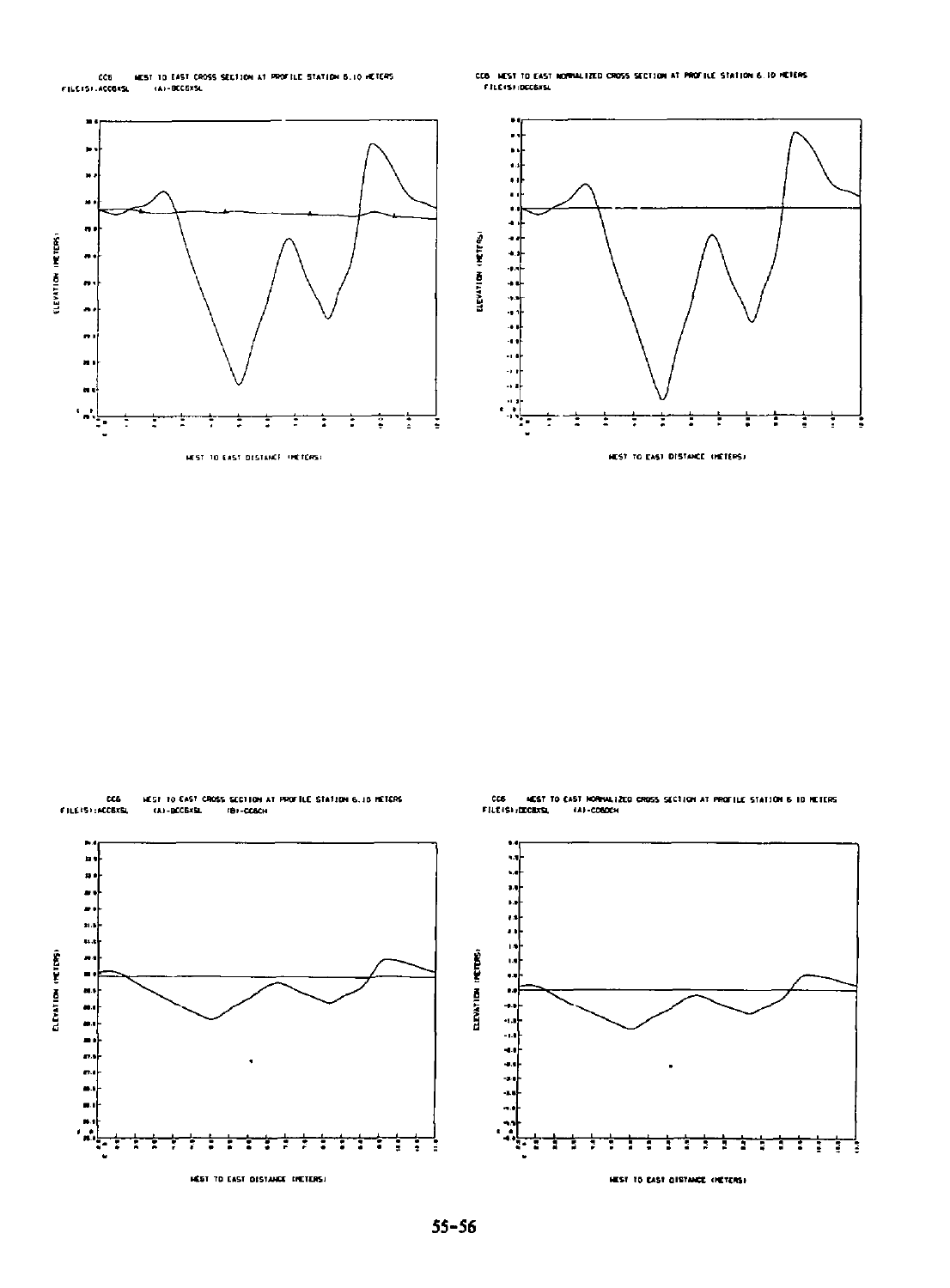|                      | Spline fit to survey data |                                               |
|----------------------|---------------------------|-----------------------------------------------|
|                      | m                         | (fr)                                          |
| Profile              | 0.10                      | (0.34)                                        |
| <b>Cross section</b> | 0.08                      | (0.25)                                        |
| Av                   | 0.09                      | (0.30)                                        |
| Profile              | 6.55                      | (21.49)                                       |
| <b>Cross section</b> | 5.79                      | (18.98)                                       |
| Á٧                   | 6.17                      | (20.24)                                       |
|                      |                           | $14.32 \,\mathrm{m}^3$ (506 ft <sup>3</sup> ) |
|                      |                           |                                               |

Table 14. Survey data summary for shot CC9 **(2.90-m depth).** 



**FIG. 13. CC9 excavation.** 

 $\mathbb{R}$ ).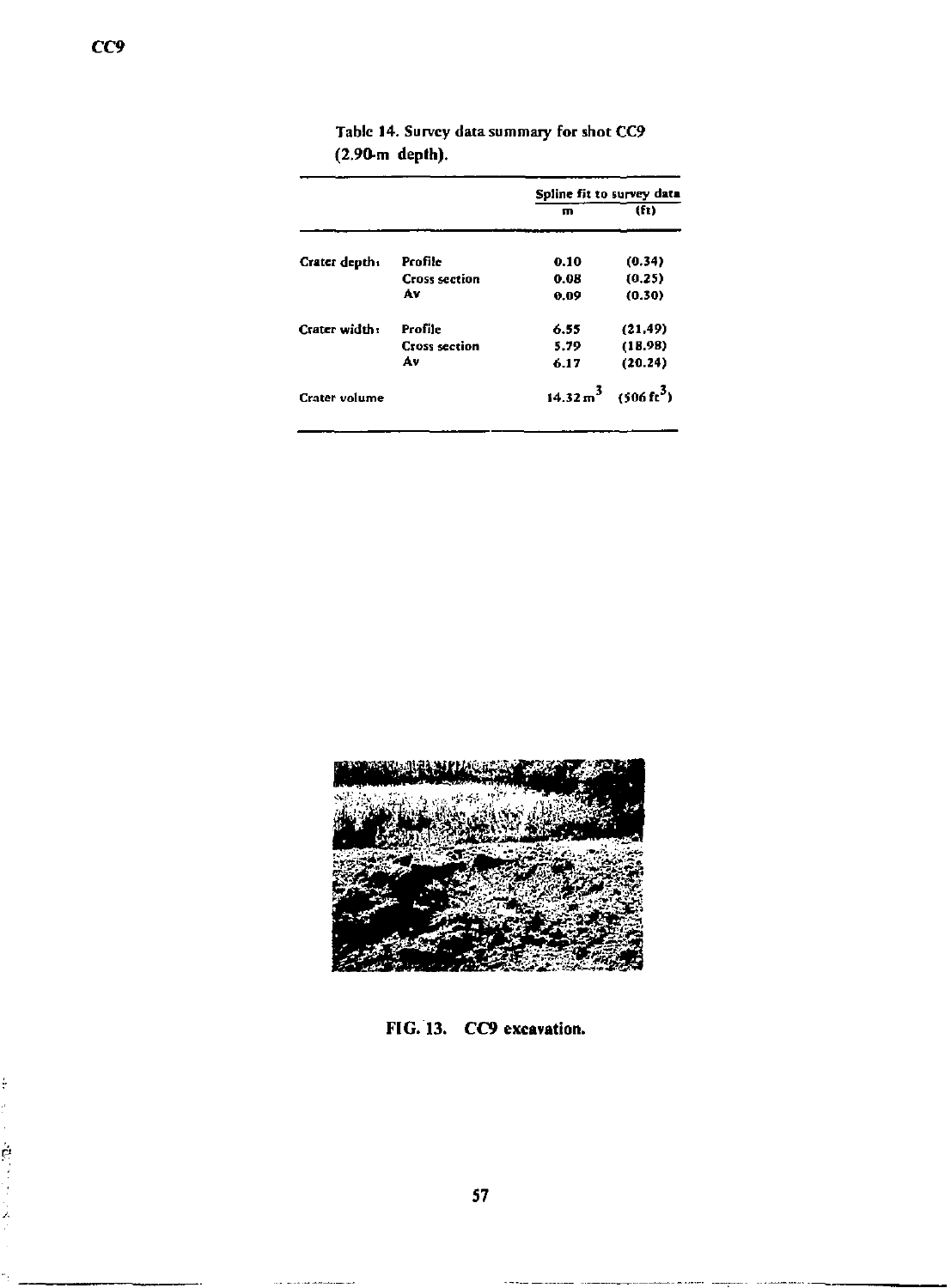

.<br>CC9 - SOUTH TO HORTH HORMALIZED PROTILE AT CROSS SECTION STATION 6.10 HETERS.<br>- FILEYS: DECOPS:





CC9 - SOUTH TO NORTH NORMALIZED PROFILI AT CROSS SECTION STATILY & 10 METERS<br>FILETSE OCC9PSL - TAE-COUCH

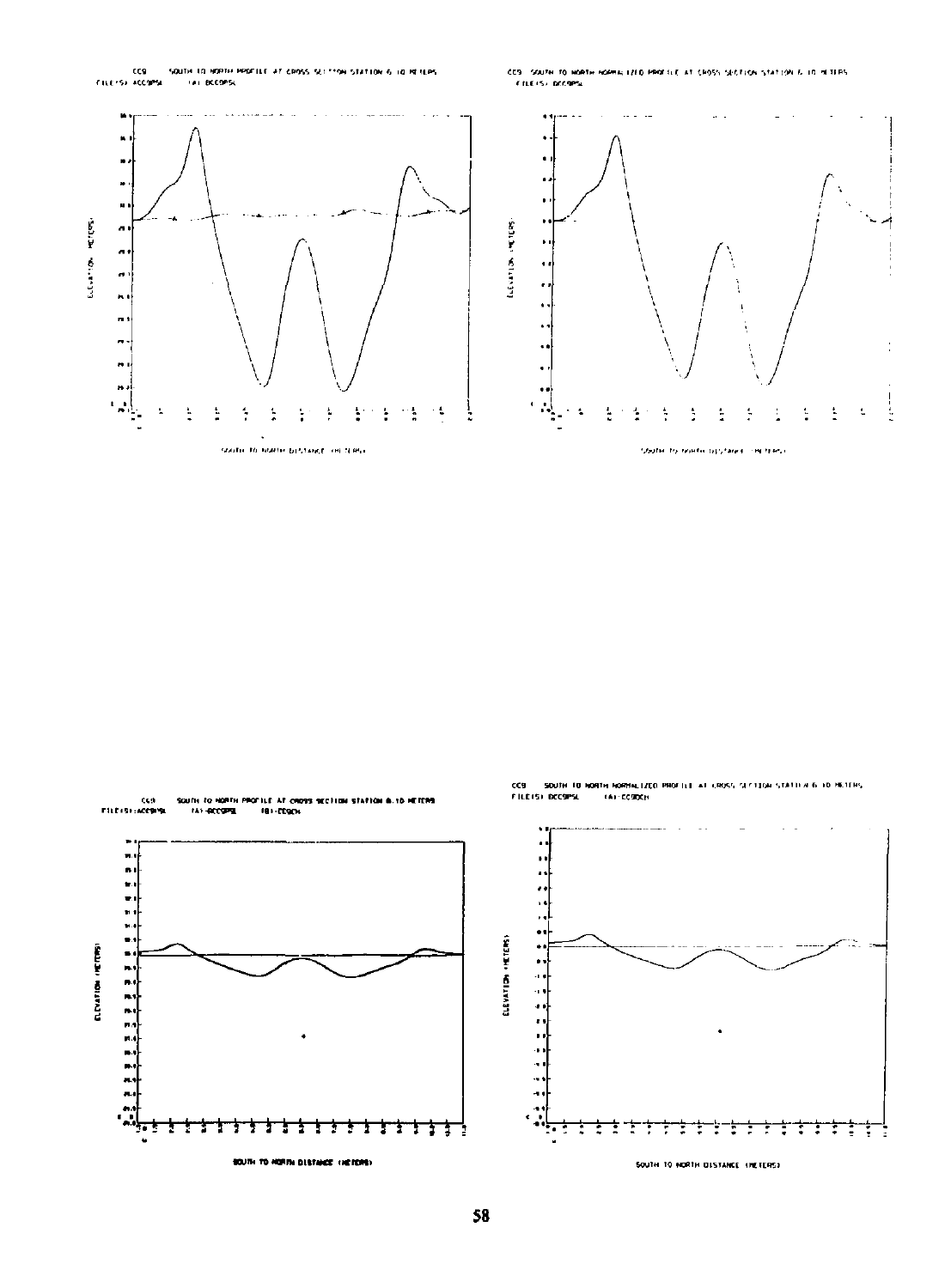

CCS HEST TO EAST NORMALIZED CAUSS SECTION AT RABEILE VISITION & 10 HEIERS FILEISI DOCSISL





MEST TO EAST DISTANCE INCIERS!

 $59 - 60$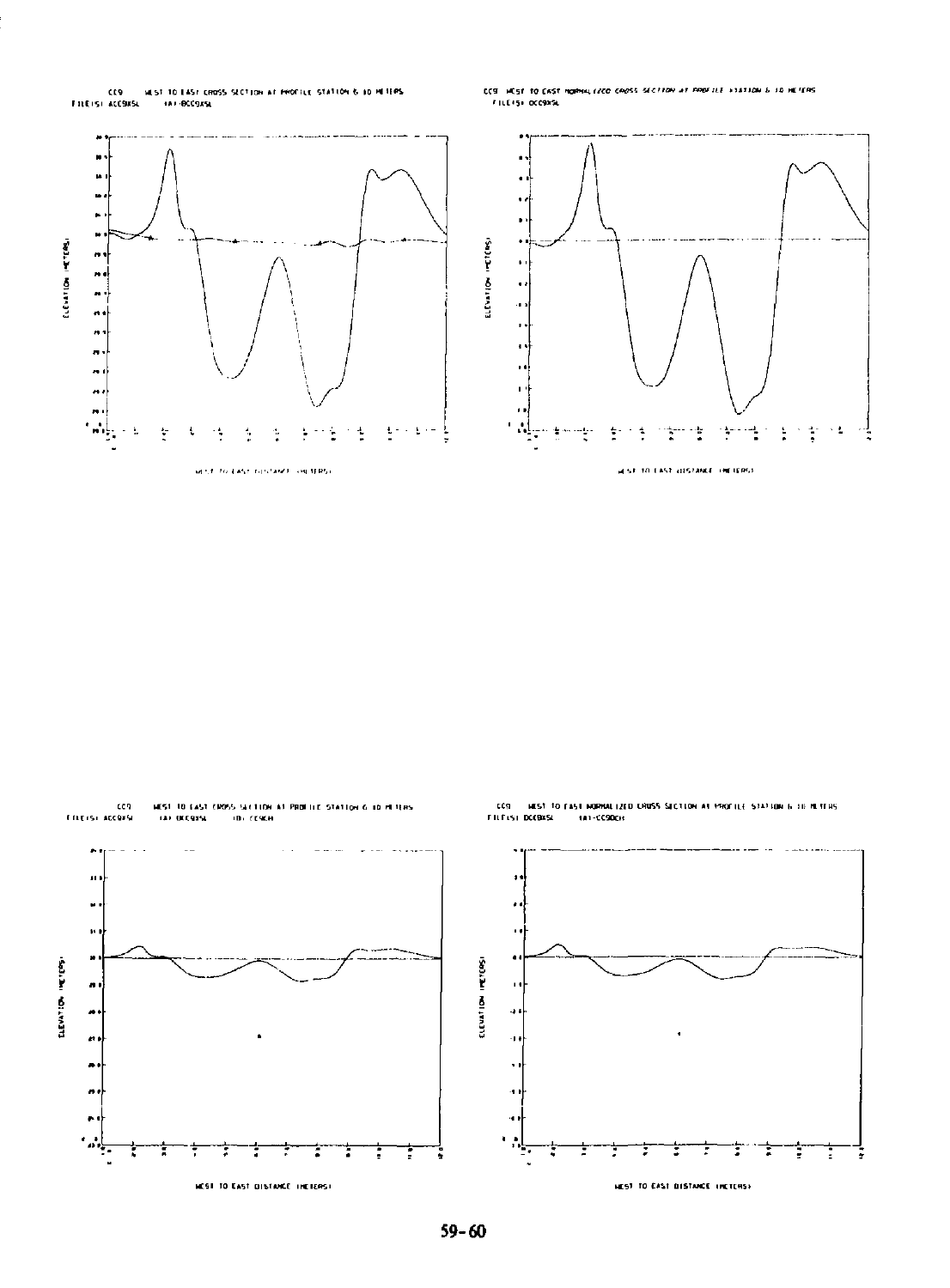|               |                      | Spline fit to survey data |                         |
|---------------|----------------------|---------------------------|-------------------------|
|               |                      | m                         | (ft)                    |
| Crater depth: | Profile              | 1.31                      | (4.30)                  |
|               | <b>Cross section</b> | 1.04                      | (3.41)                  |
|               | A٧                   | 1.17                      | (3.85)                  |
| Creter width: | Profile              | 5.66                      | (18.56)                 |
|               | <b>Cross section</b> | 5.21                      | (17.10)                 |
|               | A٧                   | 5.44                      | (17.83)                 |
| Crater volume |                      |                           | 9.28 $m^3$ (328 $m^3$ ) |

Tabic 1S. Survey data summary for shot CC8 **(3.20-m depth).** 



**FIG. 14. CC8 excavation.**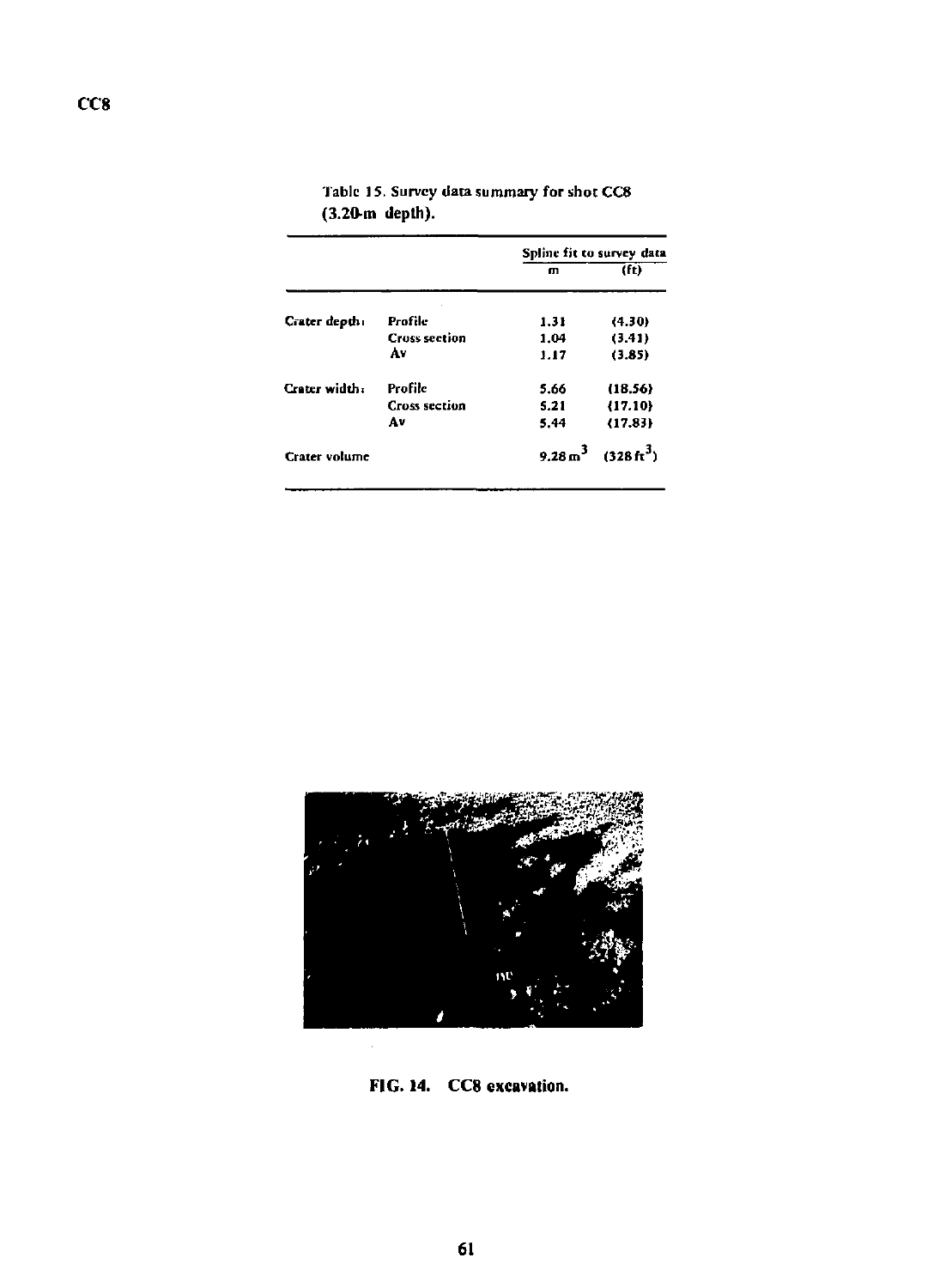

COB COURT TO ROPTH ROPHALIZED FROEILE AT CROSS SECTION STATION & IS HETERS FILEISI DOGRAS



SOUTH TO HORTH PROFILE AT CROSS SECTION STATION 6.10 HEIERS<br>| TAT-BECOPSL | TOJ-CEBEH ccu FILEISI ACCOPS

 $\mathbf{r}$  $\ddot{\phantom{a}}$ τ. п, ELEVATION (HETERS)  $\frac{1}{2} \sum_{i=1}^{n}$ ŧ t ŧ T 2 з ÷ Е SOUTH TO NORTH DISTANCE INCIDENT

.<br>COB – SQUTH TO HORTH NOGONALIZED PROFILE AT CROSS SECTION STATION & 10 HEIERS<br>FILEISY:DCOPSL – IAY-COBOCH



62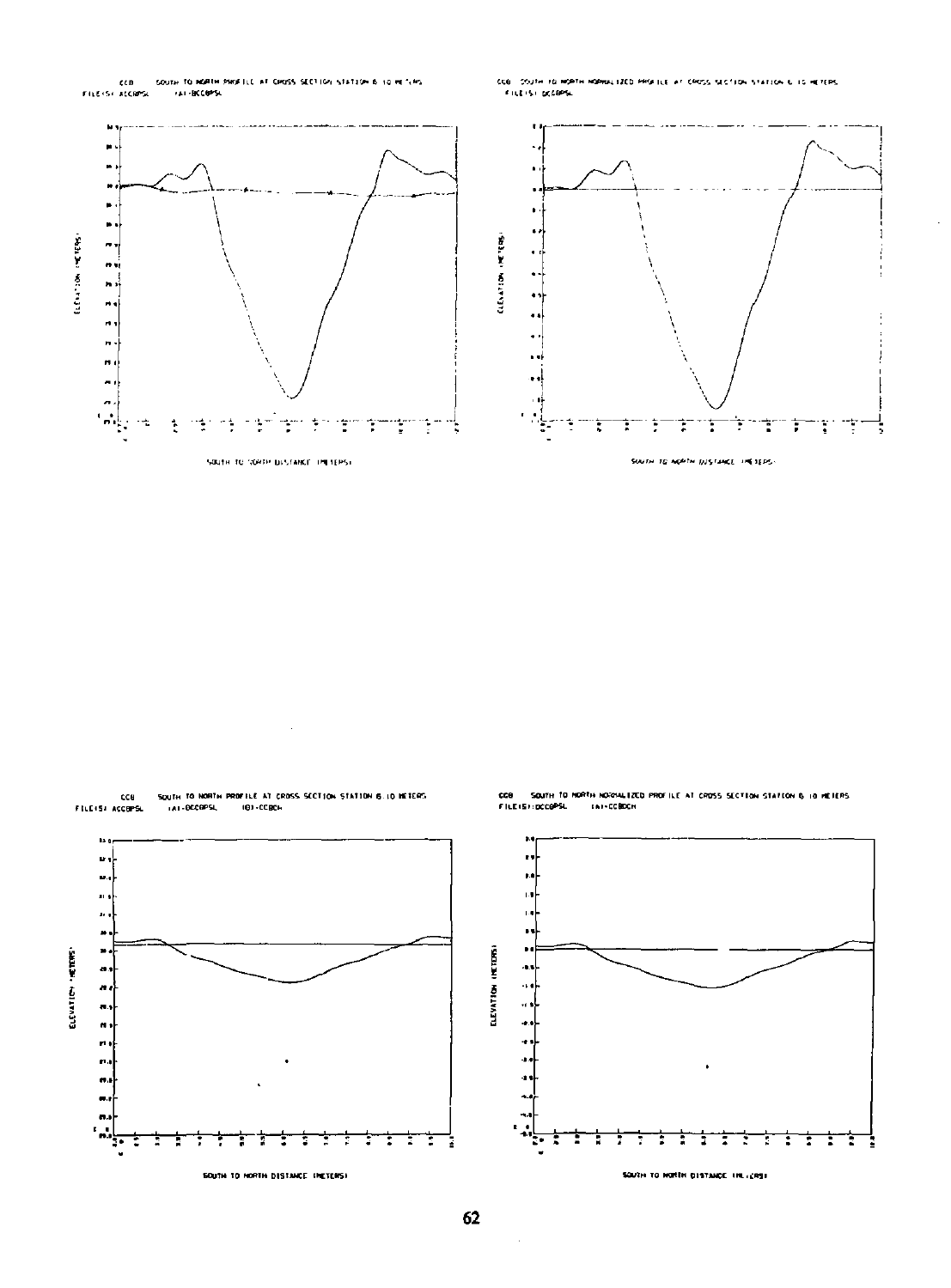

CCB HEST TO EAST NORMALIZED CROSS SECTION AT PROFILE STATION 6 10 METERS.<br>- FILE-SI DOGGNSL



HEST IL EAST CROSS SECTION AT PROFILE STATION 8.10 METERS<br>| (A) (DECEKSL | 18) -CEBEH cca FILEIS/ ACCO/L

FILE IS) IDCORSE





HEST TO EAST DISTANCE INCTERS!

ELEVATION (METERS)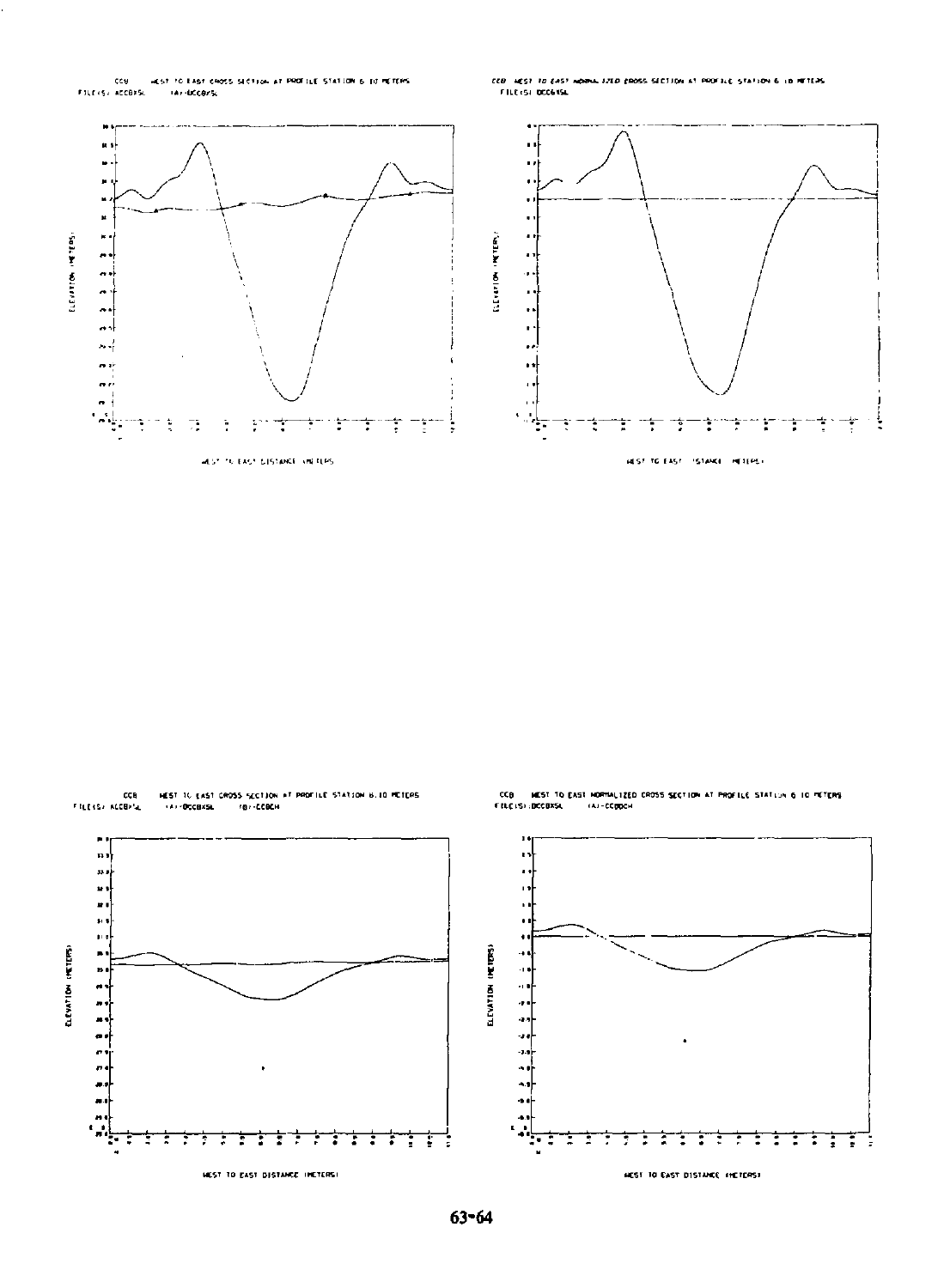|               |                      | Spline fit to survey data |                                    |
|---------------|----------------------|---------------------------|------------------------------------|
|               |                      | $\mathbf{m}$              | (ft)                               |
| Crater depth: | Profile              | 2.20                      | (7.21)                             |
|               | <b>Cross section</b> | 2.20                      | (7.21)                             |
|               | Av                   | 2.20                      | (7.21)                             |
| Crater width: | Profile              | 5.25                      | (27.08)                            |
|               | <b>Cross section</b> | 8.61                      | (28.24)                            |
|               | Av                   | 6.43                      | (27.66)                            |
| Crater volume |                      |                           | 55.26 $m^3$ (1950ft <sup>3</sup> ) |

Table 16. Survey **data** summary for shot CC6W **(1.83-m depth).** 



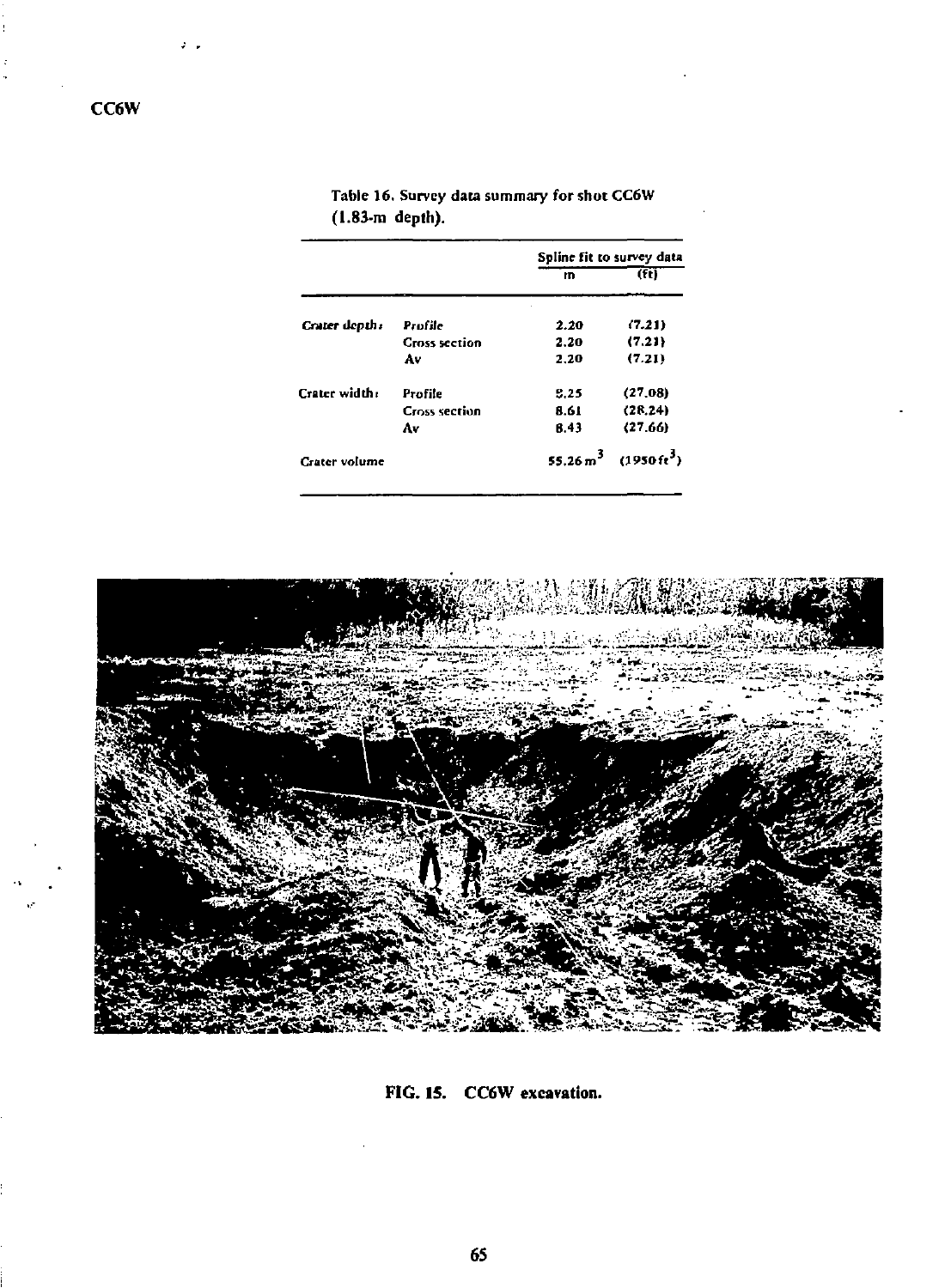:<br>Sauth to horth profile at cross section station i2 i9 meters<br>- (a)-becomput - (b)-cognot CEBH<br>FILE ISI : ACCOMPSE

-<br>South to Horth Hornalized Profile at Cross Section Station 12:10 Heters<br>J.OCCOMPSL - TAT-COSKOCH  $ccu$ FILE ISI (OCCOPS)



ECGH ECGH





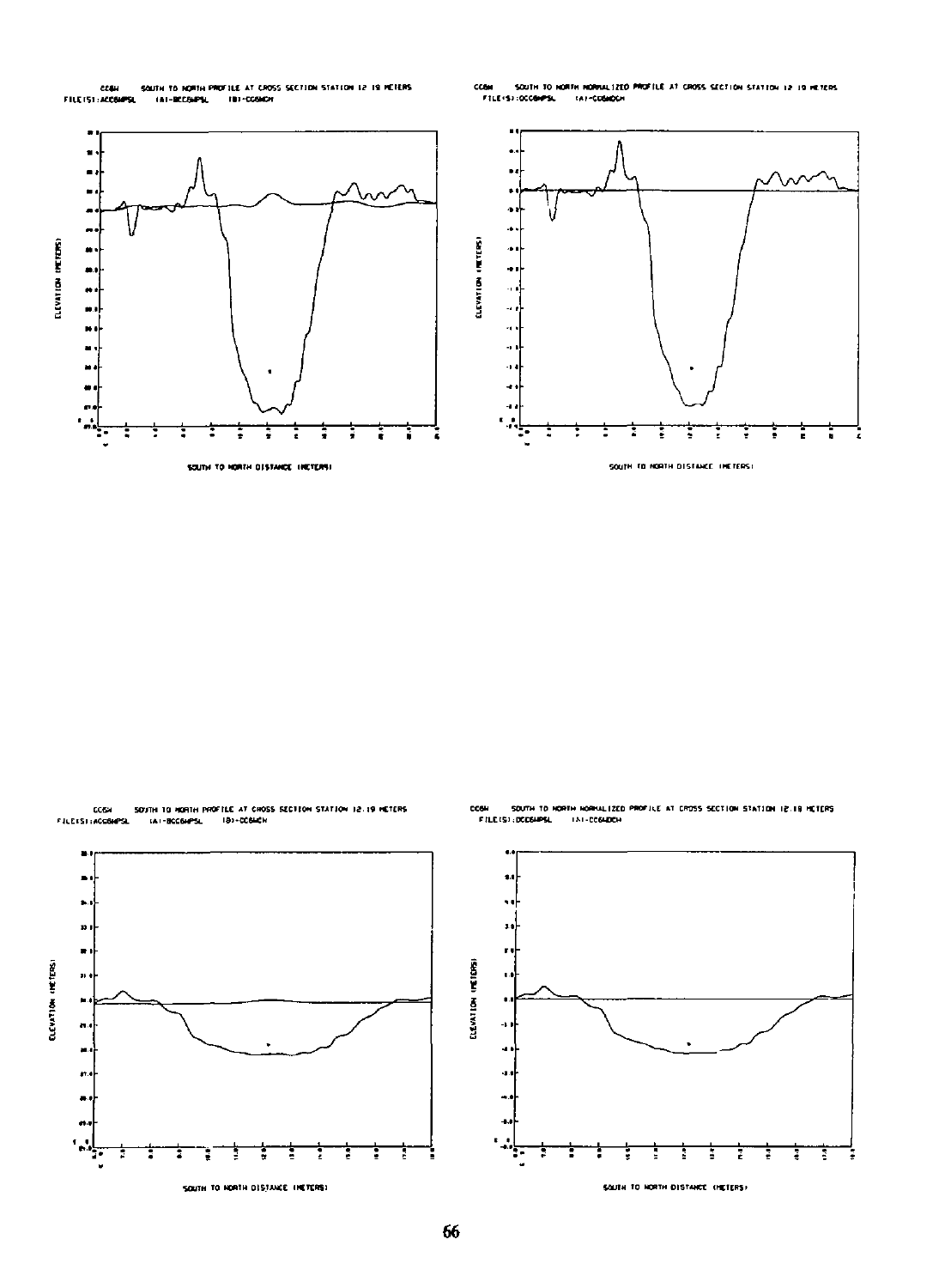COM<br>FILEIR ACCAUTS HEST TO EAST CROSS SECTION AT PROFILE STATION 12 19 HETERS<br>SA>-BECRHIKE == 1B1+CEGNON .<br>Cora – Mest to east nominalized cross sects - at propille station 12.19 meters<br>Fileis: Deobarsa, – Lai-corador



HEST TO EAST CROSS SECTION AT PROFILE STATION 12.19 METERS<br>TAI-BCGBAXSL - TBI-CCBACH COM COM<br>FILE (SI .ACCOMER

.<br>COBH - HEST TO EAST HORMALIZED CROSS SECTION AT PROFILE STATION 12.19 HEITRS.<br>FILEIS):OCCONOSA - FAI-COBADON

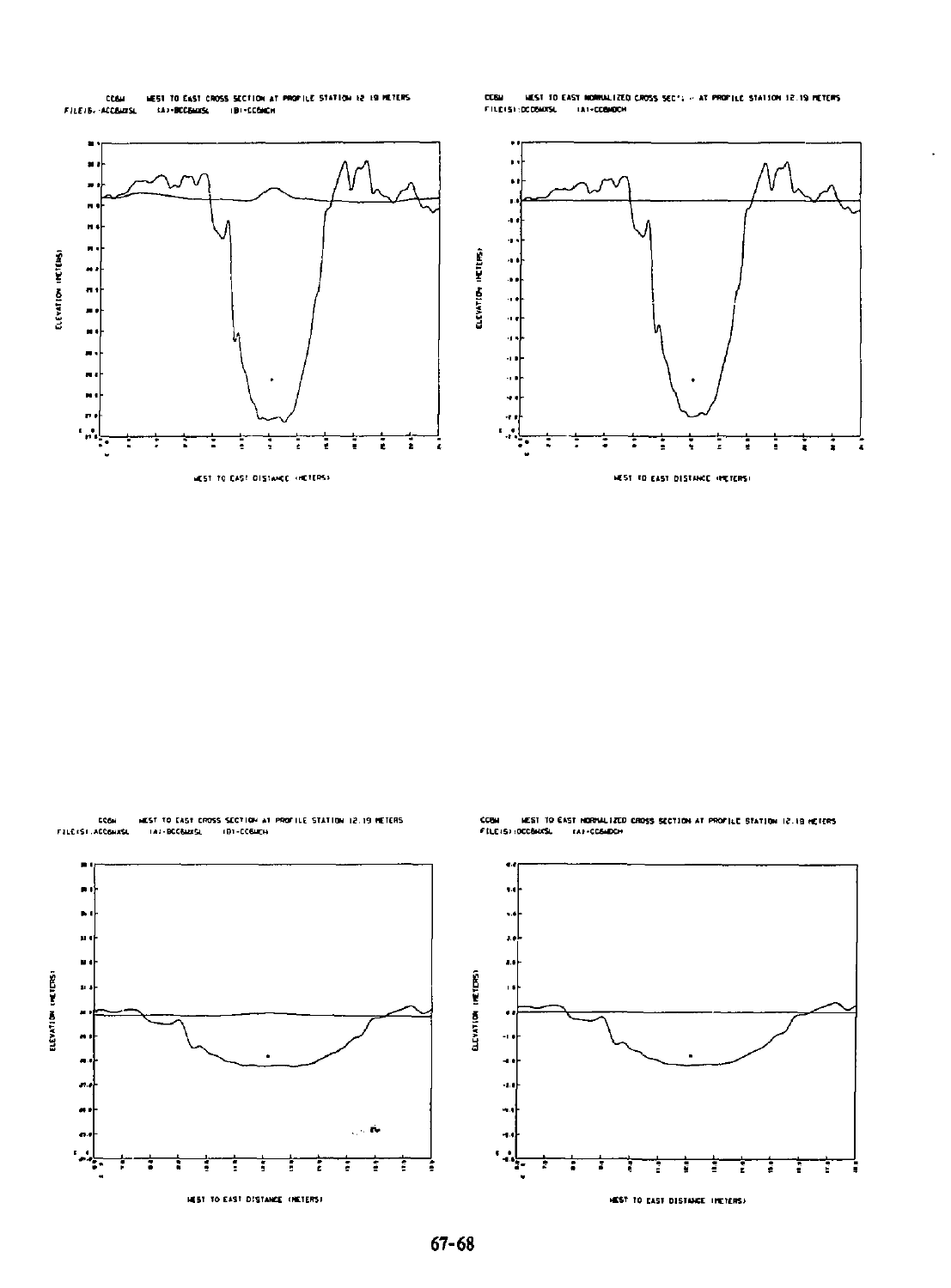$\mathcal{A}_\Delta$ 

|                      |                      | Spline fit to survey data |                                             |
|----------------------|----------------------|---------------------------|---------------------------------------------|
|                      |                      | m                         | (ii)                                        |
| Crater depth:        | Profile              | 1.33                      | (4.37)                                      |
|                      | <b>Cross section</b> | 1.33                      | (4.36)                                      |
|                      | A۷                   | 1.33                      | (4.37)                                      |
| Crater width:        | Profile              | 7.62                      | (25.00)                                     |
|                      | <b>Cross section</b> | 7.56                      | (24.80)                                     |
|                      | A٧                   | 7.59                      | (24.90)                                     |
| <b>Crater volume</b> |                      |                           | $42.44 \text{ m}^3$ (1500 ft <sup>3</sup> ) |

Tabic 17. Survey data summary for shot CC8W (2.44-m depth).



FIG. 16. CC8W excavation.

 $\int$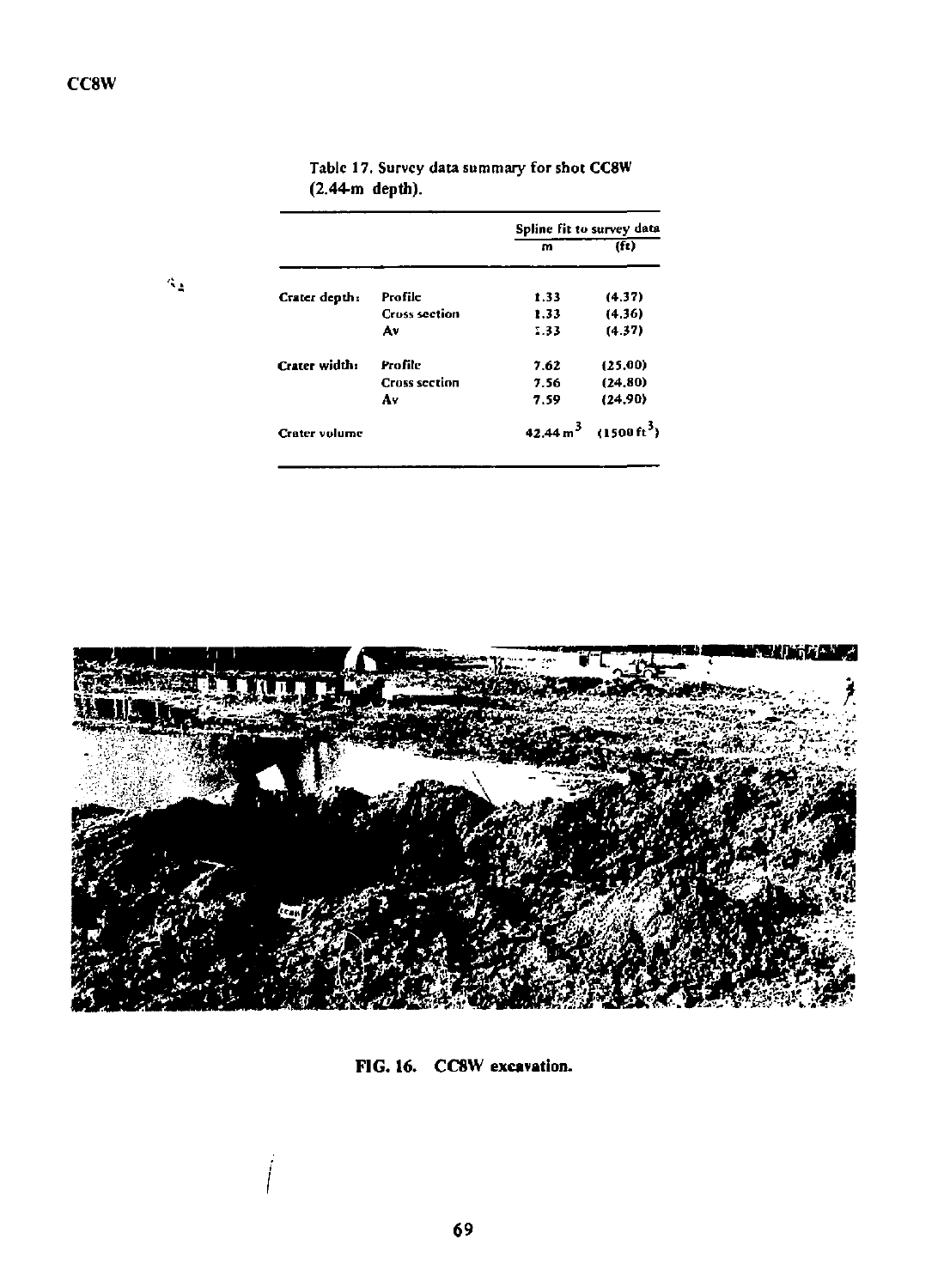

ccaw. South to horth korhaltzed photice at cross section station is 19 herens.<br>- Filershipcomps.

ī

2



COM<br>FILEISH ACCOMPRE



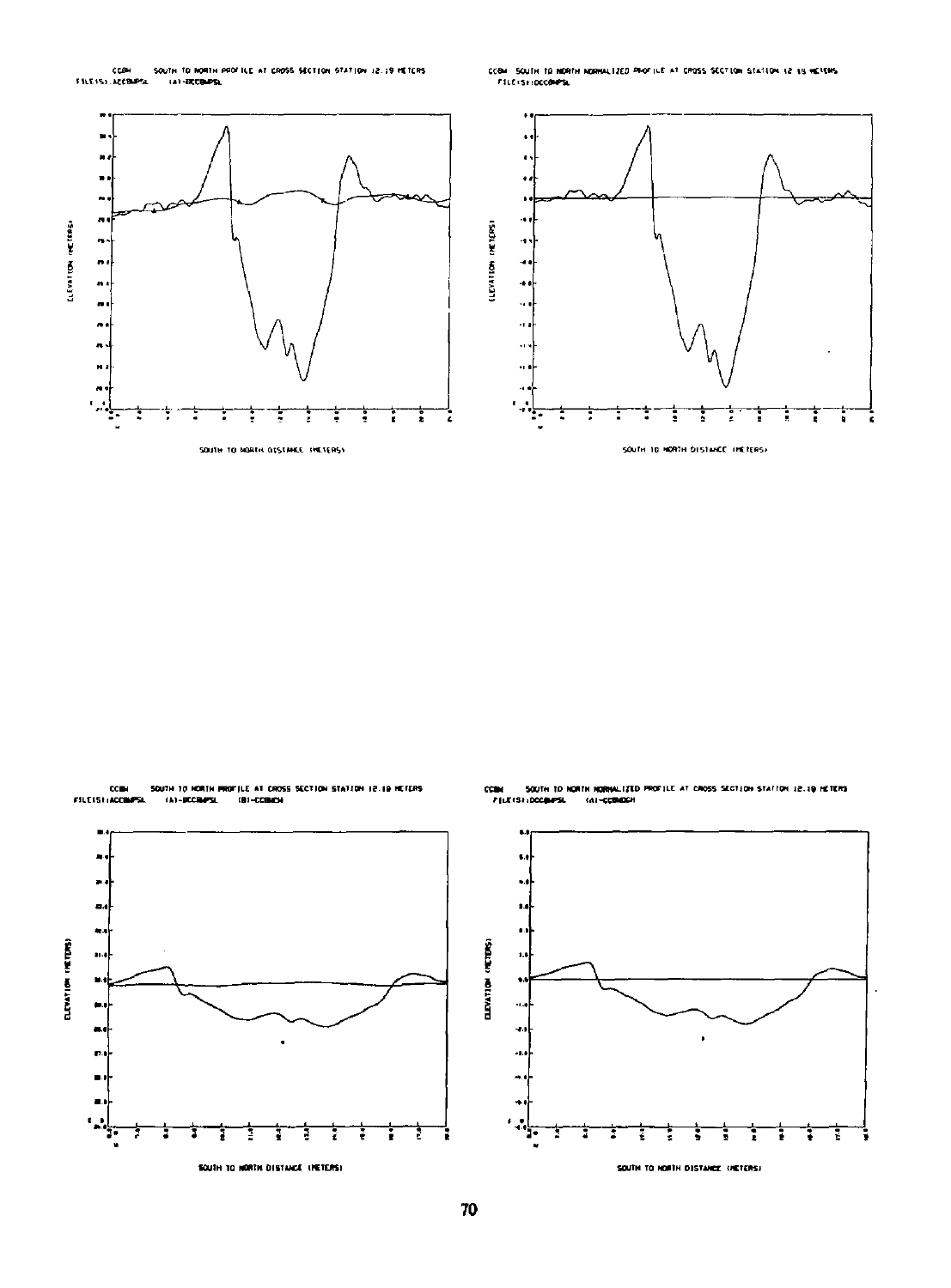

CCOM MEST TO EAST NORMLIZED CROSS SECTION AT PROFILE STATION 12.19 HETERS<br>- FILE/SI-DECONSEL





HEST TO EAST DISTANCE INCTERS!

COM<br>FILE (S) : ACCORATA MEST TO EAST CROSS SECTION AT PROFILE STATION 12.19 METERS<br>|A)-BCCONOSL = (B)-CCONCH

 $\begin{bmatrix} 1 \\ 1 \\ 2 \end{bmatrix}$ **ELTATION (RETERS)**  $\bullet$ è  $\bullet$ ٠  $\frac{1}{2}$ ī HEST TO EAST DISTANCE (METERS)

CCBH HEST TO EAST NORMALIZED CROSS SECTION AT PROFILE STATION 12.19 HETCRS<br>FILE(S)\DCCBOCSL = {A)=CCBADCH

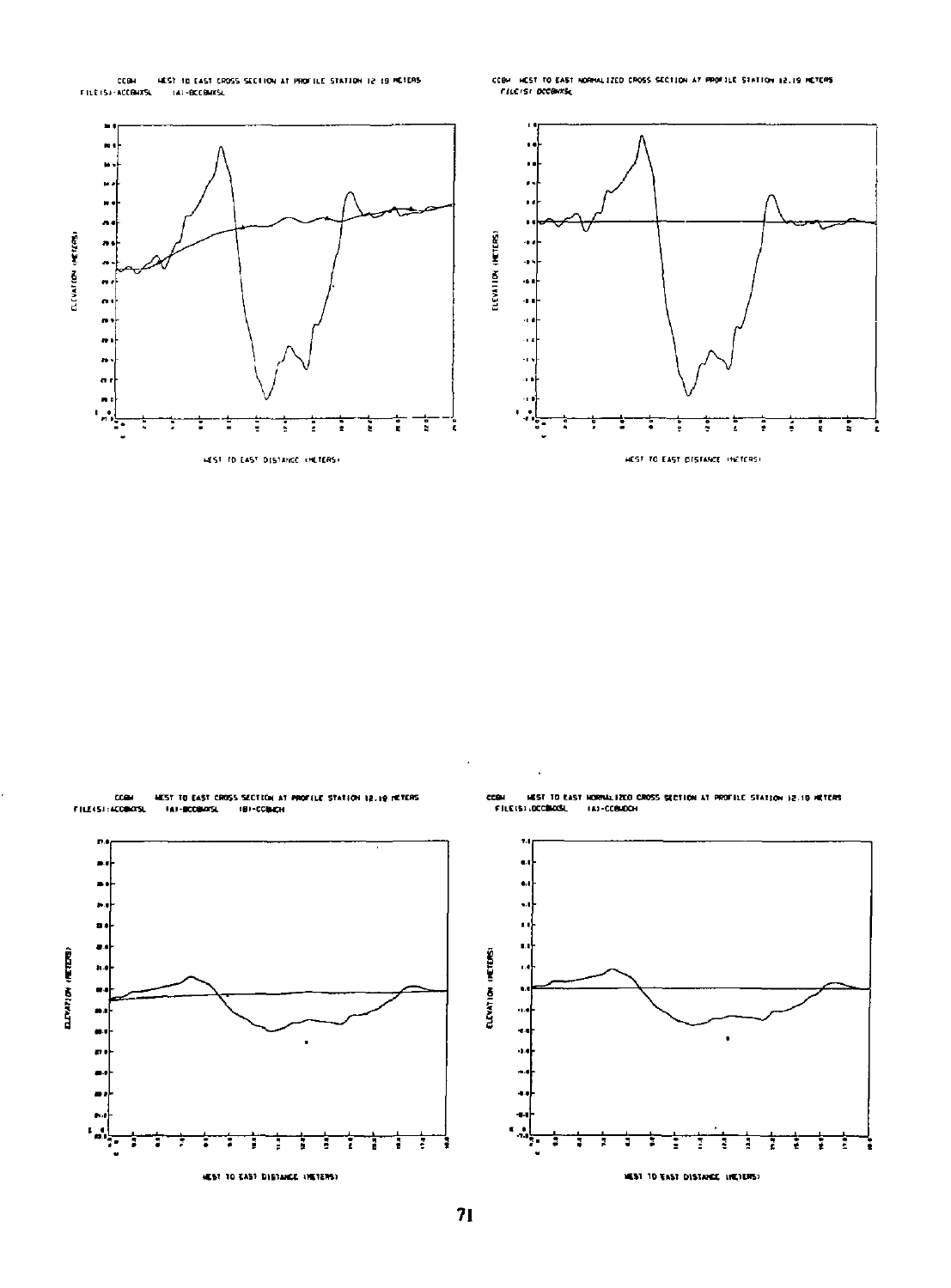|               |                      | Spline fit to survey data |                                              |
|---------------|----------------------|---------------------------|----------------------------------------------|
|               |                      | m                         | (ft)                                         |
| Crater depth: | Profile              | 0.99                      | (3.26)                                       |
|               | <b>Cross section</b> | 1.00                      | (3.28)                                       |
|               | A٧                   | 1.00                      | (3.27)                                       |
| Crater width: | Profile              | 7.56                      | (24.80)                                      |
|               | <b>Cross section</b> | 7.44                      | (24.42)                                      |
|               | A٧                   | 7.50                      | (24.61)                                      |
| Crater volume |                      |                           | 33.34 m <sup>3</sup> (1180 ft <sup>3</sup> ) |

**Tabic 18. Survey data summary for shot CCIOW (3.05-m depth).** 



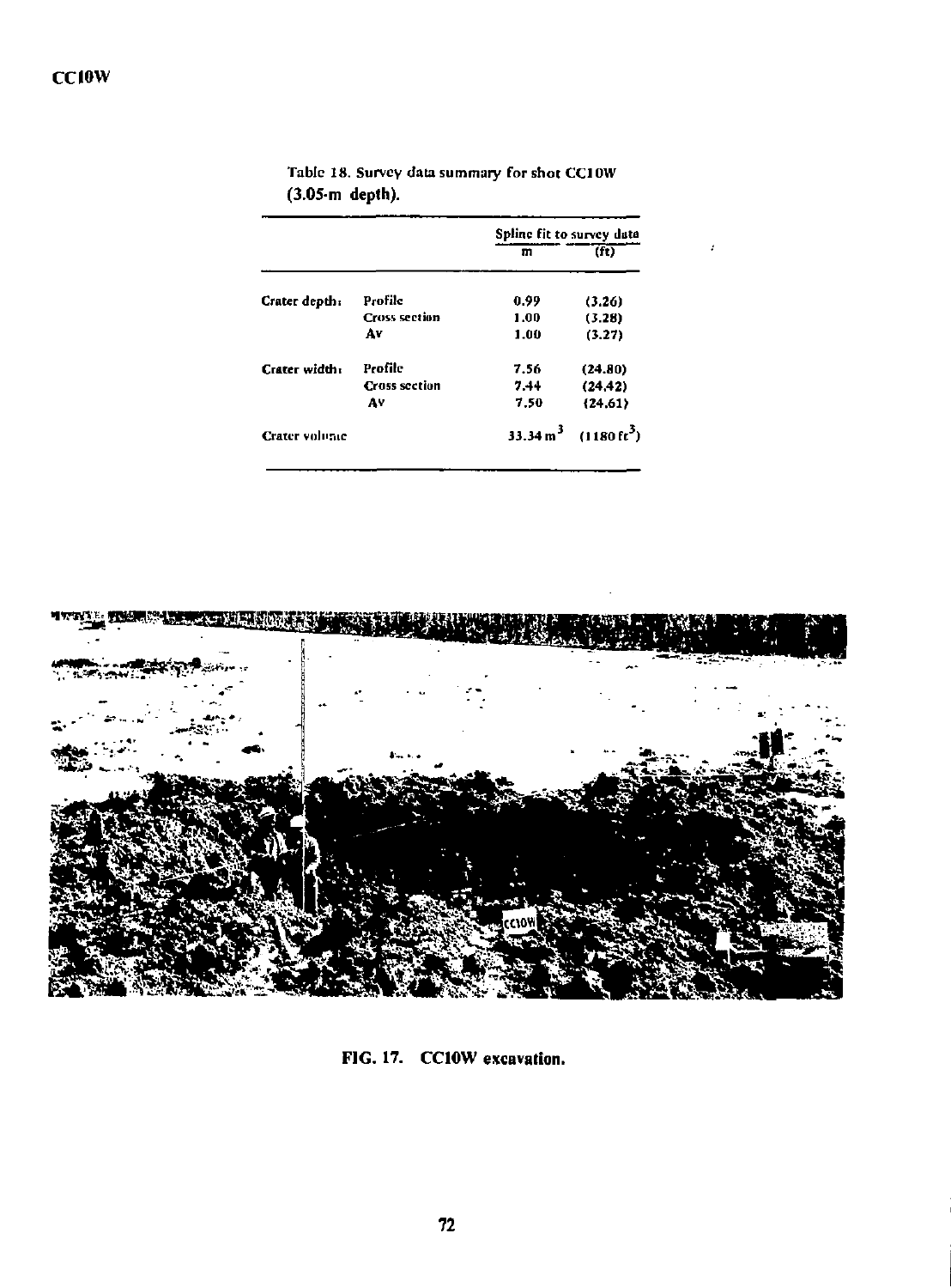

FIG. 18. CC10W shot.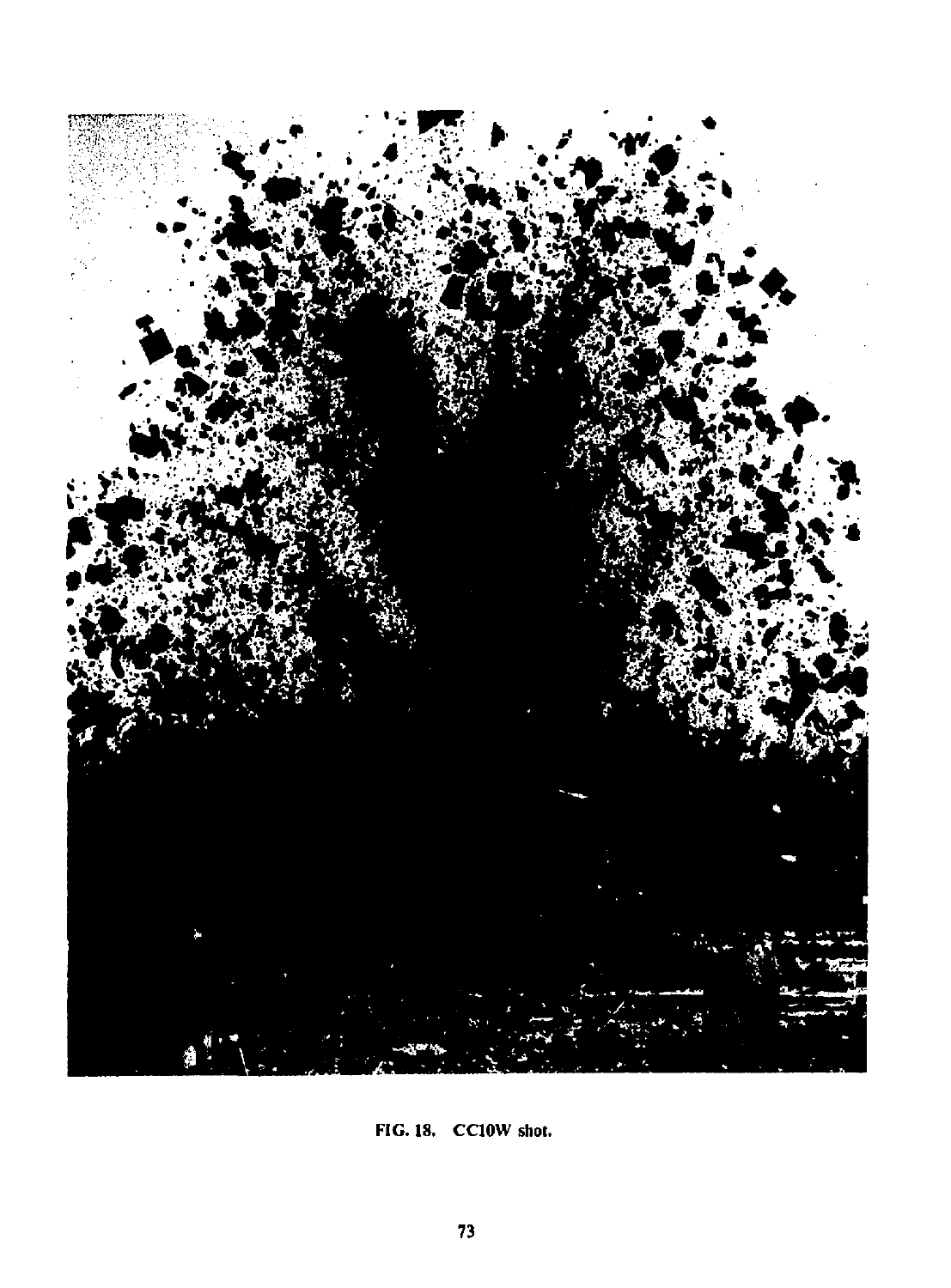CCTON - SQUTH TO MORTH PROTTLE AT CROSS SECTION STATION (2.19 METERS)<br>FILETS? ACCTONPS - TAT RCCTONPS

CC104 SOUTH TO NORTH ROBHALLZED PROFILE AT CROSS SECTION STATION 12-19 HETER:<br>FELETS LOCCLOMPSE



CCION - SQUIN TO HORTH PROFILE AT CROSS SECTION STATION 12-19 HETERS<br>FILETST-ACCIONPSL - TAT-DECIONPSL - TBT-CCIONEN

CCION – SOUTH TO HORTH NORMALIZED PROFILE AT CROSS SECTION STATION 12.19 HETERS<br>- FILEIS):DECIDNPSL – (A)-CCIONOC



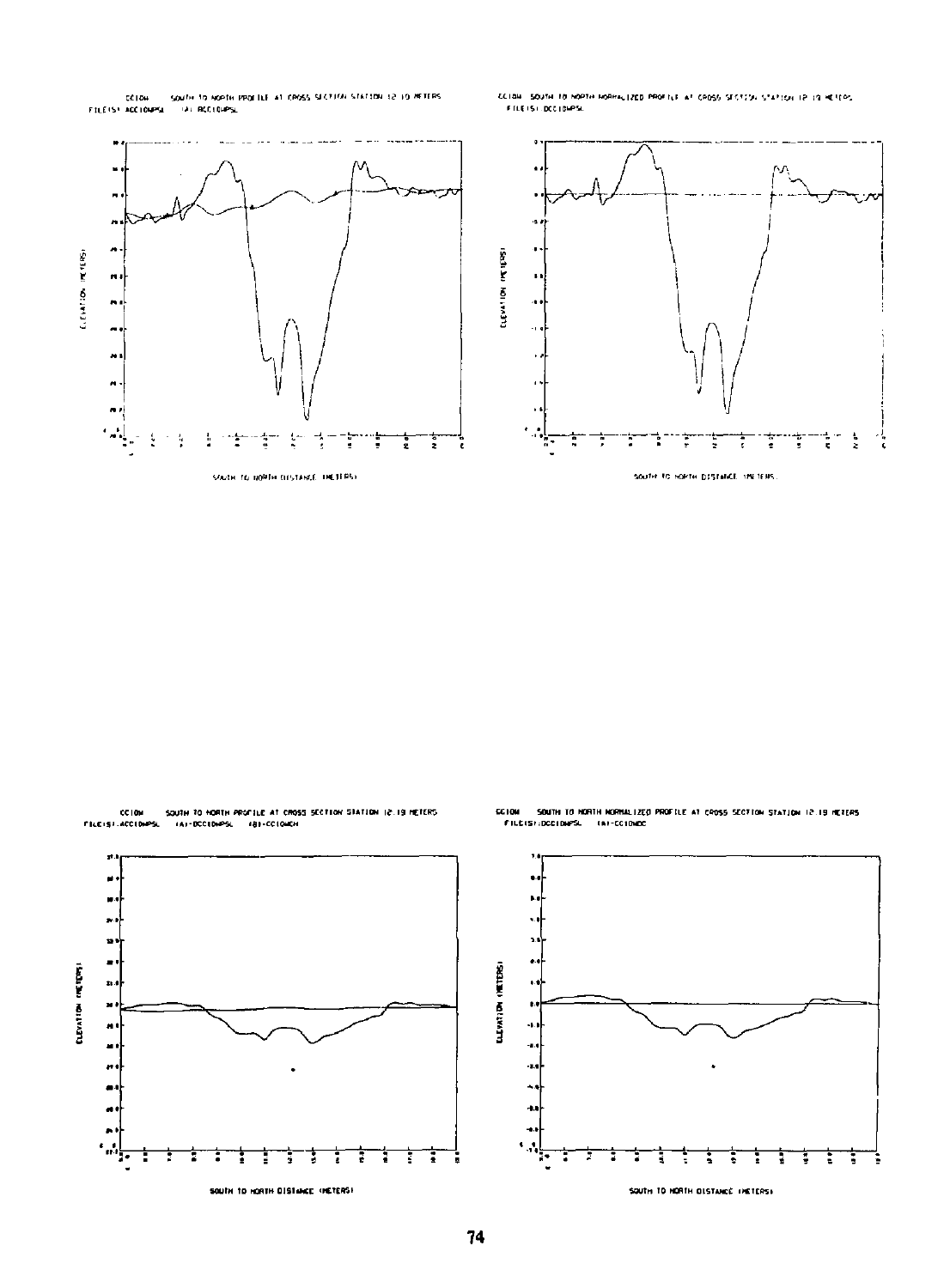

CCION INEST TO EAST NORMALIZED CROSS SECTION AT PROFILE STATION 12:19 HETEAS<br>- FILEIS: DECIONISE

l,



CCION MEST 10 EAST CROSS SECTION AT PROFILE STATION 12-19 HETERS ...<br>FILEISI ACCIONISE - TAT-BOCIONISE - TOT-CCIONEN

CC10H HEST TO EAST HORNALIZED CPOSS SECTION AT PROFILE STATION 12 IS NETCRS.<br>FILE/S):DCCJONASL - IA1-CC10HOC

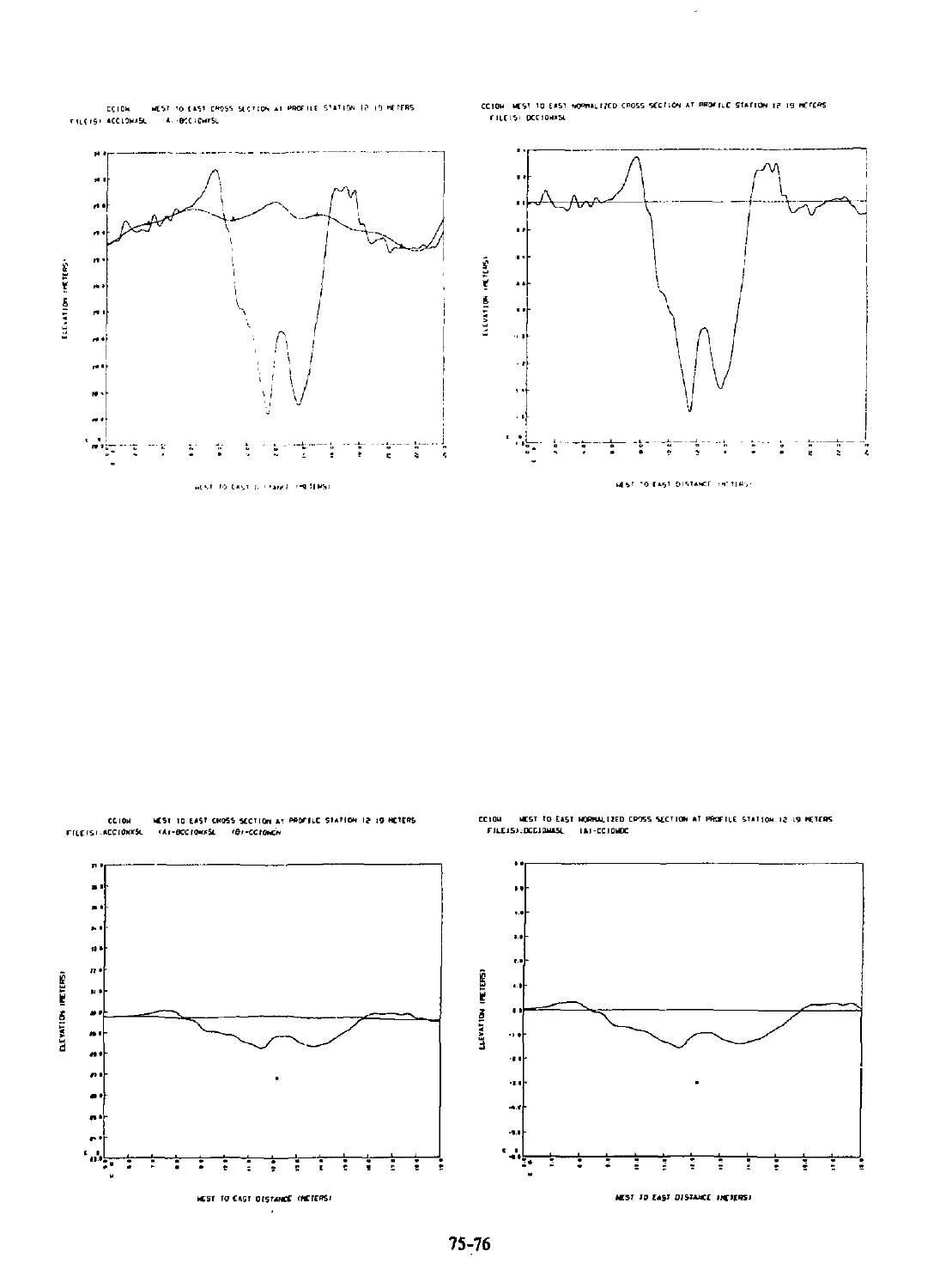|                      |                      | Spline fit to survey data |                                          |
|----------------------|----------------------|---------------------------|------------------------------------------|
|                      |                      | ш                         | (fe)                                     |
| <b>Crater</b> depth: | Profile              | 1.47                      | (1.81)                                   |
|                      | <b>Cross acction</b> | 1.46                      | (4.79)                                   |
|                      | Λ٧                   | 1.46                      | (4.HO)                                   |
| <b>Crater width:</b> | Profile              | 6.00                      | (19.69)                                  |
|                      | <b>Cross section</b> | 6.42                      | (21.05)                                  |
|                      | Λ٧                   | 6.21                      | (20.37)                                  |
| <b>Crater volume</b> |                      |                           | $20.75 \text{ m}^3 - (733 \text{ ft}^3)$ |

Table 19. Survey data summary for shot CC12W (3.66-m depth).



FIG. 19. CC12W excavation.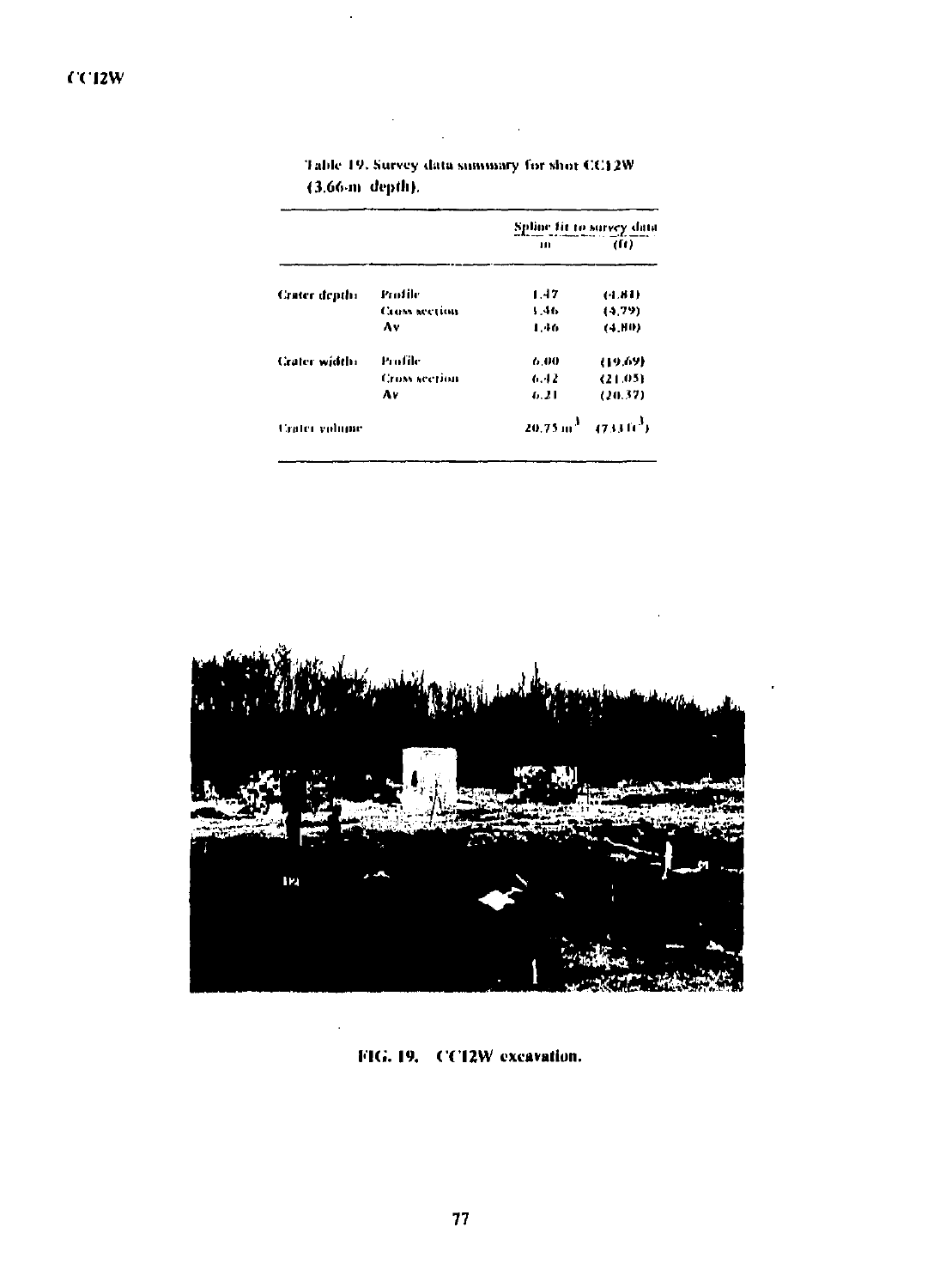

COLOR ... NORTH TO SOUTH PROFILE AT CROSS SECTION STATION 12 IN METERS. FILE IS ACCIDENTS. ... IN FIGURE ...



l,

.<br>Cizni – south to ngath nomellited profect at cross section station is 10 meters.<br>Filefsi:00012445L – fai-0012500M co in



l,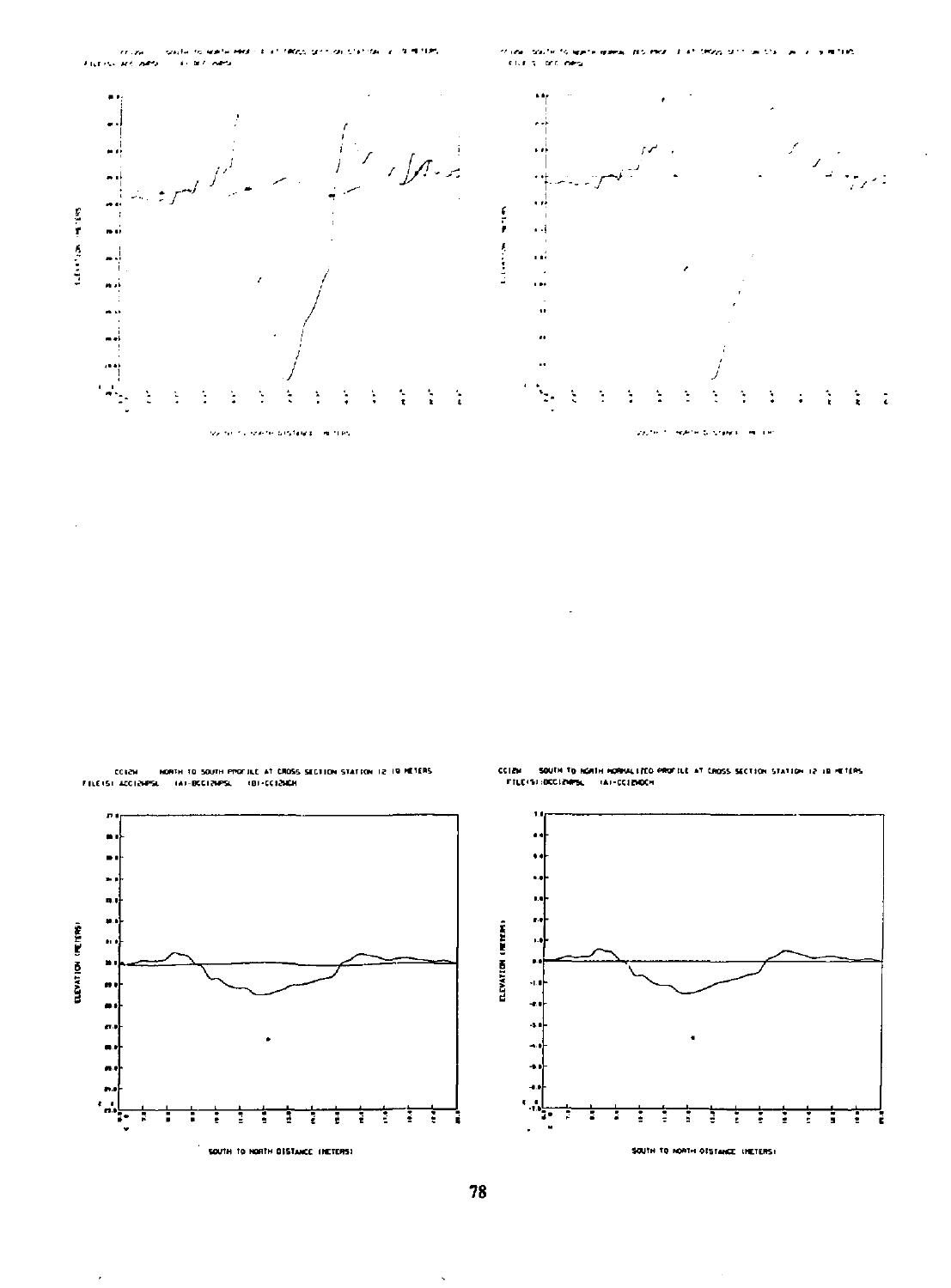

.<br>CLIZN - HEST TO EAST CROSS SECTION AT PROFILE STATION 12 IP PETERS<br>FILETSF ACCIDING - המיליומבראומים - במוניאליימי





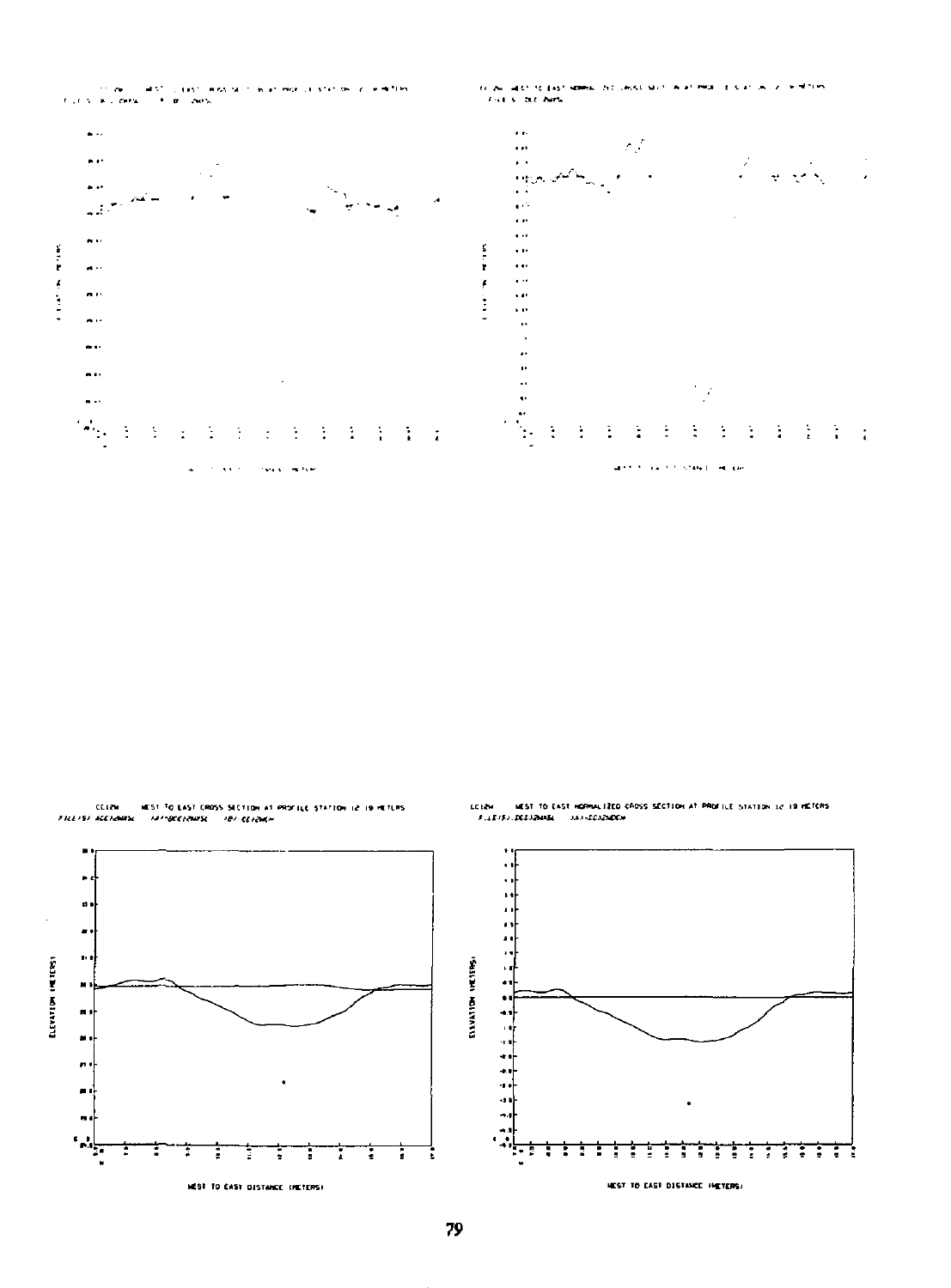## **ACKNOWLEDGMENTS**

**The following LLL personnel had a project responsibility and participated in the subsurface highexplosive cratcring experiments:** 

| Lynden B. Ballou       | Program          |
|------------------------|------------------|
| Jon B. Bryan           | Physicist        |
| Manuel (Abe) M. Guzman | Electroni        |
| Otto H. Krause         | Recordin         |
| Robert F. Rohrer       | <b>Physicist</b> |
| Sam J. Spataro         | Recordin         |
| Norman W. Stewart      | Mechani          |
| Wayne R. Woodruff      | Physicist        |
| David L. Wooster       | HE engi          |

Program manager **Electronic technician Recording Engineer Physicist Recording engineer Mechanical technician HE** engineer

John Tom<sub>3</sub>n and Alfred (Fred) Holzer generously gave their advice on the design of the experiments.

**There were many people at LLL who helped gel the field data processed; the authors are especially thankful for the help of Kenneth L. Simerly, Richard D. Neifert, Mary Lou Higuera, Donald E. Smith. M. (Nick) I,. Sharp, Larry A. Edwards, and Harold (Hank) F. Finn. Larry Gottlieb of the Technical Information Department edited the report.** 

**The field experiments were ably supported by the Waterways Experiment Station's staff, U.S. Army**  Corps of Engineers. So cial recognition should go to John Shaler and Sgt. Steve Lent who immediately super**vised most of the station's field support work for the experiments.** 

## **REFERENCES**

- **R. F. Rohrer,** *Selected Surface-Motion Measurements from High-Explosive Cratering Experiments at Big Black Test Site in Mississippi during 1976-1977.* **Lawrence Livermore Laboratory, UCRL-52547 (1978).**
- **J. B. Bryan,** *Calculations of Selected Subsurface High-Explosive Cratering Experiments at Big Black Test Sile, Mississippi,* **in preparation.**
- **J. H. Ahlberg, E. N. Nilson, and J. L. Walsh,** *The Theory of Splines and Their Applications* **(Academic Press, New York, 1967).**
- **W. C. Derby, M. E. Hummell, E. C. Lee, and R. D. Neifert,** *SOCKITTOME.* **Lawrence Livermore Laboratory, UC1R-807 (1977).**

 $\mathbf{r}$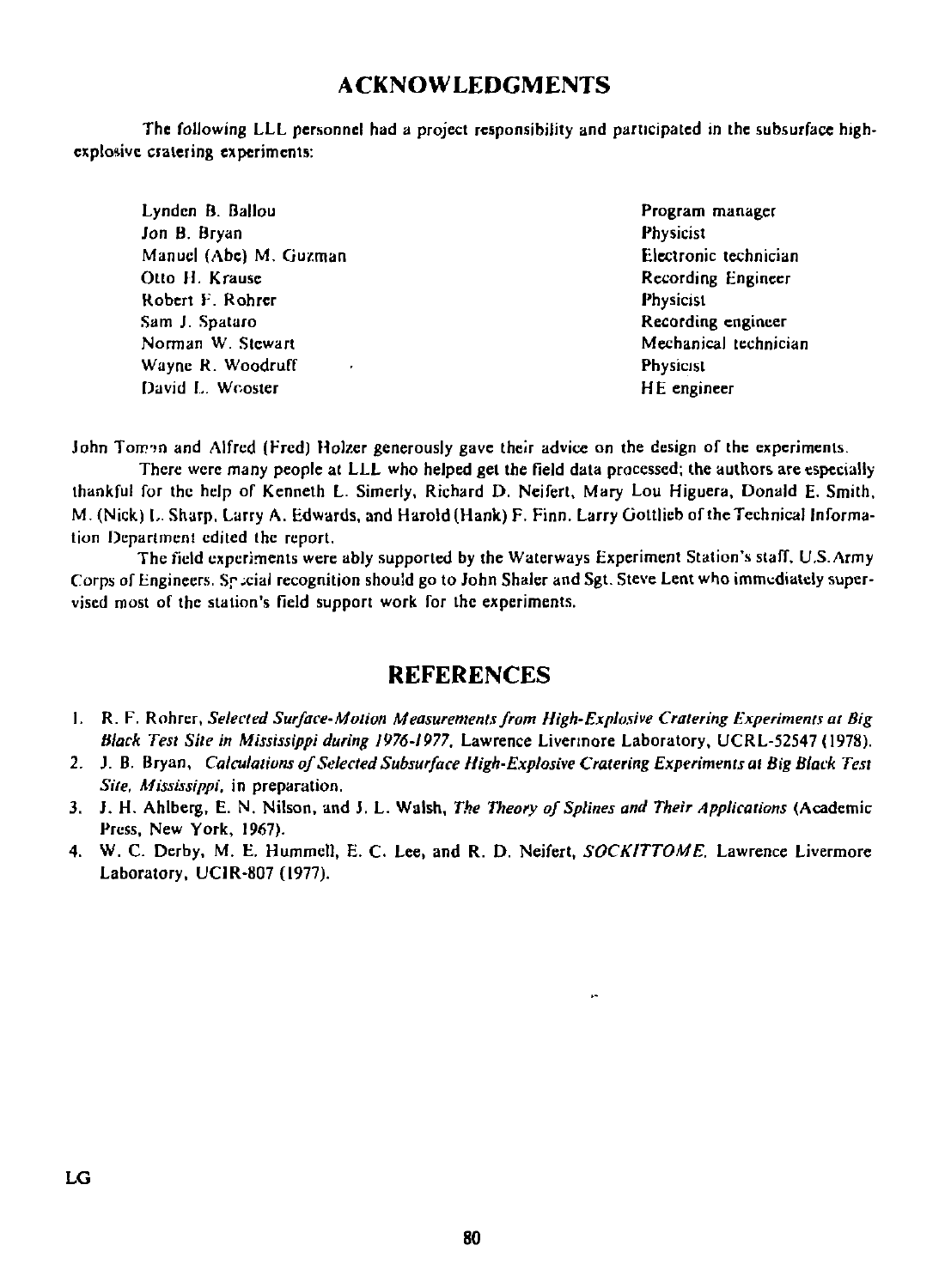#### **APPENDIX A**   $\hat{P}_{\rm{Mag}}$ **CRATERING-AREA-MATERIAL (SOIL) DESCRIPTION**

This appendix provides some information about the LLL lest site's earth-material properties. Figure A-l shows a plan view and a subsurface-profile view of borings. In Table A-l you will find some properties of the material at the site. Figure A-2 recommends idealized profile and composition properties for the site. These material descriptions are based on the Waterways Experimental Station's laboratory measure' ments of core samples taken from four boreholes (Q1, Q2, PZ), and PZ2) prior to any of the cratering experiments. Hence, these descriptions are presumably representative of the dry (!976) rather 'ban the wcl (1977) site.

 $\mathbf{A}$ 



**FIG. A-l. (a) Plan view of borings and (b) subsurface profile through borings.**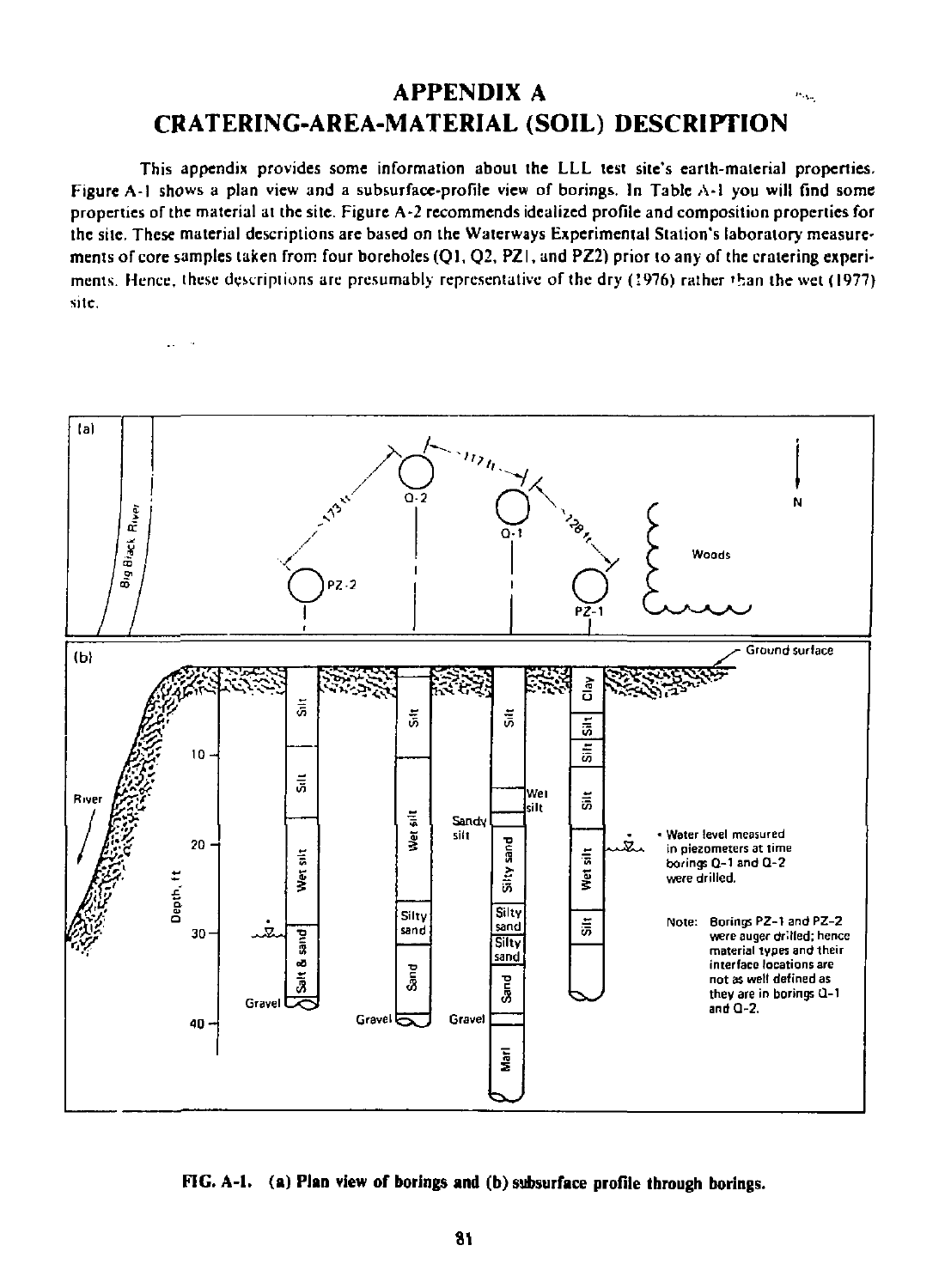|                                                                    | Zone 1   | Zone 2 | Zone 3<br>$0.9$ to $3.0 - 3.0$ to $6.0$ |  |
|--------------------------------------------------------------------|----------|--------|-----------------------------------------|--|
| Depth interval (m)                                                 | 0.0100.9 |        |                                         |  |
| isdependent parameters                                             |          |        |                                         |  |
| Bulk density, p., (g/cc)                                           | 1.63     | 1.76   | 1.94                                    |  |
| Water content, W                                                   | 0.20     | 0.28   | 0.27                                    |  |
| Air-filled porosity, $\phi_{\mathbf{a}}$                           | 0.218    | 0.100  | 0.015                                   |  |
| Dependent parameters                                               |          |        |                                         |  |
|                                                                    | 2.662    | 2.670  | 2.668                                   |  |
| Grain density, $\rho_g$ (g/cc)<br>Water vaturation, S <sub>w</sub> | 0.555    | 0.794  | 0.965                                   |  |
| Total porosity, $\phi_n$                                           | 0.490    | 0.485  | 0.427                                   |  |
| Water content, Z<br>(weight fraction)                              | 0.167    | 0.219  | 0.213                                   |  |
| Density of solids, p.<br>(g/cc)                                    | 1.358    | 1.375  | 1.528                                   |  |

Table A-1. Some material properties to: Big Black Site. (This is based on data from J. Ehrgott, Waterways Experimental Station.)



FIG. A-2. Recommended idealized profile and composition properties for Lawrence Livermore Laboratory's test site.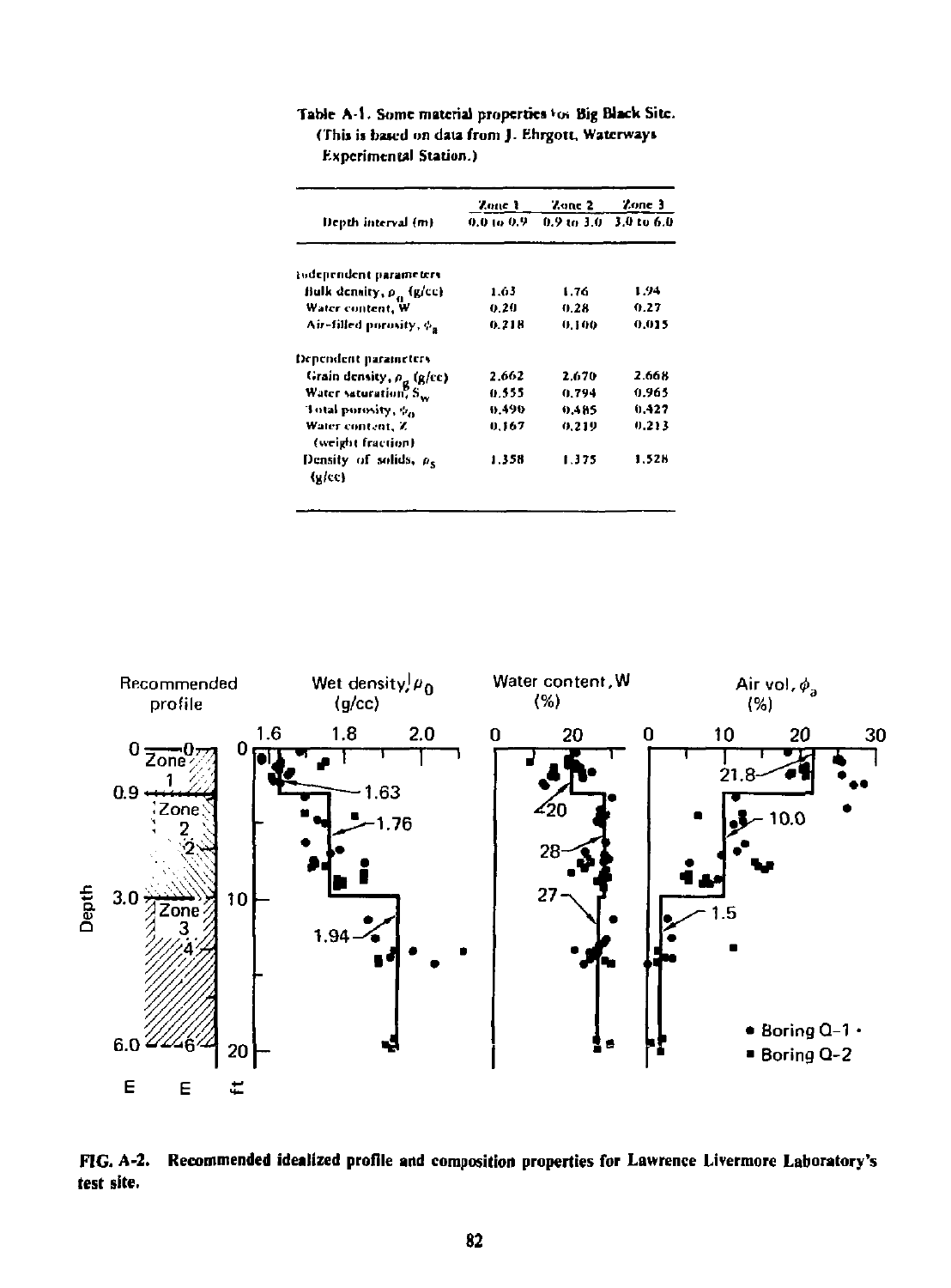# **APPENDIX B CHEMICAL EXPLOSIVE USED IN BIG BLACK CRATERING EXPERIMENTS**

LLL used a chemical explosive called EL-836, or Pourvex III, in the Big Black cratering experiments. This blasting explosive, manufactured by DuPont, has been described as a heavily aluminized water slurry based on ammonium nitrate (Lee et al., 1975). Harlier, I.LL personnel used this energetic explosive at Hoe Creek. Wyoming, in coal studies emphasizing fracture and permeability enhancement. We selected this explosive because it was available to us as excess from coal studies for cost of transportation a it was previously characterized so that computer cratcring simulations were possible.

The explosive properties for EL-836 were tested and characterized by Lee et al. (1975). The Jones-Wi!kins-Lee (JVVL) equation of state formulation defines the pressure P in terms of specific volume V and energy E. The JWI. equation of state has the form

$$
P = A \left( 1 - \frac{\omega}{R_1 V} \right) e^{-R_1 V} + B \left( 1 - \frac{\omega}{R_2 V} \right) e^{-R_2 V} + \frac{\omega E}{V} . \tag{1}
$$

where  $V = \rho_0/\rho_0$  ( $\rho_0$  is the loading density). This formulation is used to describe the detonation of the explosive in computer simulations. The expression for the JWL isentrope is

$$
P_{y} = Ae^{-R_1V} + Be^{-R_2V} + \frac{C}{V^{(w+1)}}.
$$
 (2)

A, B, C, R<sub>1</sub>, R<sub>2</sub>, and  $\omega$  are constants specified in Table B-1. Further details about the JWL formation are described in a report by Lee et al. (1968).

Past cratering studies (Glenn and Thomsen, 1976; Burton el al.. 1975; Bryan et al., 1974; Sisemoreet al., 1974; O'Connor el al., 1973; and Terhune et al., 1970) have demonstrated the importance of using wellcharacterized explosives in cratering experiment: so that accurate computer simulations are possible. Descriptions such as those listed in Table B-l are based on manufacturer's specifications and adjusted to fit thermodynamic criteria and measurements (including expansion of spherical and cylindrical charges) as described by Lee el al. (1968). Table B-l lists the Chapman-Jouguet (CJ) parameters and JWL coefficients for five explosives—FJ-836, trinitrotoluene (TNT), nitromethane (NM), Tcledet, and MS-80-20. Table B-2 shows that EL-836 is  $\cdot$  most energetic of these five explosives (based on values derived from Table B-1). Butkovich (1975) has compared the explosive characteristics of EL-836 with those for nitromethane and Teledet. This JWI description for EL-836 was used previously by Butkovich et al. (1977) for one-dimensional (SOC) and two-dimensional (TENSOR) simulations of fracture in the Hoe Creek coal seam.

In the cratering experiments conducted near the Big Black River, each explosive charge of EL-836 weighed about 60 lb. The charge shape was nearly cylindrical, with an aspect ratio (length/diameter) near one. Each row experiment, involving 6 to 14 charges buried at a constant depth with fixed spacing, used a linear array of charges detonated at essentially the same time. This timing and firing configuration made it possible with approximations to use two-dimensional, plane-strain computer calculations to simulate the cross section of a row crater perpendicular to the array of charges.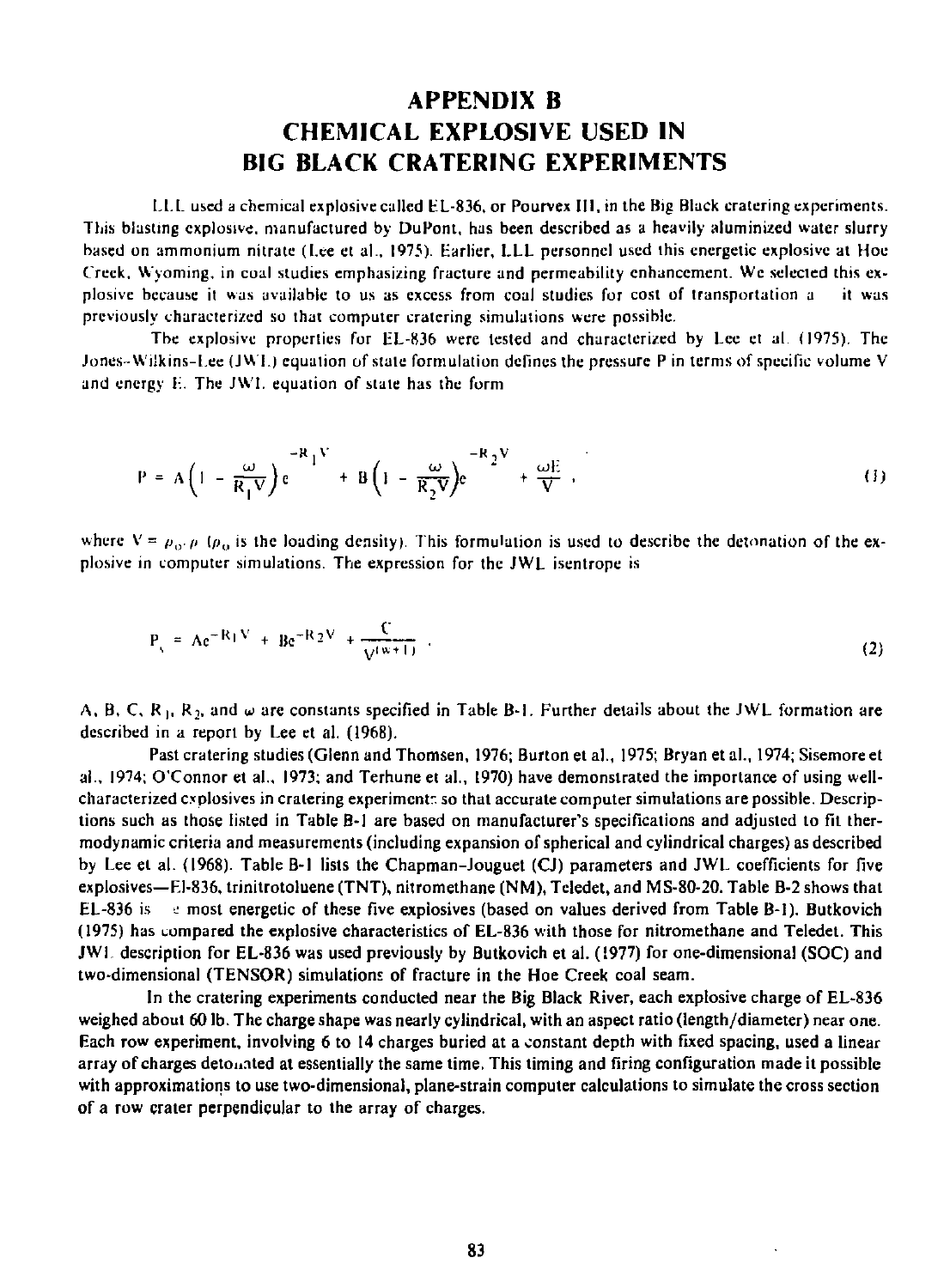|                                   | Chemical explosive |            |              |         |                 |  |
|-----------------------------------|--------------------|------------|--------------|---------|-----------------|--|
|                                   | EL-836             | <b>TNT</b> | Nitromethane | Teleder | MS-80-20        |  |
| CI-state parameters               |                    |            |              |         |                 |  |
| Loading density, p. (g/cc)        | 1.49               | 1.63       | 1.128        | 1.36    | 1.1             |  |
| Pressure, P <sub>CI</sub> (Mb)    | 0.115              | 0.210      | 0.125        | 0.150   | NA <sup>2</sup> |  |
| Detonation velocity, D (cm/us)    | 0.535              | 0.693      | 0.6287       | 0.652   | NA.             |  |
| Energy, F <sub>o</sub> (Mb-cc/cc) | 0,090              | 0.070      | 0.051        | 0.041   | 0.063           |  |
| Gamma, F <sub>CI</sub> (-)        | 2.708              | 2.727      | 2.538        | 2.854   | NA              |  |
| JWL coefficients                  |                    |            |              |         |                 |  |
| $\lambda$                         | 2.174              | 3.738      | 2.092        | 3.0409  | <b>NA</b>       |  |
| В                                 | 0.02908            | 0.03747    | 0.05689      | 0.05804 | NA              |  |
| C.                                | 0.01189            | 0.00734    | 0.00770      | 0.00347 | NA              |  |
| $R_{1}$                           | 4.4                | 4.15       | 4.4          | 4.3     | NA              |  |
| $R_{2}$                           | 1.4                | 0.9        | 1.2          | 1.5     | NA              |  |
| ω                                 | 0.16               | 0.35       | 0.3          | 0.2     | NA              |  |
| Reference                         | Lee et al.         | Lee et al. | Lee et al.   | Lee     | Shaler          |  |
|                                   | (1975)             | (1973)     | (1963)       | (1974)  | (1978)          |  |

### *Table* B-1. *Chapman-Joquet* (CJ) state parameters and Jones-Wilkins-Lee (JWL) coefficients **for several chemical explosives.**

Not available.

### **Table B-2. Comparison of cxploxivc energies of one-ton (2000-lb) quantities of five chemical explosives.**

|                                 | Chemical explosive |            |              |         |          |  |  |
|---------------------------------|--------------------|------------|--------------|---------|----------|--|--|
|                                 | EL-836             | <b>TNT</b> | Nitromethane | Teledet | MS-80-20 |  |  |
| W <sup>a</sup> (energy in tons) | 1.31               | 0.93       | 0.98         | 0.60    | 1.24     |  |  |

<sup>\*</sup>The "ton" unit of energy is defined to be 4,186 X 10<sup>10</sup> erg or 10<sup>7</sup> g-cal. These numbers were computed using values for  $\rho$  and E<sub>0</sub><br>• from Table B-1. Other conversion features 1 ton (2000 lb) a 0.022 X 10<sup>5</sup> m-1. N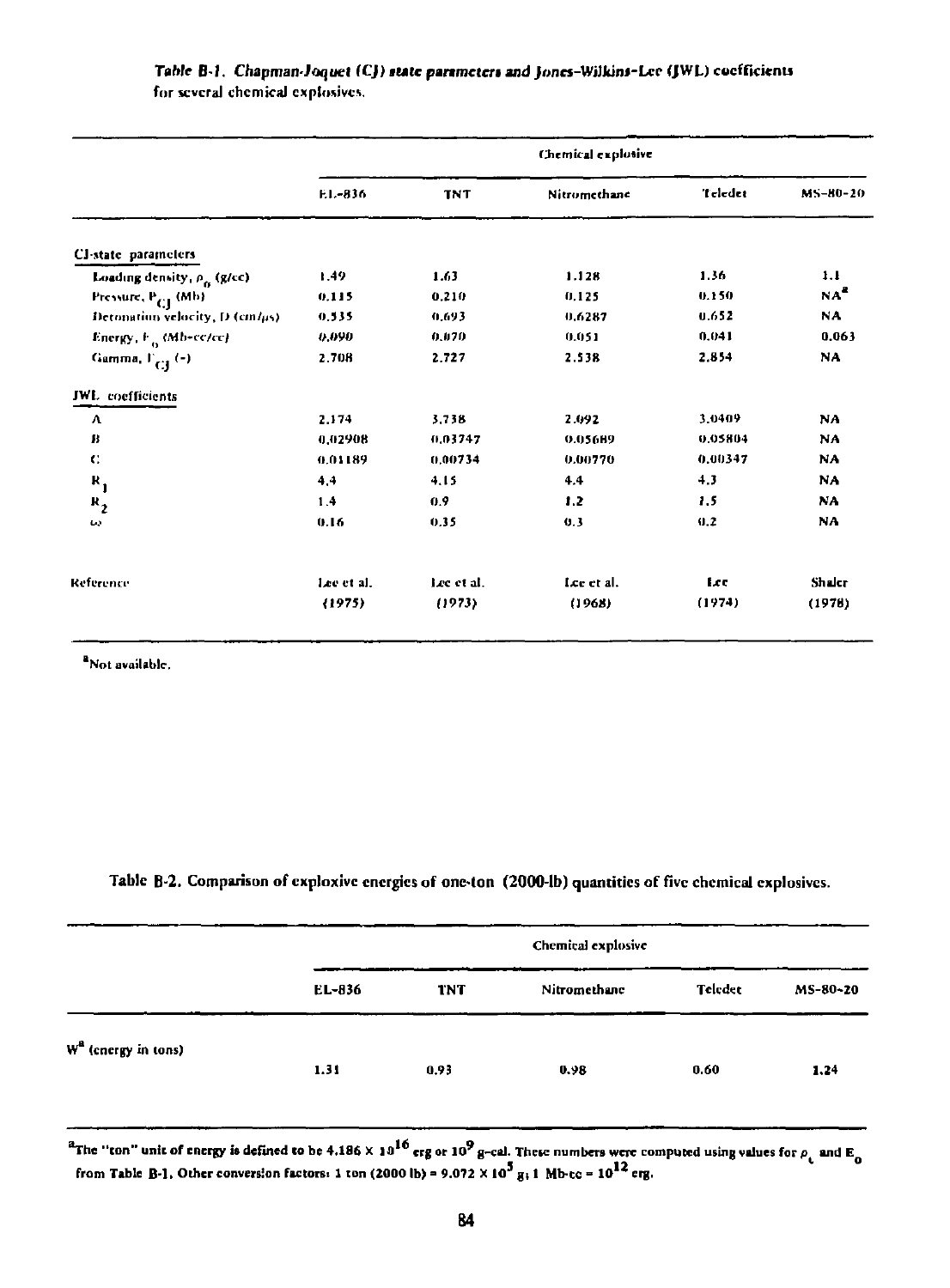### **REFERENCES**

- 1. Bryan. J. B., Burton. D. B.. and Denny. M. D.(I974). *Numerical Studies of'Craiering in Bearpaw-Shale: Two-Dimensional Results,* Lawrence Livermore Laboratory. UCRL-51859.
- 2. Burton, D. *I...* Snell, C. M.. and Bryan..?. B. (1975). "Computer Design of High-Explosive Experiments to Simulate Subsurface Nuclear Detonations." *Xucl. Tech.* 26. 65.
- 3. Bulkovieh, T, R. (1975). *Evaluation of EOS of Pourvex III.* Lawrence Livermore Laboratory, internal memo, UCON 75-53. Aug. 11.
- 4. Butkovich. T. R.. Burton. D. L., and Bryan. J. B. (1977), "Calculalional Modelings of Explosive Fracture and Permeability Enhancement," *Energy and Mineral Resource Recovery. American Nucl. Soc. Topical Mt. April 12-14. Golden. Colorado {U.S.* Department of Energy, Report CONF-770440. pp. 654- 662).
- 5. Cilenn. H. D. and Thomsen, J. M. (1976), *Computer Simulation of High-Explosive Cratering Experiments in a Complex Multilayered Geology.* Lawrence Livermore Laboratory, UCRL-78155.
- 6. Let\*. L. I... Mornig. H. C, and Kury. J. W. (1968). *Adiahatic Expansion of High Explosive Detonation Products.* Lawrence Livermore Laboratory, UCRL-50422.
- 7. Lee. 1... Linger. M.. and Collins. W. (1973). *JWL Equation of Stale Coefficients for High Explosives.*  Lawrence Livermore Laboratory, UCTD-I6I89.
- 8. Lee. F, (1974). *EOSTeledet.* Lawrence Livermore Laboratory, internal memo to D. Larson, October 11.
- 9. Lee, L., linger, M.. and Helm. F. (1975). *Equation of State of E1.-S36 {Pourvex /lit.* Lawrence Livermore Laboratory, internal memo lo D. Larson, July 30.
- 10. O'Connor, J. VL, Donlan, T. J., and Burton. D. E. (1973), *Explosive Selection and Fallout Simulation Experiments. Suclear Cratering Device Simulation I Project Diamond Ore).* U.S. Army Engineer Waterways Experiment Station, Vjcksburg, Mississippi, Report E-73-6.
- 11 Shaler. J., private communication (1978).
- 12. Sisemore, C. J., Burton, D. E., and Bryan. J. B. (1974), *Project Diamond Ore. Phase HA: Close-In Measurements Program.* Lawrence Livermore Laboratory, UCRL-51620.
- 13. Terhune. R. W., Slubbs. T. F\, and Cherry, J. T. (1970), "Nuclear Craiering on a Digital Computer," in *Proc. Symp. Engrg. with* AW. *Explosives. January 14-16. Las Vegas. Nevada* (American Nuclear Society and U.S. Atomic Energy Commission, Report CONF-700101, Vol. 1), pp. 331-359.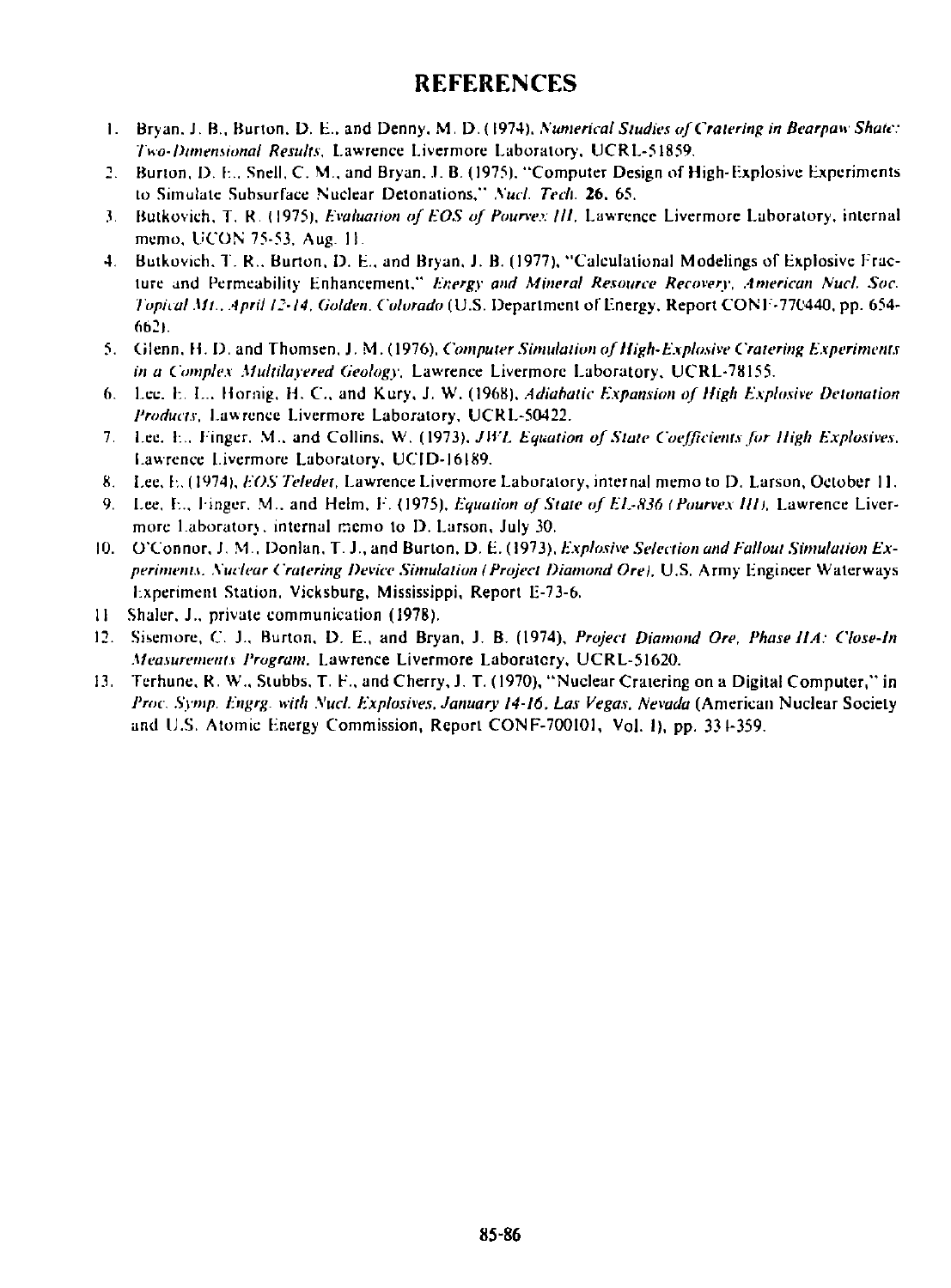## **APPENDIX C STATIC WATER-LEVEL MEASUREMENTS**

The "Results" section of this report staled that the material at the Big Black 'lest Site changed significantly in water saturation during the experimental period. Probably, the water saturation changed sufficiently to ailcr the *properties w* that the data <.,.>)Jected during the first set of experiments and then used to design the subsequent ones, in late November and in February, were probably no longer completely val: Indeed, a set of four single-charge experiments performed after the water table rose gave larger excavated dimensions than like depths-of-burial detonated earlier. This appendix gives the data on the static water level at the *lest site during the experimental period.* Its understanding may help in the interpretation of the experimental results.

The Big Black Test Site is located adjacent to the Big Black River, not too far from its confluence with the Mississippi. During the period from latter November to early February the river rose significantly, to almost flood stage, and then receded. Two piezometers were located adjacent to the LLL test area: one near the woods (west end), designated PZ1, and the other near the river (east end), designated PZ2. The piezometers, used to measure the static water level from the ground surface, were nominally read once every working day. During the middle set of experiments around the end of November, having noticed a prompt and strong response by the water level to the detonations, we read the piezometers frequently, particularly just minutes before and after a detonation.

All the piezometer data collected is shown in Fig. C-1. The set of vertical lines across the lop of each figure represents individual shot limes. The gap in the data is between the middle of December 1976 and late-January 1977 when no data were collected. The upper curve (shallower water table) represents piezometer data taken near the woods; the lower curve represents piezometer data taken near the river. It would nominally be expected that the water table adjacent to the river is lower than that some 120 m away, with no recharge source other than rain and the river level below either of these two levels (Fig. C-2). Figure C-3 shows the water level adjacent to the river shifted to match that near the woods. A uniform shift of 2.83 m for the data belween September 6 and the end of November and the resultant good agreement indicate a constant hydraulic gradient (2.3 cm/m) during that period.



ŧ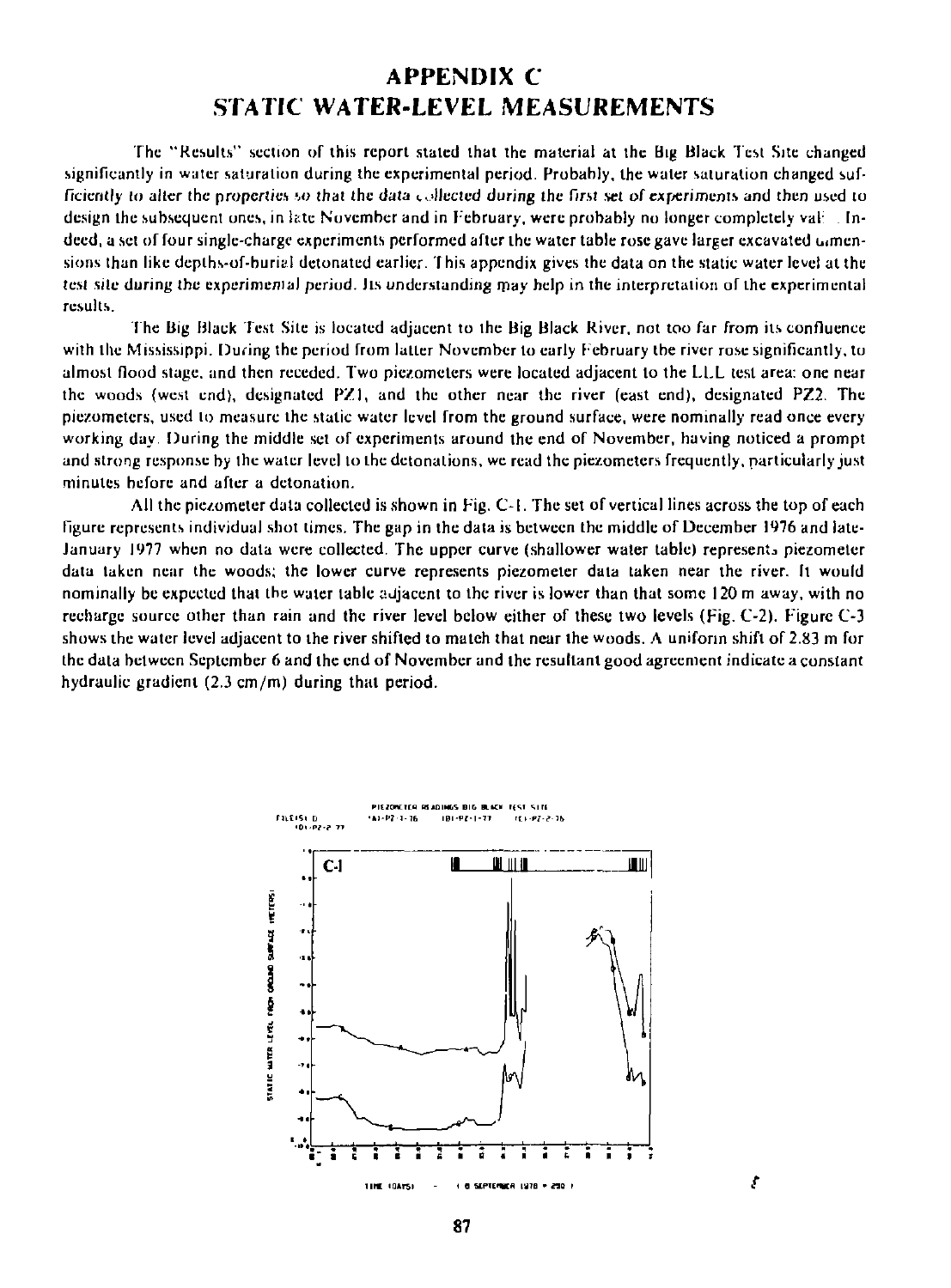

*FIG.* C-2. Cross section through Lawrence Livermore Laboratory's test site showing the site's assumed subsurface water level.

J igure C-4 shows the piezometer readings and detonation times during the first experimental set. Figure C-5 shows the same period with the piezometer readings nearest the river adjusted upward 2.83 m. Figure C-5 indicates that for the detonations shown there was little effect on the piezometer surface. During the first detonation series the piezometric surface was  $\geq 3$  m below the detonation points.

Figure C-6 shows the readings during the second detonation series. Figure C-7 shows the same data with the near-river readings raised by 2.83 m. Referring to Fig. C-1, after November 1 (day 306), there appeared to be a tree d beginning toward a shallower piezometric surface indicated on both gauges. Figure C-7 indicates the first several detonations had *no* major effect *on* the piezomelric surface. The latter detonations, however, engendered abrupt changes in the piezometric surface, particularly nearest the woods. Such abrupt changes were likely noticed only because the piezometers were read more frequently than before. We made more readings because of concern over experimental validity when we found subsurface water running in newly excavated rows immediately after deloration.

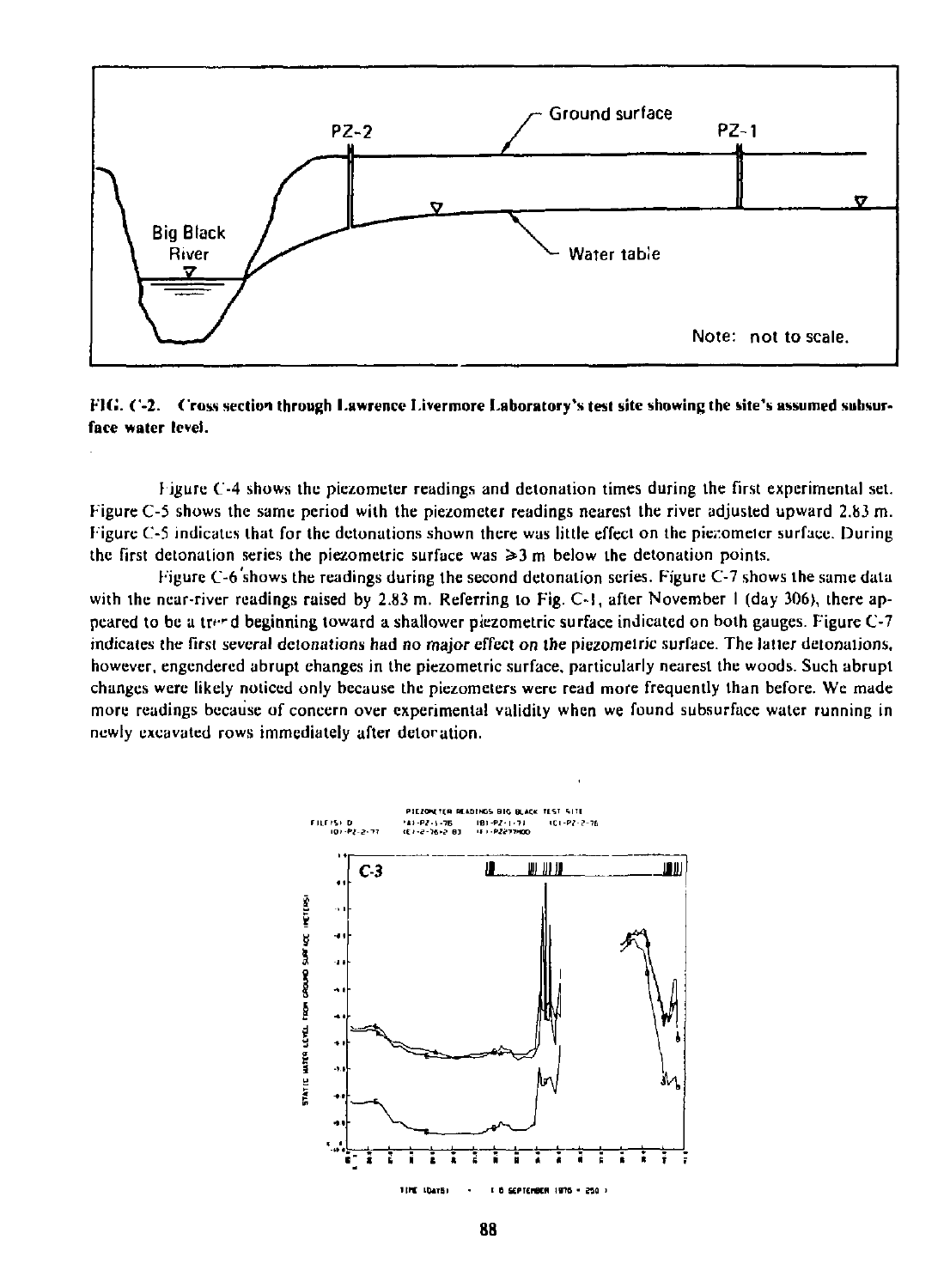

We detonated CC1C during this period, on day 338; its data are shown in the summaries as part of the dry series of detonations. In retrospect, the CC1C data might have better been shown with the wet singlecrater data. CC1C was buried at 1.68 m and was further west than piezometer PZ1. Thus, the water level was likely shallower than that shown for piezometer PZ1. Considering the abrupt changes in the piezometric surface occurring three days later, it is possible the earth-material properties had changed from that during the other single-crater detonations conducted earlier.

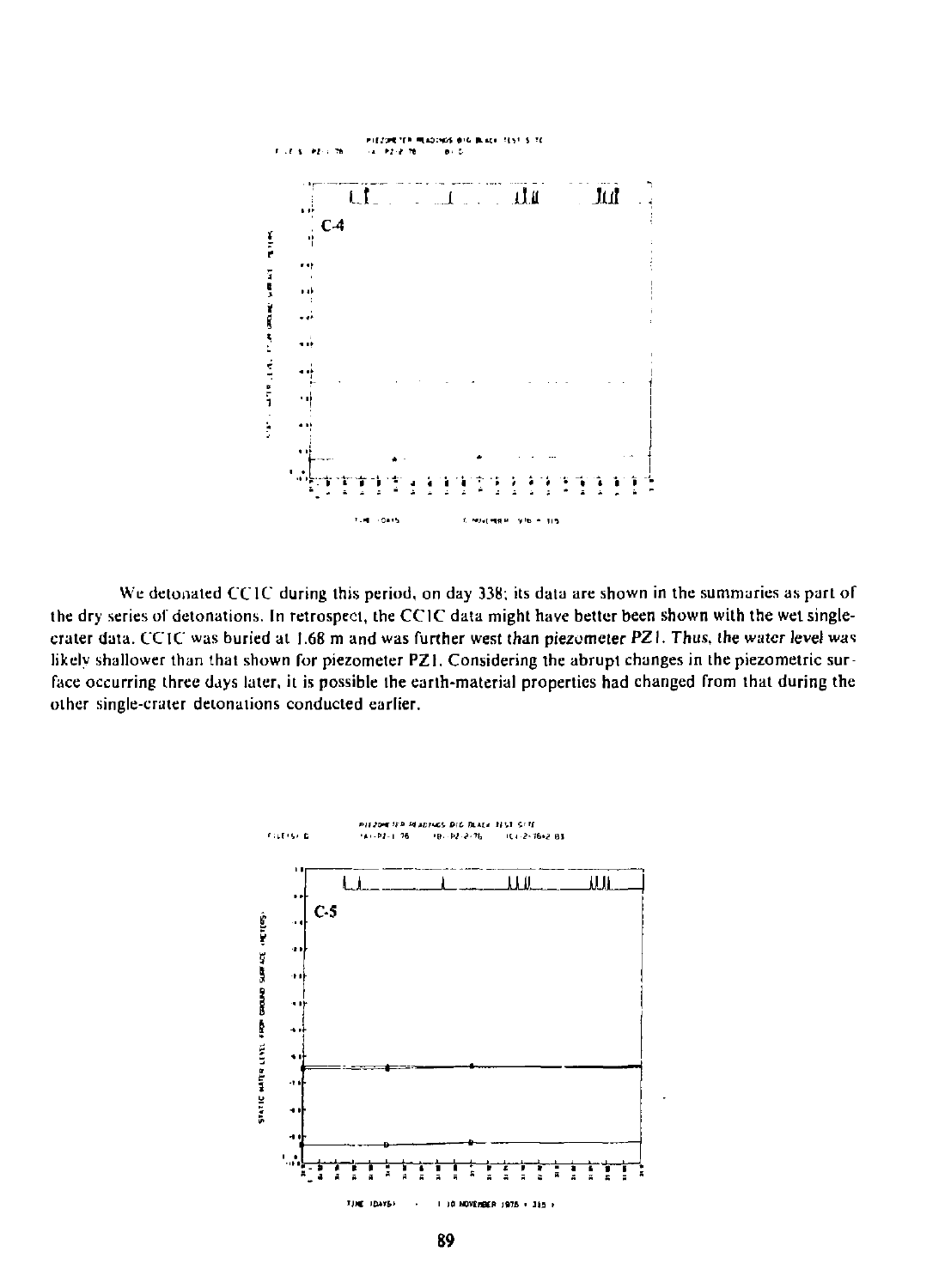

**Figure C-8 shows the piezuinetric readings during the period from early to mid-February. Figure C-9 shows the set of river readings adjusted upward. That adjustment was not uniform. A constant adjustment upward was used for the first few days and then a linear-increasing adjustment with time, [f we take first differences between the readings, we could make a straight line fit the data after the first few days. Thus, we presume that the piezometric surface adjacent to the river was going down at a constant but more rapid rate than that at the west end of the site.** 

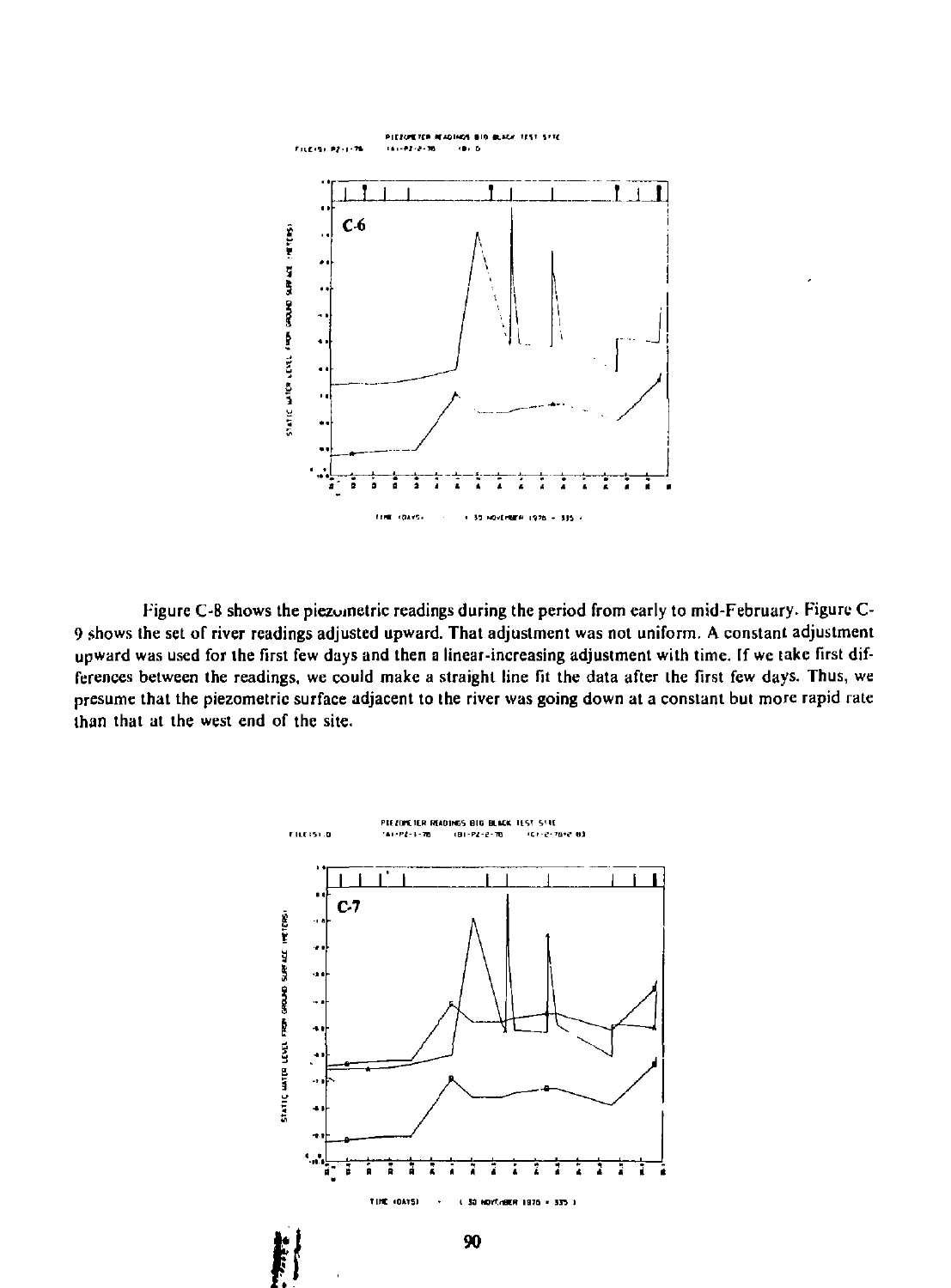

Figure C-10 shows the piezometric surface during the period of the last set of detonations. Figure Cl' shows the near-river readings adjusted upward as discussed above. The detonu'ions appeared to have little effect on the piezometric surfaces as in the initial test series; this was probably because the piezometric surface had fallen and was still falling.